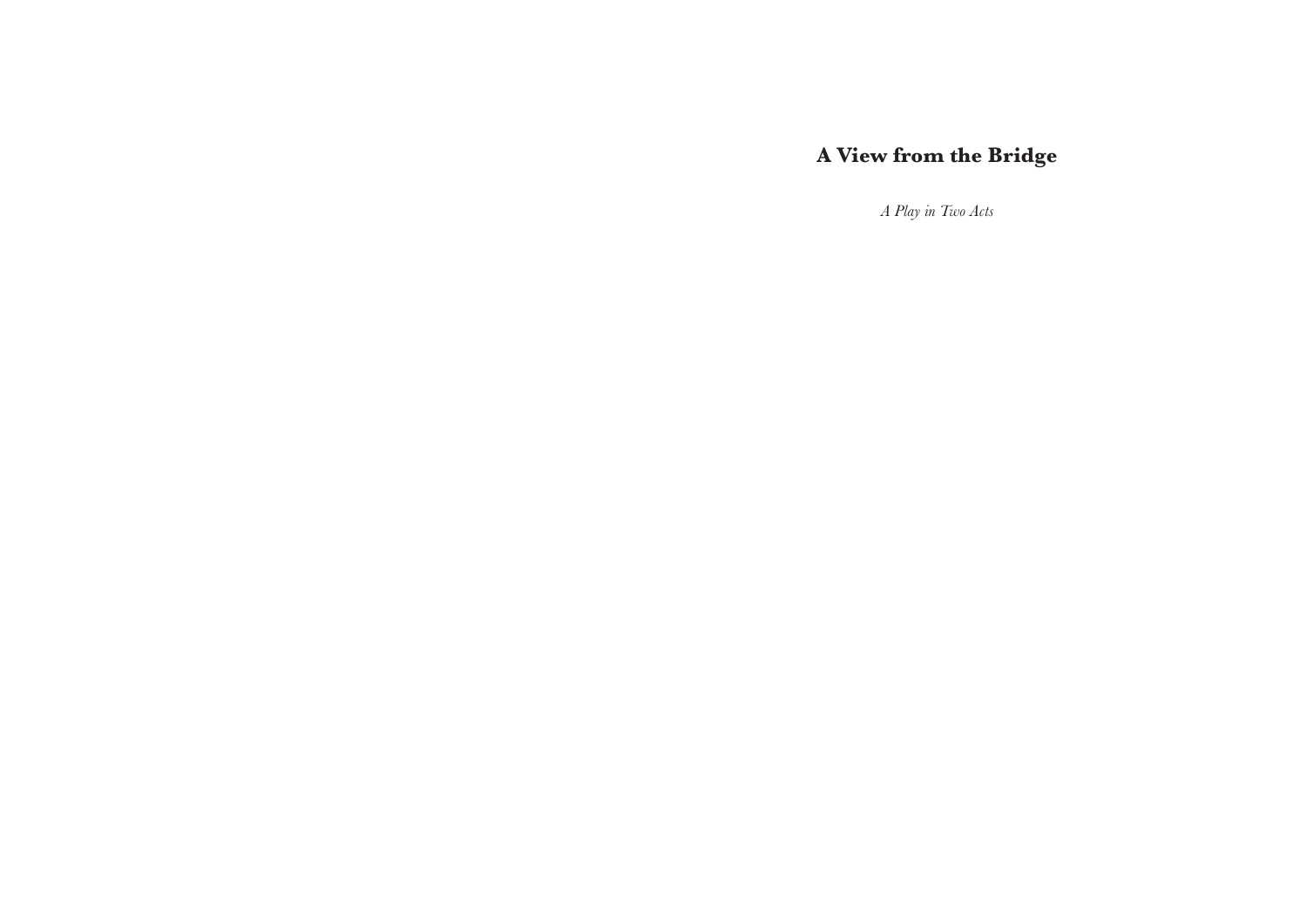#### **Characters**

**Louis Mike Alfieri Eddie Catherine Beatrice Marco Tony Rodolpho First Immigration Officer Second Immigration Officer Mr Lipari Mrs Lipari Two 'Submarines' Neighbours** 

## *Act One*

*The street and house front of a tenement building. The front is skeletal entirely. The main acting area is the living room–dining room of* **Eddie***'s apartment. It is a worker's flat, clean, sparse, homely. There is a rocker down front; a round dining table at center, with chairs; and a portable phonograph.* 

*At back are a bedroom door and an opening to the kitchen; none of these interiors are seen.* 

*At the right, forestage, a desk. This is* **Mr Alfieri***'s law office. There is also a telephone booth. This is not used until the last scenes, so it may be covered or left in view.* 

*A stairway leads up to the apartment, and then farther up to the next story, which is not seen.* 

*Ramps, representing the street, run upstage and off to right and left.* 

*As the curtain rises,* **Louis** *and* **Mike***, longshoremen, are pitching coins against the building at left.* 

*A distant foghorn blows.* 

*Enter* **Alfieri***, a lawyer in his fifties turning gray; he is portly, goodhumored, and thoughtful. The two pitchers nod to him as he passes. He crosses the stage to his desk, removes his hat, runs his fingers through his hair, and grinning, speaks to the audience.* 

**Alfieri** You wouldn't have known it, but something amusing has just happened. You see how uneasily they nod to me? That's because I am a lawyer. In this neighborhood to meet a lawyer or a priest on the street is unlucky. We're only thought of in connection with disasters, and they'd rather not get too close.

I often think that behind that suspicious little nod of theirs lie three thousand years of distrust. A lawyer means the law, and in Sicily, from where their fathers came, the law has not been <sup>a</sup> friendly idea since the Greeks were beaten.

I am inclined to notice the ruins in things, perhaps because I was born in Italy . . . I only came here when I was twenty-five.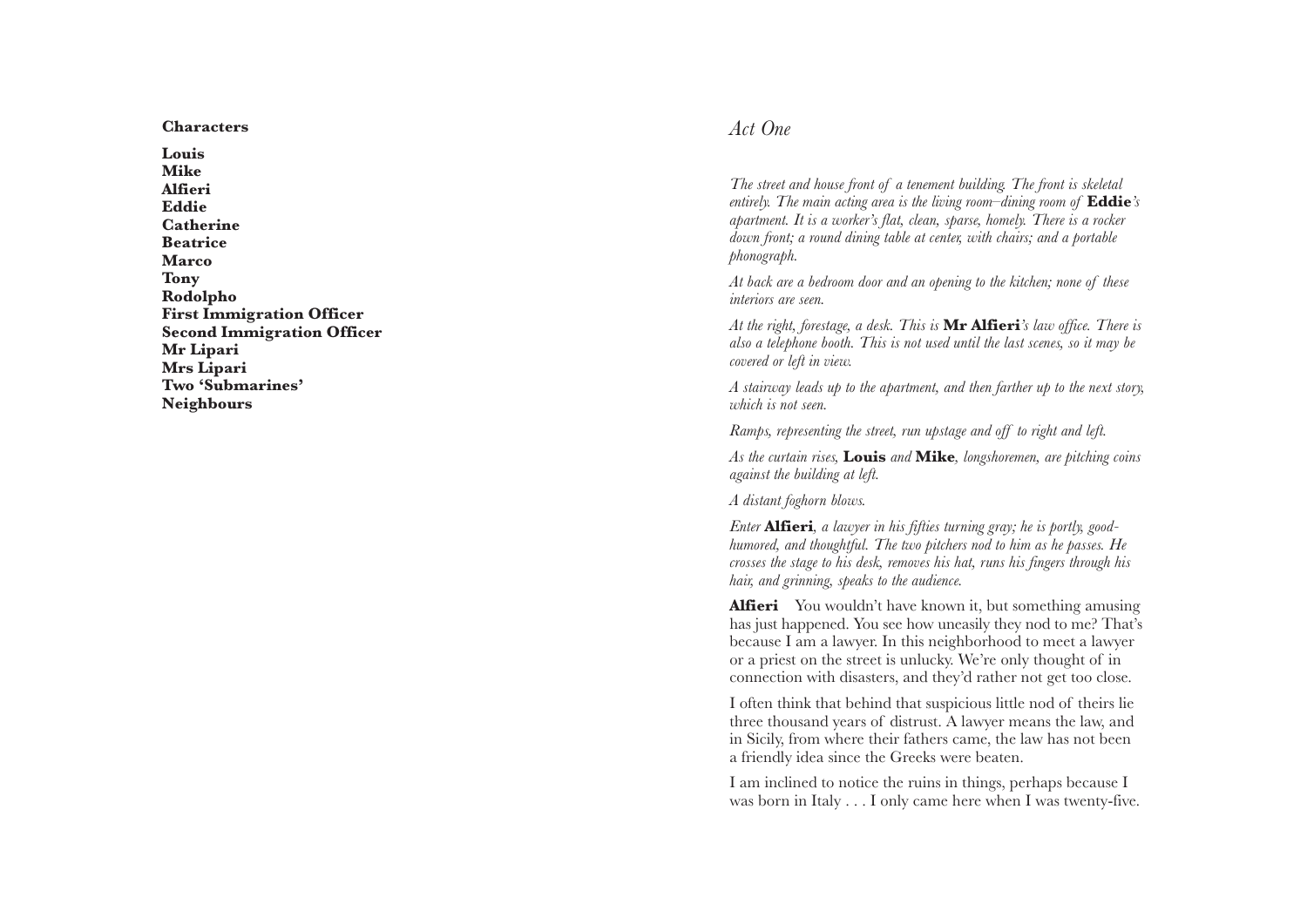In those days, Al Capone, the greatest Carthaginian of all, was learning his trade on these pavements, and Frankie Yale himself was cut precisely in half by a machine gun on the corner of Union Street, two blocks away. Oh, there were many here who were justly shot by unjust men. Justice is very important here.

But this is Red Hook, not Sicily. This is the slum that faces the bay on the seaward side of Brooklyn Bridge. This is the gullet of New York swallowing the tonnage of the world. And now we are quite civilized, quite American. Now we settle for half, and I like it better. I no longer keep a pistol in my filing cabinet.

And my practice is entirely unromantic.

My wife has warned me, so have my friends; they tell me the people in this neighborhood lack elegance, glamour. After all, who have I dealt with in my life? Longshoremen and their wives, and fathers and grandfathers, compensation cases, evictions, family squabbles – the petty troubles of the poor – and yet . . . every few years there is still a case, and as the parties tell me what the trouble is, the flat air in my office suddenly washes in with the green scent of the sea, the dust in this air is blown away and the thought comes that in some Caesar's year, in Calabria perhaps or on the cliff at Syracuse, another lawyer, quite differently dressed, heard the same complaint and sat there as powerless as I, and watched it run its bloody course.

**Eddie** *has appeared and has been pitching coins with the men and is highlighted among them. He is forty* – *a husky, slightly overweight longshoreman.* 

This one's name was Eddie Carbone, a longshoreman working the docks from Brooklyn Bridge to the breakwater where the open sea begins.

**Alfieri** *walks into darkness.* 

**Eddie** (*moving up steps into doorway*) Well, I'll see ya, fellas.

**Catherine** *enters from kitchen, crosses down to window, looks out.* 

**Louis** You workin' tomorrow?

**Eddie** Yeah, there's another day yet on that ship. See ya, Louis.

**Eddie** *goes into the house, as light rises in the apartment.* **Catherine** *is waving to* **Louis** *from the window and turns to him.* 

**Catherine** Hi, Eddie!

**Eddie** *is pleased and therefore shy about it; he hangs up his cap and jacket.* 

**Eddie** Where you goin' all dressed up?

**Catherine** (*running her hands over her skirt*) I just got it. You like it?

**Eddie** Yeah, it's nice. And what happened to your hair?

**Catherine** You like it? I fixed it different. (*Calling to kitchen.*) He's here, B!

**Eddie** Beautiful. Turn around, lemme see in the back. (*She turns for him.*) Oh, if your mother was alive to see you now! She wouldn't believe it.

**Catherine** You like it, huh?

**Eddie** You look like one of them girls that went to college. Where you goin?

**Catherine** (*taking his arm*) Wait'll B comes in, I'll tell you something. Here, sit down. (*She is walking him to the armchair. Calling offstage.*) Hurry up, will you, B?

**Eddie** (*sitting*) What's goin' on?

**Catherine** I'll get you a beer, all right?

**Eddie** Well, tell me what happened. Come over here, talk to me.

**Catherine** I want to wait till B comes in. (*She sits on her heels beside him.*) Guess how much we paid for the skirt.

**Eddie** I think it's too short, ain't it?

**Catherine** (*standing*) No! not when I stand up.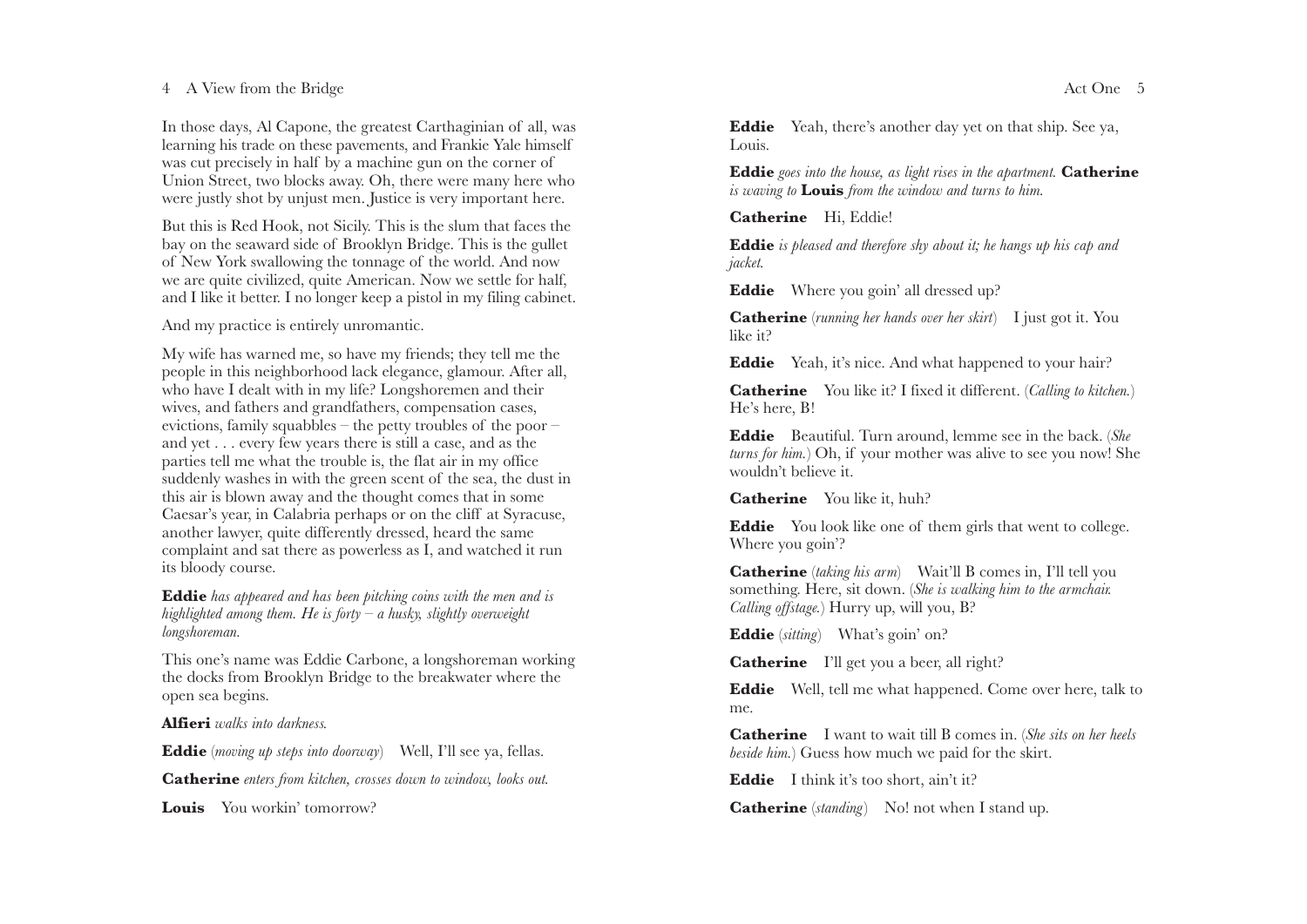6 A View from the Bridge Act One 7

**Eddie** Yeah, but you gotta sit down sometimes.

**Catherine** Eddie, it's the style now. (*She walks to show him.*) I mean, if you see me walkin' down the street –

**Eddie** Listen, you been givin' me the willies the way you walk down the street, I mean it.

**Catherine** Why?

**Eddie** Catherine, I don't want to be a pest, but I'm tellin' you you're walkin' wavy.

**Catherine** I'm walkin' wavy?

**Eddie** Now don't aggravate me, Katie, you are walkin' wavy! I don't like the looks they're givin' you in the candy store. And with them new high heels on the sidewalk – clack, clack, clack. The heads are turnin' like windmills.

**Catherine** But those guys look at all the girls, you know that.

**Eddie** You ain't 'all the girls'.

**Catherine** (*almost in tears because he disapproves*) What do you want me to do? You want me to –

**Eddie** Now don't get mad, kid.

**Catherine** Well, I don't know what you want from me.

**Eddie** Katie, I promised your mother on her deathbed. I'm responsible for you. You're a baby, you don't understand these things. I mean like when you stand here by the window, wavin' outside.

**Catherine** I was wavin' to Louis!

**Eddie** Listen, I could tell you things about Louis which you wouldn't wave to him no more.

**Catherine** (*trying to joke him out of his warning*) Eddie, I wish there was one guy you couldn't tell me things about!

**Eddie** Catherine, do me a favor, will you? You're gettin' to be a big girl now, you gotta keep yourself more, you can't be

so friendly, kid. (*Calls*) Hey, B, what're you doin' in there? (*To* **Catherine***.*) Get her in here, will you? I got news for her.

**Catherine** (*starting out*) What?

**Eddie** Her cousins landed.

**Catherine** (*clapping her hands together*) No! (*She turns instantly and starts for the kitchen.*) B! Your cousins!

**Beatrice** *enters, wiping her hands with a towel.* 

**Beatrice** (*in the face of* **Catherine***'s shout*) What?

**Catherine** Your cousins got in!

**Beatrice** (*astounded, turns to* **Eddie**) What are you talkin' about? Where?

**Eddie** I was just knockin' off work before and Tony Bereli come over to me; he says the ship is in the North River.

**Beatrice** (*her hands are clasped at her breast; she seems half in fear, half in unutterable joy*) They're all right?

**Eddie** He didn't see them yet, they're still on board. But as soon as they get off he'll meet them. He figures about ten <sup>o</sup>'clock they'll be here.

**Beatrice** (*sits, almost weak from tension*) And they'll let them off the ship all right? That's fixed, heh?

**Eddie** Sure, they give them regular seamen papers and they walk off with the crew. Don't worry about it, B, there's nothin' to it. Couple of hours they'll be here.

**Beatrice** What happened? They wasn't supposed to be till next Thursday.

**Eddie** I don't know; they put them on any ship they can get them out on. Maybe the other ship they was supposed to take there was some danger – What you cryin' about?

**Beatrice** (*astounded and afraid*) I'm – I just – I can't believe it! I didn't even buy a new table cloth; I was gonna wash the walls –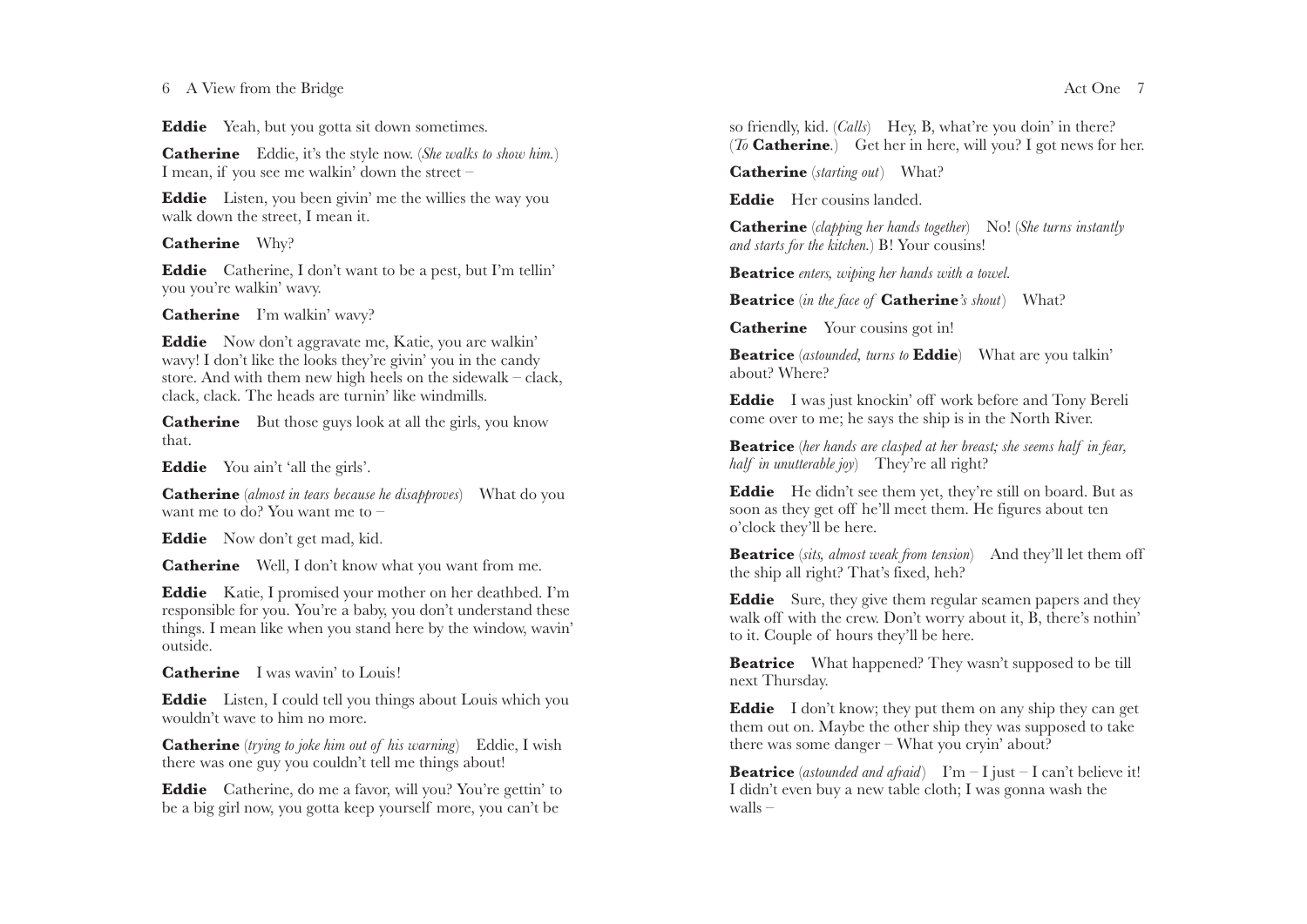**Eddie** Listen, they'll think it's a millionaire's house compared to the way they live. Don't worry about the walls. They'll be thankful. (*To* **Catherine***.*) Whyn't you run down buy a table cloth. Go ahead, here. (*He is reaching into his pocket.*)

**Catherine** There's no stores open now.

**Eddie** (*to* **Beatrice**) You was gonna put a new cover on the chair.

**Beatrice** I know – well, I thought it was gonna be next week! I was gonna clean the walls, I was gonna wax the floors. (*She stands disturbed.*)

**Catherine** (*pointing upward*) Maybe Mrs. Dondero upstairs –

**Beatrice** (*of the table cloth*) No, hers is worse than this one. (*Suddenly.*) My God, I don't even have nothin' to eat for them! (*She starts for the kitchen.*)

**Eddie** (*reaching out and grabbing her arm*) Hey, hey! Take it easy.

**Beatrice** No, I'm just nervous, that's all. (*To* **Catherine***.*) I'll make the fish.

**Eddie** You're savin' their lives, what're you worryin' about the table cloth? They probably didn't see a table cloth in their whole life where they come from.

**Beatrice** (*looking into his eyes*) I'm just worried about you, that's all I'm worried.

**Eddie** Listen, as long as they know where they're gonna sleep.

**Beatrice** I told them in the letters. They're sleepin' on the floor.

**Eddie** Beatrice, all I'm worried about is you got such a heart that I'll end up on the floor with you, and they'll be in our bed.

**Beatrice** All right, stop it.

**Eddie** Because as soon as you see a tired relative, I end up on the floor.

**Beatrice** When did you end up on the floor?

**Eddie** When your father's house burned down I didn't end up on the floor?

**Beatrice** Well, their house burned down!

**Eddie** Yeah, but it didn't keep burnin' for two weeks!

**Beatrice** All right, look, I'll tell them to go someplace else. (*She starts into the kitchen.*)

**Eddie** Now wait a minute. Beatrice! (*She halts. He goes to her.*) I just don't want you bein' pushed around, that's all. You got too big a heart. (*He touches her hand.*) What're you so touchy?

**Beatrice** I'm just afraid if it don't turn out good you'll be mad at me.

**Eddie** Listen, if everybody keeps his mouth shut, nothin' can happen. They'll pay for their board.

**Beatrice** Oh, I told them.

**Eddie** Then what the hell. (*Pause. He moves.*) It's an honor, B. I mean it. I was just thinkin' before, comin' home, suppose my father didn't come to this country, and I was starvin' like them over there . . . and I had people in America could keep me <sup>a</sup> couple of months? The man would be honored to lend me <sup>a</sup> place to sleep.

**Beatrice** (*there are tears in her eyes. She turns to* **Catherine**) You see what he is? (*She turns and grabs* **Eddie***'s face in her hands.*) Mmm! You're an angel! God'll bless you. (*He is gratefully smiling.*) You'll see, you'll get a blessing for this!

**Eddie** (*laughing*) I'll settle for my own bed.

**Beatrice** Go, Baby, set the table.

**Catherine** We didn't tell him about me yet.

**Beatrice** Let him eat first, then we'll tell him. Bring everything in. (*She hurries* **Catherine** *out.*)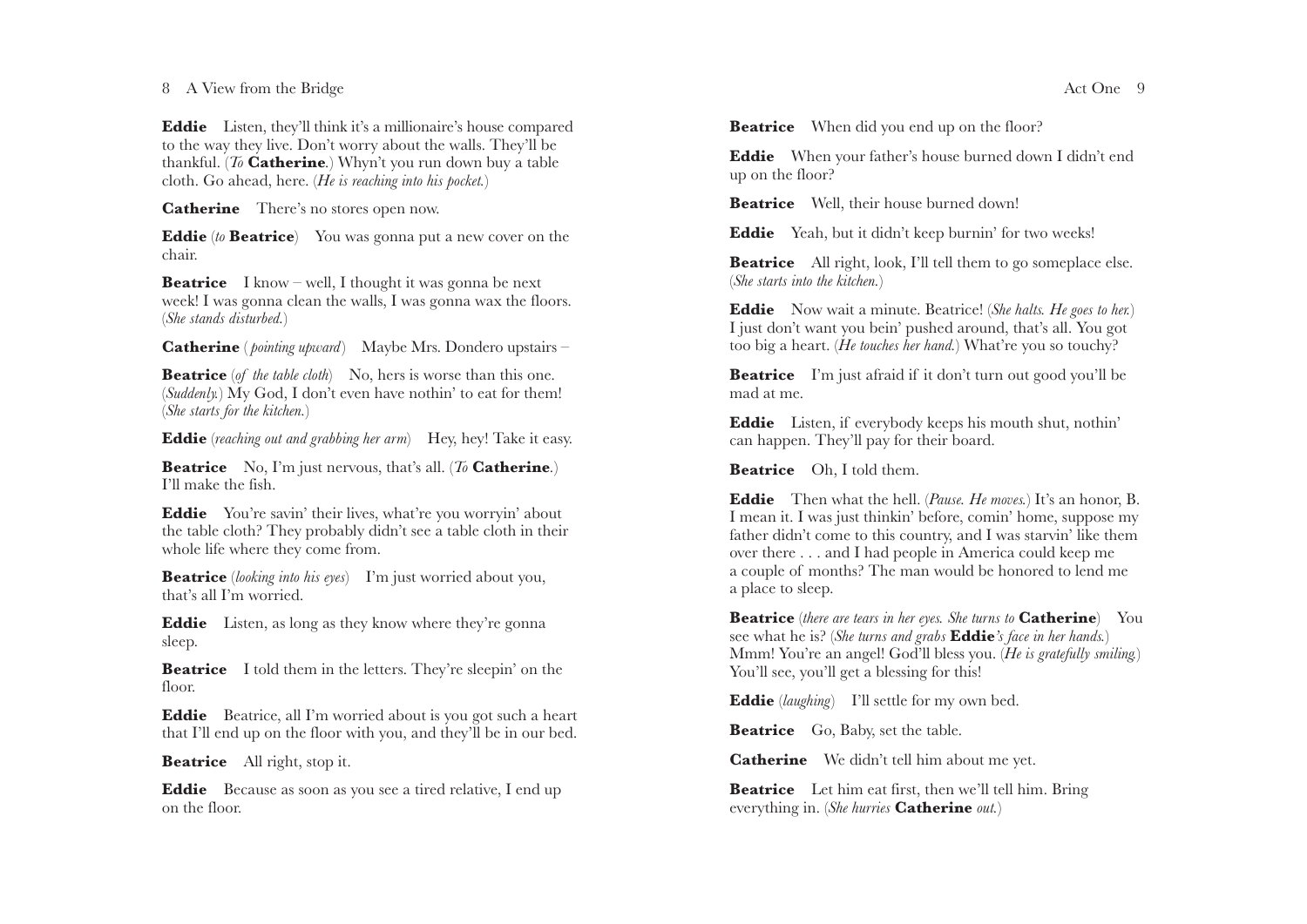**Eddie** (*sitting at the table*) What's all that about? Where's she goin'?

**Beatrice** Noplace. It's very good news, Eddie. I want you to be happy.

**Eddie** What's goin' on?

**Catherine** *enters with plates, forks.* 

**Beatrice** She's got a job.

*Pause.* **Eddie** *looks at* **Catherine***, then back to* **Beatrice***.* 

**Eddie** What job? She's gonna finish school.

**Catherine** Eddie, you won't believe it –

**Eddie** No – no, you gonna finish school. What kinda job, what do you mean? All of a sudden you –

**Catherine** Listen a minute, it's wonderful.

**Eddie** It's not wonderful. You'll never get nowheres unless you finish school. You can't take no job. Why didn't you ask me before you take a job?

**Beatrice** She's askin' you now, she didn't take nothin' yet.

**Catherine** Listen a minute! I came to school this morning and the principal called me out of the class, see? To go to his office.

**Eddie** Yeah?

**Catherine** So I went in and he says to me he's got my records, y'know? And there's a company wants a girl right away. It ain't exactly a secretary, it's a stenographer first, but pretty soon you get to be secretary. And he says to me that I'm the best student in the whole class –

**Beatrice** You hear that?

**Eddie** Well why not? Sure she's the best.

**Catherine** I'm the best student, he says, and if I want, I should take the job and the end of the year he'll let me take

the examination and he'll give me the certificate. So I'll save practically a year!

**Eddie** (*strangely nervous*) Where's the job? What company?

**Catherine** It's a big plumbing company over Nostrand Avenue.

**Eddie** Nostrand Avenue and where?

**Catherine** It's someplace by the Navy Yard.

**Beatrice** Fifty dollars a week, Eddie.

**Eddie** (*to* **Catherine***, surprised*) Fifty?

**Catherine** I swear.

*Pause.* 

**Eddie** What about all the stuff you wouldn't learn this year, though?

**Catherine** There's nothin' more to learn, Eddie, I just gotta practice from now on. I know all the symbols and I know the keyboard. I'll just get faster, that's all. And when I'm workin' I'll keep gettin' better and better, you see?

**Beatrice** Work is the best practice anyway.

**Eddie** That ain't what I wanted, though.

**Catherine** Why! It's a great big company –

**Eddie** I don't like that neighborhood over there.

**Catherine** It's a block and half from the subway, he says.

**Eddie** Near the Navy Yard plenty can happen in a block and a half. And a plumbin' company! That's one step over the water front. They're practically longshoremen.

**Beatrice** Yeah, but she'll be in the office, Eddie.

**Eddie** I know she'll be in the office, but that ain't what I had in mind.

**Beatrice** Listen, she's gotta go to work sometime.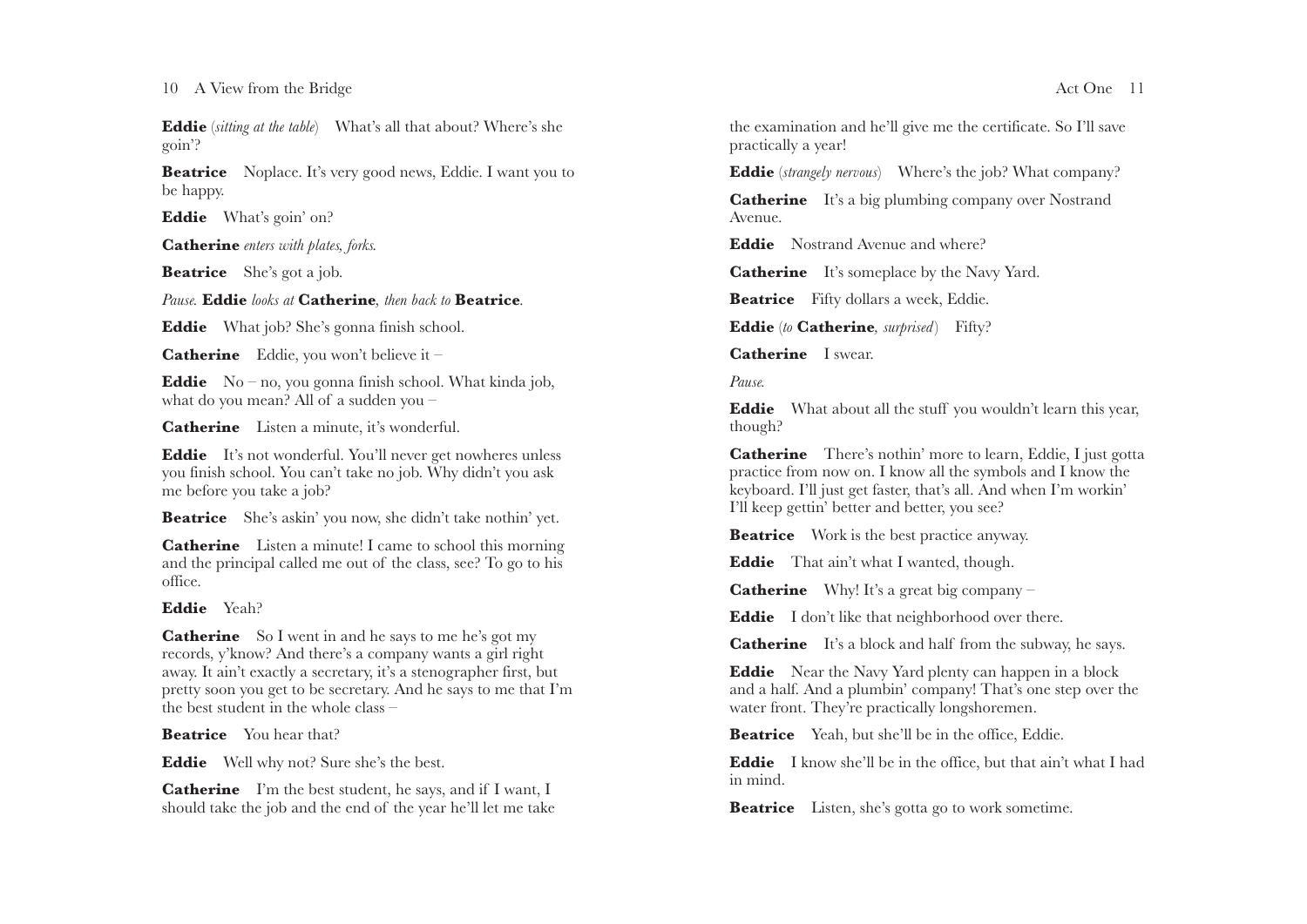**Eddie** Listen, B, she'll be with a lotta plumbers? And sailors up and down the street? So what did she go to school for?

**Catherine** But it's fifty a week, Eddie.

**Eddie** Look, did I ask you for money? I supported you this long I support you a little more. Please, do me a favor, will ya? I want you to be with different kind of people. I want you to be in a nice office. Maybe a lawyer's office someplace in New York in one of them nice buildings. I mean if you're gonna get outa here then get out; don't go practically in the same kind of neighborhood.

*Pause.* **Catherine** *lowers her eyes.* 

**Beatrice** Go, Baby, bring in the supper. (**Catherine** *goes out.*) Think about it a little bit, Eddie. Please. She's crazy to start work. It's not a little shop, it's a big company. Some day she could be a secretary. They picked her out of the whole class. (*He is silent, staring down at the tablecloth, fingering the pattern.*) What are you worried about? She could take care of herself. She'll get out of the subway and be in the office in two minutes.

**Eddie** (*somehow sickened*) I know that neighborhood, B, I don't like it.

**Beatrice** Listen, if nothin' happened to her in this neighborhood it ain't gonna happen noplace else. (*She turns his face to her.*) Look, you gotta get used to it, she's no baby no more. Tell her to take it. (*He turns his head away.*) You hear me? *She is angering.*) I don't understand you; she's seventeen years old, you gonna keep her in the house all her life?

**Eddie** (*insulted*) What kinda remark is that?

**Beatrice** (*with sympathy but insistent force*) Well, I don't understand when it ends. First it was gonna be when she graduated high school, so she graduated high school. Then it was gonna be when she learned stenographer, so she learned stenographer. So what're we gonna wait for now? I mean it, Eddie, sometimes I don't understand you; they picked her out of the whole class, it's an honor for her.

**Catherine** *enters with food, which she silently sets on the table. After <sup>a</sup> moment of watching her face,* **Eddie** *breaks into a smile, but it almost seems that tears will form in his eyes.* 

**Eddie** With your hair that way you look like a madonna, you know that? You're the madonna type. (*She doesn't look at him, but continues ladling out food onto the plates.*) You wanna go to work, heh, Madonna?

**Catherine** (*softly*) Yeah.

**Eddie** (*with a sense of her childhood, her babyhood, and the years*) All right, go to work. (*She looks at him, then rushes and hugs him.*) Hey, hey! Take it easy! (*He holds her face away from him to look at her.*) What're you cryin' about'! (*He is affected by her, but smiles his emotion away.*)

**Catherine** (*sitting at her place*) I just – (*Bursting out.*) I'm gonna buy all new dishes with my first pay! (*They laugh warmly.*) I mean it. I'll fix up the whole house! I'll buy a rug!

**Eddie** And then you'll move away.

**Catherine** No, Eddie!

**Eddie** (*grinning*) Why not? That's life. And you'll come visit on Sundays, then once a month, then Christmas and New Year's, finally.

**Catherine** (*grasping his arm to reassure him and to erase the accusation*) No, please!

**Eddie** (*smiling but hurt*) I only ask you one thing – don't trust nobody. You got a good aunt but she's got too big a heart, you learned bad from her. Believe me.

**Beatrice** Be the way you are, Katie, don't listen to him.

**Eddie** (*to* **Beatrice** – *strangely and quickly resentful*) You lived in a house all your life, what do you know about it? You never worked in your life.

**Beatrice** She likes people. What's wrong with that?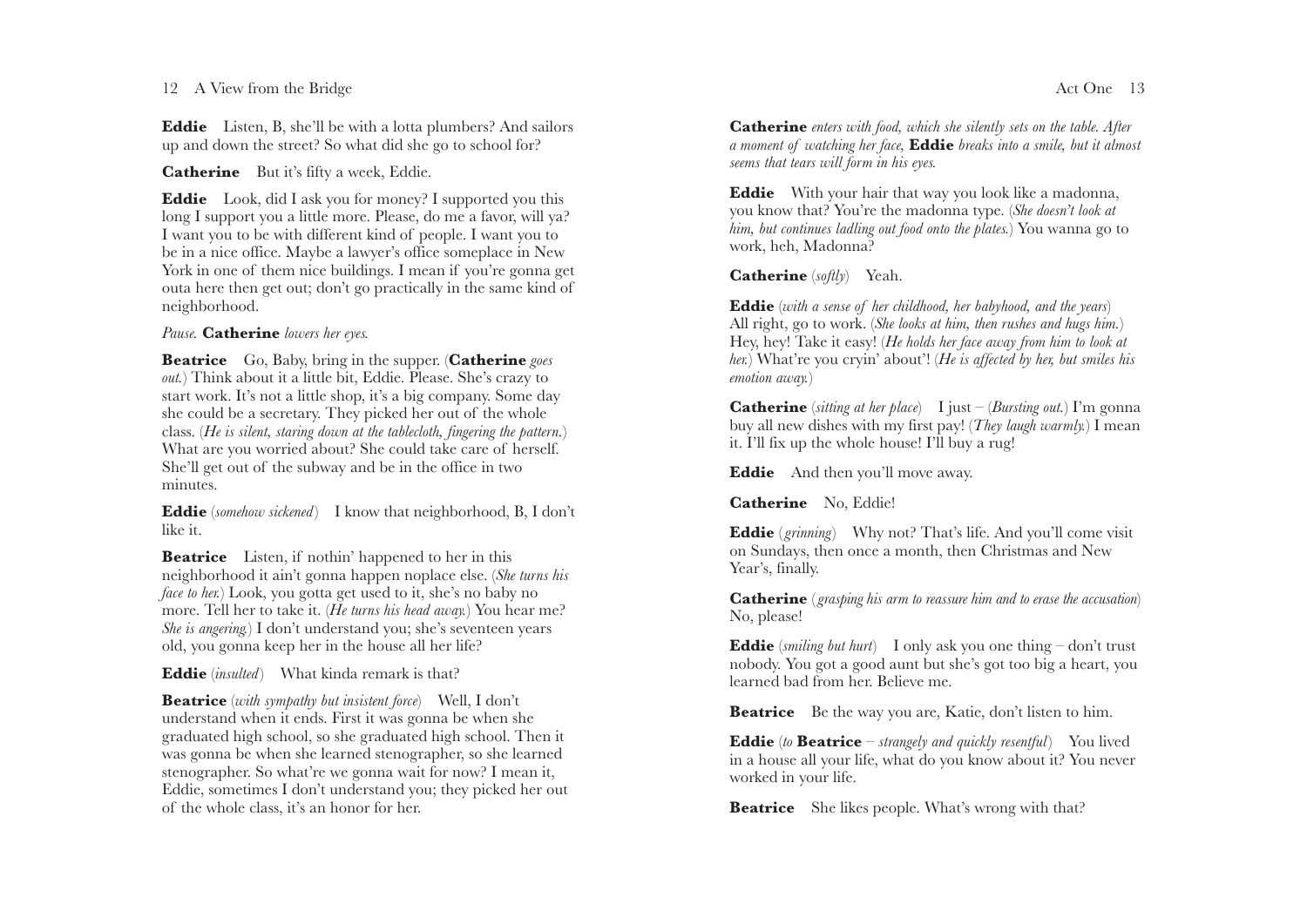**Eddie** Because most people ain't people. She's goin' to work; plumbers; they'll chew her to pieces if she don't watch out. (*To* **Catherine***.*) Believe me, Katie, the less you trust, the less you be sorry.

**Eddie** *crosses himself and the women do the same, and they eat.* 

**Catherine** First thing I'll buy is a rug, heh, B?

**Beatrice** I don't mind. (*To* **Eddie***.*) I smelled coffee all day today. You unloadin' coffee today?

**Eddie** Yeah, a Brazil ship.

**Catherine** I smelled it too. It smelled all over the neighborhood.

**Eddie** That's one time, boy, to be a longshoreman is a pleasure. I could work coffee ships twenty hours a day. You go down in the hold, y'know? It's like flowers, that smell. We'll bust a bag tomorrow, I'll bring you some.

**Beatrice** Iust be sure there's no spiders in it, will ya? I mean it. (*She directs this to* **Catherine***, rolling her eyes upward.*) I still remember that spider coming out of that bag he brung home. I nearly died.

**Eddie** You call that a spider? You oughta see what comes outa the bananas sometimes.

**Beatrice** Don't talk about it!

**Eddie** I seen spiders could stop a Buick.

**Beatrice** (*clapping her hands over her ears*) All right, shut up!

**Eddie** (*laughing and taking a watch out of his pocket*) Well, who started with spiders?

**Beatrice** All right, I'm sorry, I didn't mean it. Just don't bring none home again. What time is it?

**Eddie** Ouarter nine. (*Puts watch back in his pocket.*)

*They continue eating in silence.* 

**Catherine** He's bringin' them ten o'clock, Tony?

**Eddie** Around, yeah. (*He eats.*)

**Catherine** Eddie, suppose somebody asks if they're livin' here. (*He looks at her as though already she had divulged something publicly. Defensively.*) I mean if they ask.

**Eddie** Now look, Baby, I can see we're gettin' mixed up again here.

**Catherine** No, I just mean . . . people'll see them goin' in and out.

**Eddie** I don't care who sees them goin' in and out as long as you don't see them goin' in and out. And this goes for you too, B. You don't see nothin' and you don't know nothin'.

**Beatrice** What do you mean? I understand.

**Eddie** You don't understand; you still think you can talk about this to somebody just a little bit. Now lemme say it once and for all, because you're makin' me nervous again, both of you. I don't care if somebody comes in the house and sees them sleepin' on the floor, it never comes out of your mouth who they are or what they're doin' here.

**Beatrice** Yeah, but my mother'll know –

**Eddie** Sure she'll know, but just don't you be the one who told her, that's all. This is the United States government you're playin' with now, this is the Immigration Bureau. If you said it you knew it, if you didn't say it you didn't know it.

**Catherine** Yeah, but Eddie, suppose somebody –

**Eddie** I don't care what question it is. You – don't – knownothin'. They got stool pigeons all over this neighborhood they're payin' them every week for information, and you don't know who they are. It could be your best friend. You hear? (*To* **Beatrice***.*) Like Vinny Bolzano, remember Vinny?

**Beatrice** Oh, yeah. God forbid.

**Eddie** Tell her about Vinny. (*To* **Catherine***.*) You think I'm blowin' steam here? (*To* **Beatrice***.*) Go ahead, tell her. (*To*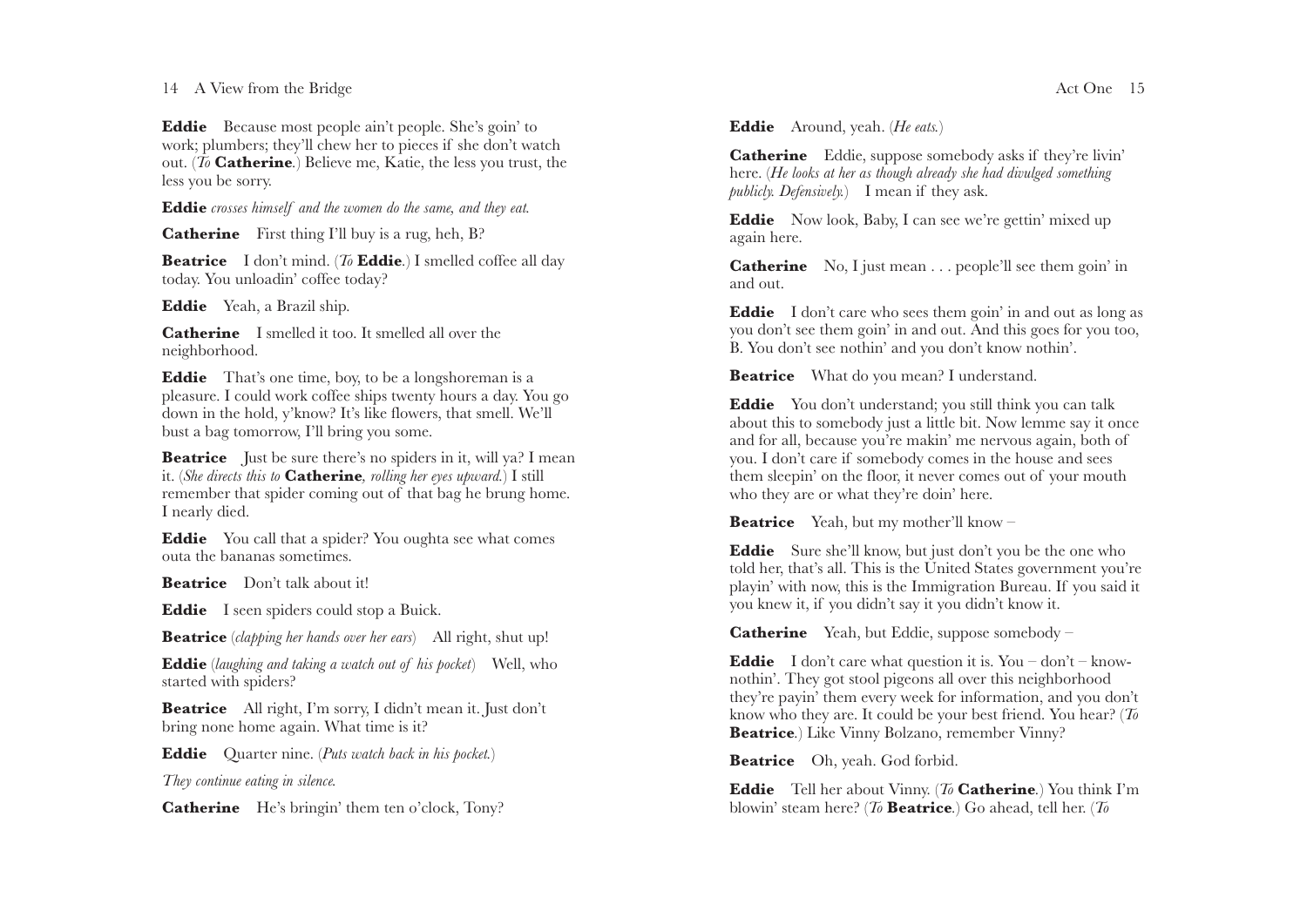**Catherine***.*) You was a baby then. There was a family lived next door to her mother, he was about sixteen –

**Beatrice** No, he was no more than fourteen, 'cause I was to his confirmation in Saint Agnes. But the family had an uncle that they were hidin' in the house, and he snitched to the Immigration.

**Catherine** The kid snitched?

**Eddie** On his own uncle!

**Catherine** What, was he crazy?

**Eddie** He was crazy after, I tell you that, boy.

**Beatrice** Oh, it was terrible. He had five brothers and the old father. And they grabbed him in the kitchen and pulled him down the stairs – three flights his head was bouncin' like a coconut. And they spit on him in the street, his own father and his brothers. The whole neighborhood was cryin'.

**Catherine** Ts! So what happened to him?

**Beatrice** I think he went away. (*To* **Eddie***.*) I never seen him again, did you?

**Eddie** (*rises during this, taking out his watch*) Him? You'll never see him no more, a guy do a thing like that? How's he gonna show his face? (*To* **Catherine***, as he gets up uneasily.*) Just remember, kid, you can quicker get back a million dollars that was stole than a word that you gave away. (*He is standing now, stretching his back.*)

**Catherine** Okay, I won't say a word to nobody, I swear.

**Eddie** Gonna rain tomorrow. We'll be slidin' all over the decks. Maybe you oughta put something on for them, they be here soon.

**Beatrice** I only got fish, I hate to spoil it if they ate already. I'll wait, it only takes a few minutes; I could broil it.

**Catherine** What happens, Eddie, when that ship pulls out and they ain't on it, though? Don't the captain say nothin'?

**Eddie** (*slicing an apple with his pocket knife*) Captain's pieced off, what do you mean?

**Catherine** Even the captain?

**Eddie** What's the matter, the captain don't have to live? Captain gets a piece, maybe one of the mates, piece for the guy in Italy who fixed the papers for them, Tony here'll get a little bite . . .

**Beatrice** I just hope they get work here, that's all I hope.

**Eddie** Oh, the syndicate'll fix jobs for them; till they pay 'em off they'll get them work every day. It's after the pay-off, then they'll have to scramble like the rest of us.

**Beatrice** Well, it be better than they got there.

**Eddie** Oh sure, well, listen. So you gonna start Monday, heh, Madonna?

**Catherine** (*embarrassed*) I'm supposed to, yeah.

**Eddie** *is standing facing the two seated women. First* **Beatrice** *smiles, then* **Catherine***, for a powerful emotion is on him, a childish one and a knowing fear, and the tears show in his eyes* – *and they are shy before the avowal.* 

**Eddie** (*sadly smiling, yet somehow proud of her*) Well . . . I hope you have good luck. I wish you the best. You know that, kid.

**Catherine** (*rising, trying to laugh*) You sound like I'm goin' a million miles!

**Eddie** I know. I guess I just never figured on one thing.

**Catherine** (*smiling*) What?

**Eddie** That you would ever grow up. (*He utters a soundless laugh at himself, feeling his breast pocket of his shirt.*) I left a cigar in my other coat, I think. (*He starts for the bedroom.*)

**Catherine** Stay there! I'll get it for you.

*She hurries out. There is a slight pause, and* **Eddie** *turns to* **Beatrice***, who has been avoiding his gaze.*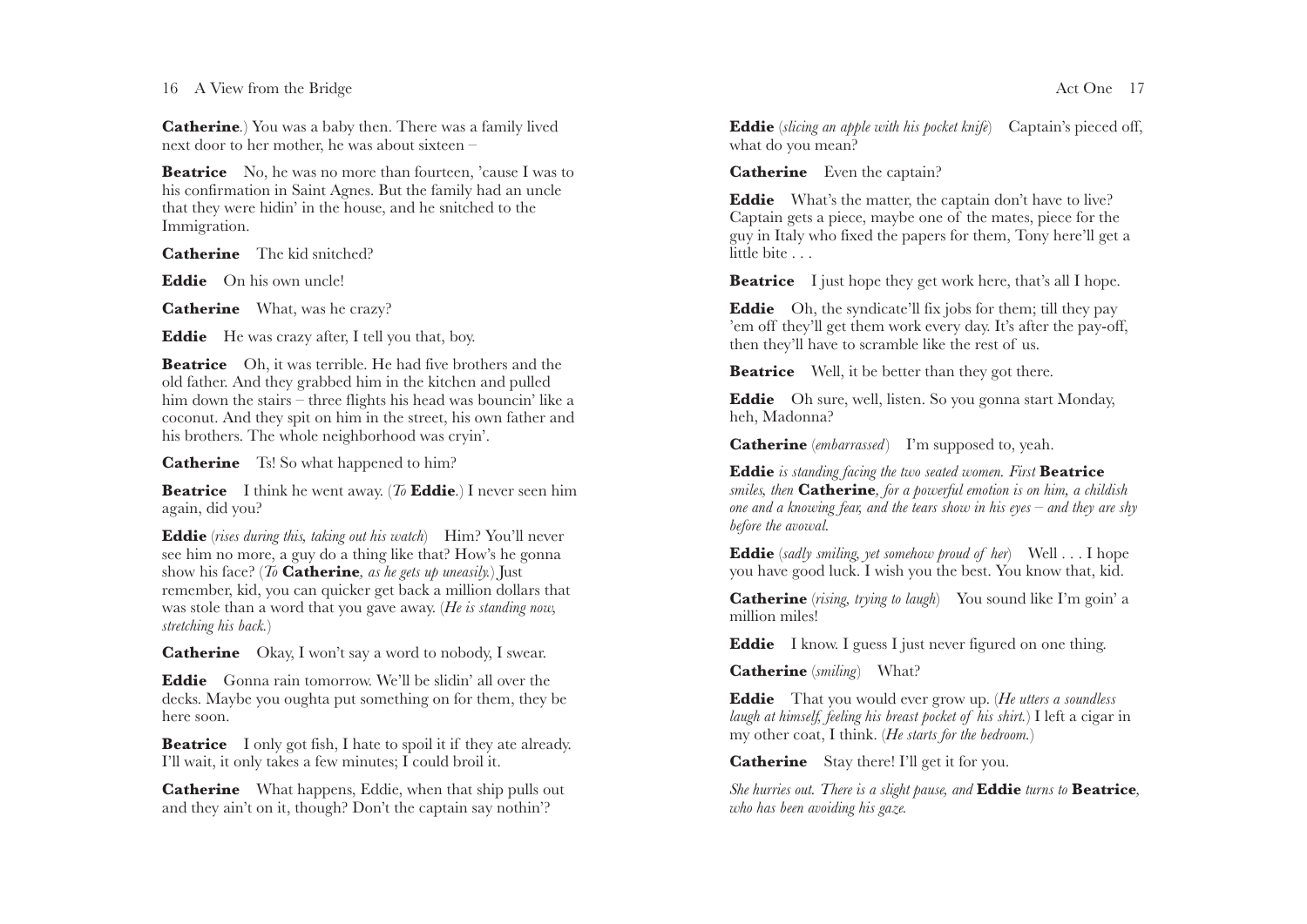**Eddie** What are you mad at me lately?

**Beatrice** Who's mad? (*She gets up, clearing the dishes.*) I'm not mad. (*She picks up the dishes and turns to him.*) You're the one is mad. (*She turns and goes into the kitchen as* **Catherine** *enters from the bedroom with a cigar and a pack of matches.*)

**Catherine** Here! I'll light it for you! (*She strikes a match and holds it to his cigar. He puffs. Quietly.*) Don't worry about me, Eddie, heh?

**Eddie** Don't burn yourself. ( *Just in time she blows out the match.*) You better go in help her with the dishes.

**Catherine** (*turns quickly to the table, and, seeing the table cleared, she says, almost guiltily*) Oh! (*She hurries into the kitchen, and as she exits there.*) I'll do the dishes, B!

*Alone,* **Eddie** *stands looking toward the kitchen for a moment. Then he takes out his watch, glances at it, replaces it in his pocket, sits in the armchair, and stares at the smoke flowing out of his mouth.* 

*The lights go down, then come up on* **Alfieri***, who has moved onto the forestage.* 

**Alfieri** He was as good a man as he had to be in a life that was hard and even. He worked on the piers when there was work, he brought home his pay, and he lived. And toward ten <sup>o</sup>'clock of that night, after they had eaten, the cousins came.

*The lights fade on* **Alfieri** *and rise on the street.* 

*Enter* **Tony***, escorting* **Marco** *and* **Rodolpho***, each with a valise.* **Tony** *halts, indicates the house. They stand for a moment looking at it.* 

**Marco** (*he is a square-built peasant of thirty-two, suspicious, tender, and quiet-voiced*) Thank you.

**Tony** You're on your own now. Just be careful, that's all. Ground floor.

**Marco** Thank you.

**Tony** (*indicating the house*) I'll see you on the pier tomorrow. You'll go to work.

**Marco** *nods.* **Tony** *continues on walking down the street.* 

**Rodolpho** This will be the first house I ever walked into in America! Imagine! She said they were poor!

**Marco** Ssh! Come. (*They go to door.*)

**Marco** *knocks. The lights rise in the room.* **Eddie** *goes and opens the door. Enter* **Marco** *and* **Rodolpho***, removing their caps.* **Beatrice** *and* **Catherine** *enter from the kitchen. The lights fade in the street.* 

**Eddie** You Marco?

**Marco** Marco.

**Eddie** Come on in! (*He shakes* **Marco***'s hand.*)

**Beatrice** Here, take the bags!

**Marco** (*nods, looks to the women and fixes on* **Beatrice***. Crosses to* **Beatrice**) Are you my cousin?

*She nods. He kisses her hand.* 

**Beatrice** (*above the table, touching her chest with her hand*) Beatrice. This is my husband, Eddie. (*All nod.*) Catherine, my sister Nancy's daughter. (*The brothers nod.*)

**Marco** (*indicating* **Rodolpho**) My brother. Rodolpho. (**Rodolpho** *nods.* **Marco** *comes with a certain formal stiffness to* **Eddie***.*) I want to tell you now, Eddie – when you say go, we will go.

**Eddie** Oh, no . . . (*Takes* **Marco***'s bag.*)

**Marco** I see it's a small house, but soon, maybe, we can have our own house.

**Eddie** You're welcome, Marco, we got plenty of room here. Katie, give them supper, heh? (*Exits into bedroom with their bags.*)

**Catherine** Come here, sit down. I'll get you some soup.

**Marco** (*as they go to the table*) We ate on the ship. Thank you. (*To* **Eddie***, calling off to bedroom.*) Thank you.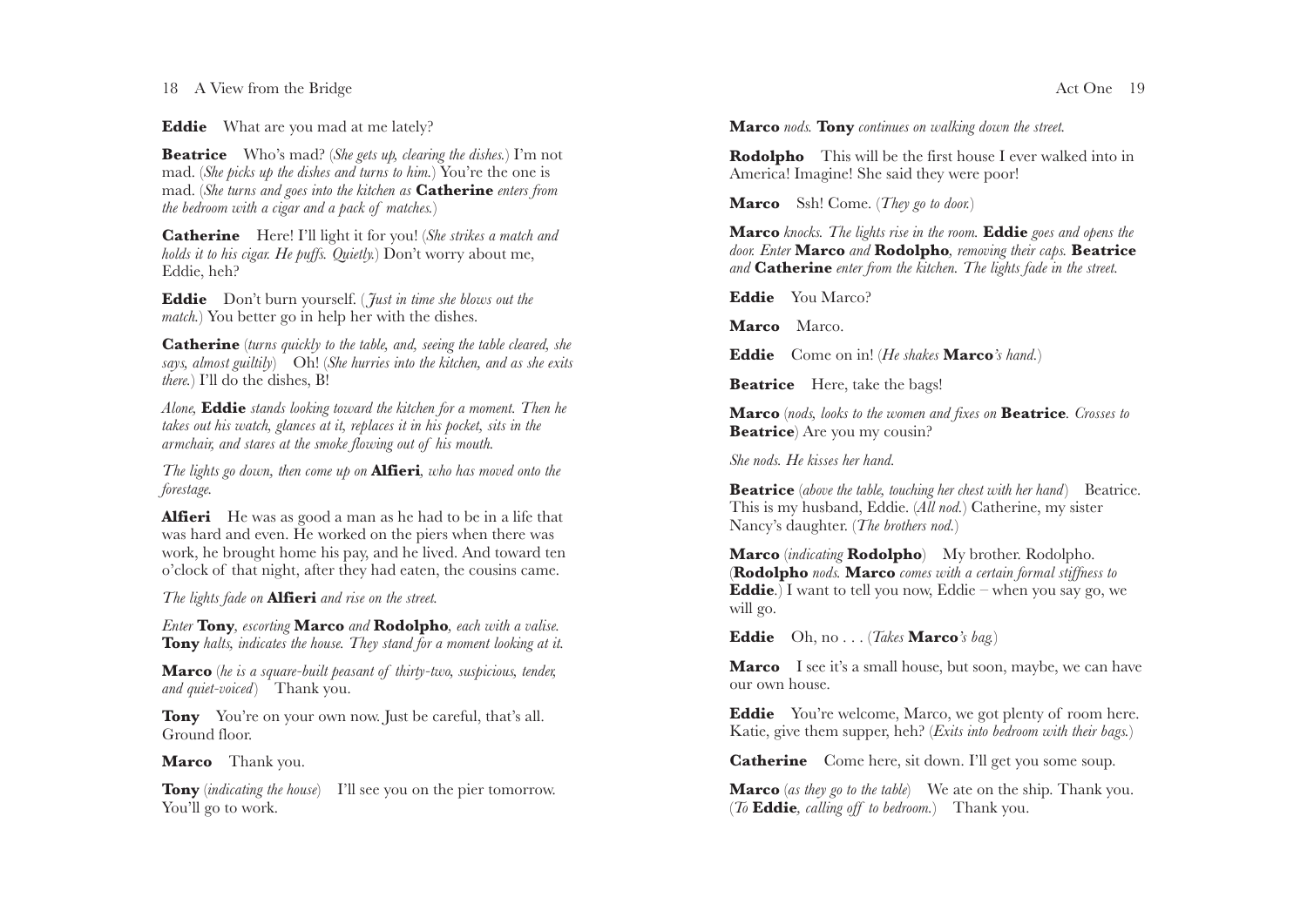**Beatrice** Get some coffee. We'll all have coffee. Come sit down.

**Rodolpho** *and* **Marco** *sit, at the table.* 

**Catherine** (*wondrously*) How come he's so dark and you're so light, Rodolpho?

**Rodolpho** (*ready to laugh*) I don't know. A thousand years ago, they say, the Danes invaded Sicily.

**Beatrice** *kisses* **Rodolpho***. They laugh as* **Eddie** *enters.* 

**Catherine** (*to* **Beatrice**) He's practically blond!

**Eddie** How's the coffee doin'?

**Catherine** (*brought up*) I'm gettin' it. (*She hurries out to kitchen.*)

**Eddie** (*sits on his rocker*) Yiz have a nice trip?

**Marco** The ocean is always rough. But we are good sailors.

**Eddie** No trouble gettin' here?

**Marco** No. The man brought us. Very nice man.

**Rodolpho** (*to* **Eddie**) He says we start to work tomorrow. Is he honest?

**Eddie** (*laughing*) No. But as long as you owe them money, they'll get you plenty of work. (*To* **Marco***.*) Yiz ever work on the piers in Italy?

**Marco** Piers?  $Ts! = no$ .

**Rodolpho** (*smiling at the smallness of his town*) In our town there are no piers, only the beach, and little fishing boats.

**Beatrice** So what kinda work did yiz do?

**Marco** (*shrugging shyly, even embarrassed*) Whatever there is, anything.

**Rodolpho** Sometimes they build a house, or if they fix the bridge – Marco is a mason and I bring him the cement. (*He laughs.*) In harvest time we work in the fields  $\ldots$  if there is work. Anything.

**Eddie** Still bad there, heh?

Marco Bad, yes.

**Rodolpho** (*laughing*) It's terrible! We stand around all day in the piazza listening to the fountain like birds. Everybody waits only for the train.

**Beatrice** What's on the train?

**Rodolpho** Nothing. But if there are many passengers and you're lucky you make a few lire to push the taxi up the hill.

*Enter* **Catherine***; she listens.* 

**Beatrice** You gotta push a taxi?

**Rodolpho** (*laughing*) Oh, sure! It's a feature in our town. The horses in our town are skinnier than goats. So if there are too many passengers we help to push the carriages up to the hotel. (*He laughs.*) In our town the horses are only for show.

**Catherine** Why don't they have automobile taxis?

**Rodolpho** There is one. We push that too. (*They laugh.*) Everything in our town, you gotta push!

**Beatrice** (*to* **Eddie**) How do you like that!

**Eddie** (*to* **Marco**) So what're you wanna do, you gonna stay here in this country or you wanna go back?

**Marco** (*surprised*) Go back?

**Eddie** Well, you're married, ain't you?

**Marco** Yes. I have three children.

**Beatrice** Three! I thought only one.

**Marco** Oh, no. I have three now. Four years, five years, six years.

**Beatrice** Ah . . . I bet they're cryin' for you already, heh?

**Marco** What can I do? The older one is sick in his chest. My wife – she feeds them from her own mouth. I tell you the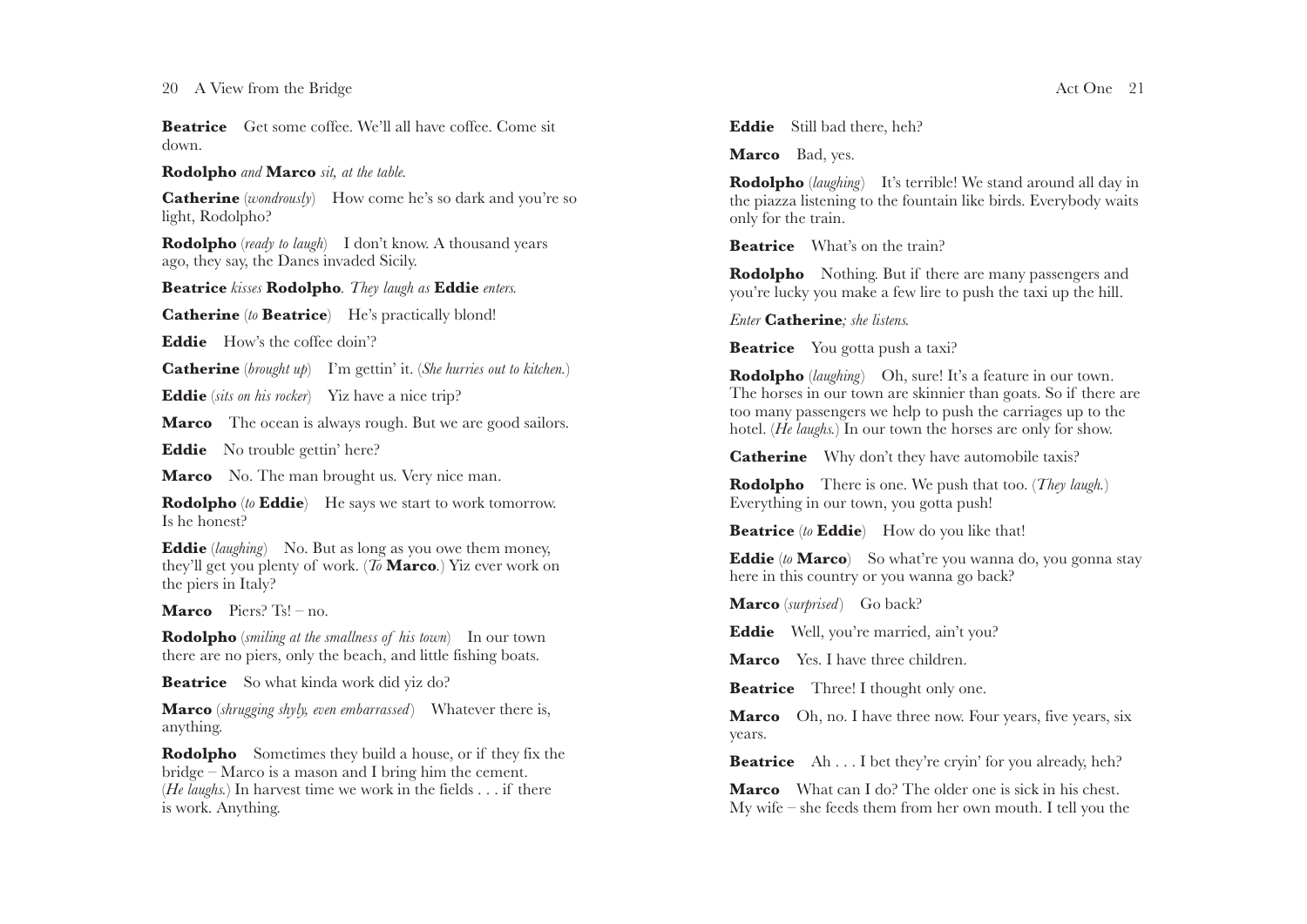truth, if I stay there they will never grow up. They eat the sunshine.

**Beatrice** My God. So how long you want to stay?

**Marco** With your permission, we will stay maybe a  $=$ 

**Eddie** She don't mean in this house, she means in the country.

**Marco** Oh. Maybe four, five, six years, I think.

**Rodolpho** (*smiling*) He trusts his wife.

**Beatrice** Yeah, but maybe you'll get enough, you'll be able to go back quicker.

**Marco** I hope. I don't know. (*To* **Eddie***.*) I understand it's not so good here either.

**Eddie** Oh, you guys'll be all right  $-$  till you pay them off, anyway. After that, you'll have to scramble, that's all. But you'll make better here than you could there.

**Rodolpho** How much? We hear all kinds of figures. How much can a man make? We work hard, we'll work all day, all  $night -$ 

**Marco** *raises a hand to hush him.* 

**Eddie** (*he is coming more and more to address* **Marco** *only*) On the average a whole year? Maybe – well, it's hard to say, see. Sometimes we layoff, there's no ships three four weeks.

**Marco** Three, four weeks! – Ts!

**Eddie** But I think you could probably – thirty, forty a week, over the whole twelve months of the year.

**Marco** (*rises, crosses to* **Eddie**) Dollars.

**Eddie** Sure dollars.

**Marco** *puts an arm round* **Rodolpho** *and they laugh.* 

**Marco** If we can stay here a few months, Beatrice –

**Beatrice** Listen, you're welcome, Marco –

**Marco** Because I could send them a little more if I stay here.

**Beatrice** As long as you want, we got plenty a room.

**Marco** (his eyes are showing tears) My wife  $-(T_0 \mathbf{E} \mathbf{ddie})$ .) My wife  $-I$  want to send right away maybe twenty dollars  $-$ 

**Eddie** You could send them something next week already.

**Marco** (*he is near tears*) Eduardo . . . (*He goes to* **Eddie***, offering his hand.*)

**Eddie** Don't thank me. Listen, what the hell, it's no skin off me. (*To* **Catherine***.*) What happened to the coffee?

**Catherine** I got it on. (*To* **Rodolpho***.*) You married too? No.

**Rodolpho** (*rises*) Oh, no . . .

**Beatrice** (*to* **Catherine**) I told you he –

**Catherine** I know, I just thought maybe he got married recently.

**Rodolpho** I have no money to get married. I have a nice face, but no money. (*He laughs.*)

**Catherine** (*to* **Beatrice**) He's a real blond!

**Beatrice** (*to Rodolpho*) You want to stay here too, heh? For good?

**Rodolpho** Me? Yes, forever! Me, I want to be an American. And then I want to go back to Italy when I am rich, and I will buy a motorcycle. (*He smiles.* **Marco** *shakes him affectionately.*)

**Catherine** A motorcycle!

**Rodolpho** With a motorcycle in Italy you will never starve any more.

**Beatrice** I'll get you coffee. (*She exits to the kitchen.*)

**Eddie** What you do with a motorcycle?

**Marco** He dreams, he dreams.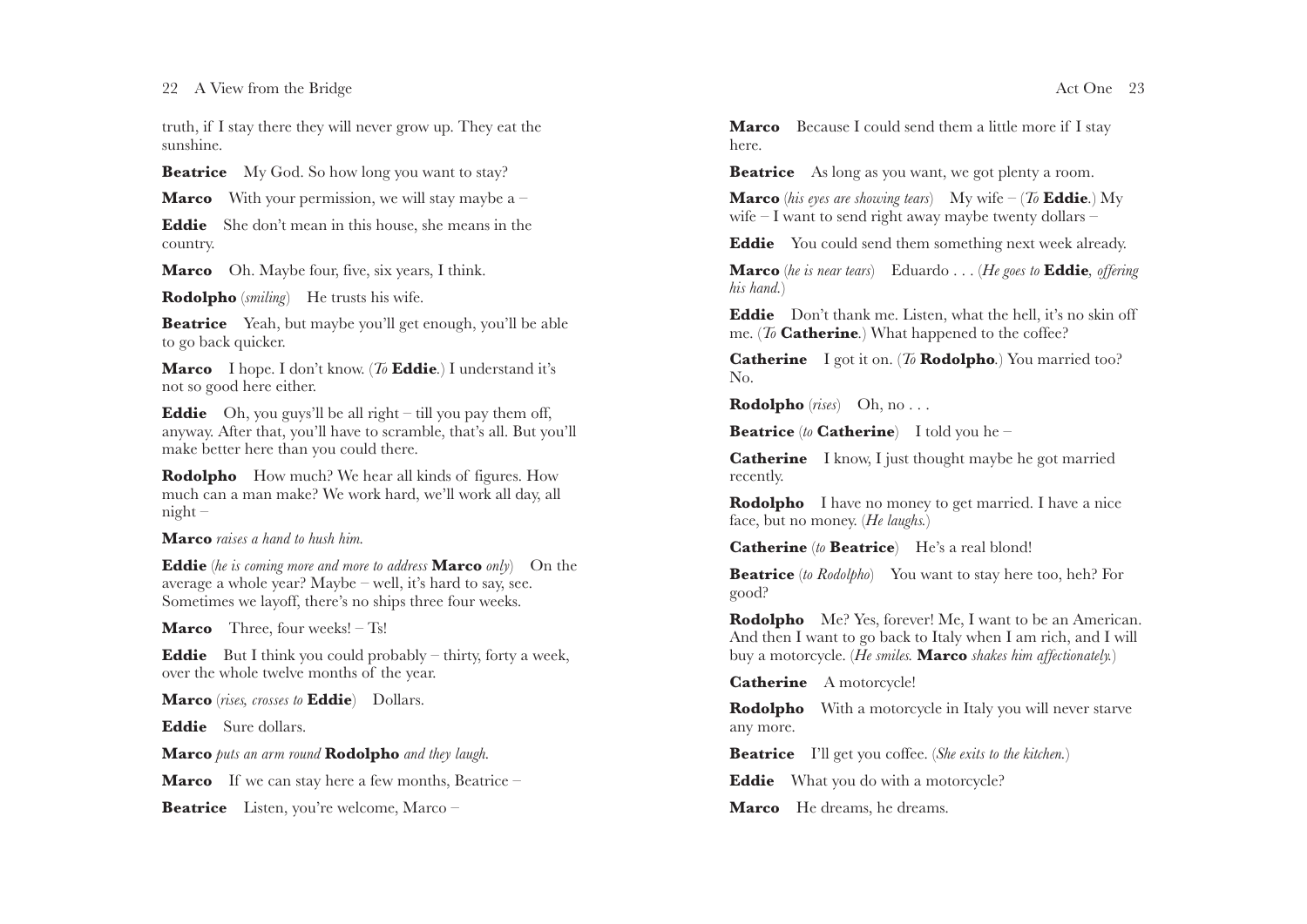**Rodolpho** (*to* **Marco**) Why? (*To* **Eddie***.*) Messages! The rich people in the hotel always need someone who will carry <sup>a</sup> message. But quickly, and with a great noise. With a blue motorcycle I would station myself in the courtyard of the hotel, and in a little while I would have messages.

**Marco** When you have no wife you have dreams.

**Eddie** Why can't you just walk, or take a trolley or sump'm?

*Enter* **Beatrice** *with coffee. ï* 

**Rodolpho** Oh, no, the machine, the machine is necessary. A man comes into a great hotel and says, I am a messenger. Who is this man? He disappears walking, there is no noise, nothing. Maybe he will never come back, maybe he will never deliver the message. But a man who rides up on a great machine, this man is responsible, this man exists. He will be given messages. (*He helps* **Beatrice** *set out the coffee things.*) I am also a singer, though.

**Eddie** You mean a regular – ?

**Rodolpho** Oh, yes. One night last year Andreola got sick. Baritone. And I took his place in the garden of the hotel. Three arias I sang without a mistake! Thousand-lire notes they threw from the tables, money was falling like a storm in the treasury. It was magnificent. We lived six months on that night, eh, Marco?

**Marco** *nods doubtfully.* 

**Marco** Two months.

**Eddie** *laughs.* 

**Beatrice** Can't you get a job in that place?

**Rodolpho** Andreola got better. He's a baritone, very strong.

**Beatrice** *laughs.* 

**Marco** (*regretfully, to* **Beatrice**) He sang too loud.

**Rodolpho** Why too loud?

**Marco** Too loud. The guests in that hotel are all Englishmen. They don't like too loud.

**Rodolpho** (*to* **Catherine**) Nobody ever said it was too loud!

**Marco** I say. It was too loud. (*To* **Beatrice***.*) I knew it as soon as he started to sing. Too loud.

**Rodolpho** Then why did they throw so much money?

**Marco** They paid for your courage. The English like courage. But once is enough.

**Rodolpho** (*to all but* **Marco**) I never heard anybody say it was too loud.

**Catherine** Did you ever hear of jazz?

**Rodolpho** Oh, sure! I *sing* jazz.

**Catherine** (*rises*) You could sing jazz?

**Rodolpho** Oh, I sing Napolidan, jazz, bel canto – I sing 'Paper Doll', you like 'Paper Doll'?

**Catherine** Oh, sure, I'm crazy for 'Paper Doll'. Go ahead, sing it.

**Rodolpho** (*takes his stance after getting a nod of permission from* **Marco***, and with a high tenor voice begins singing*) 'I'll tell you boys it's tough to be alone, And it's tough to love a doll that's not your own. I'm through with all of them, I'll never fall again, Hey, boy, what you gonna do? I'm gonna buy a paper doll that I can call my own, A doll that other fellows cannot steal.'

**Eddie** *rises and moves upstage.* 

# **Rodolpho**

And then those flirty, flirty guys With their flirty, flirty eyes Will have to flirt with dollies that are real – '

**Eddie** Hey, kid – hey, wait a minute –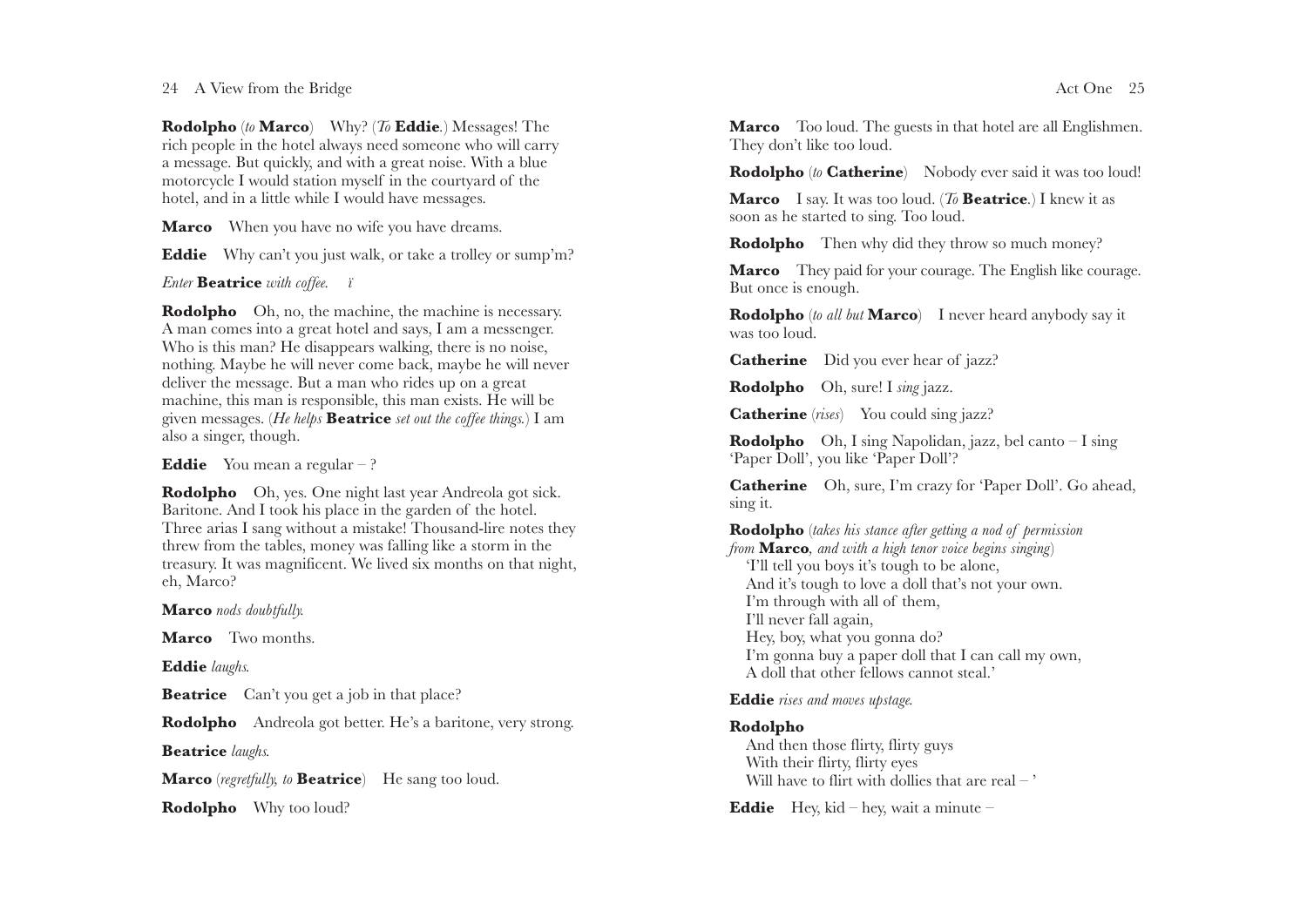**Catherine** (*enthralled*) Leave him finish, it's beautiful! (*To* **Beatrice***.*) He's terrific! It's terrific, Rodolpho.

**Eddie** Look, kid; you don't want to be picked up, do ya?

**Marco**  $\text{No} - \text{no}$ ! (*He rises.*)

**Eddie** (*indicating the rest of the building*) Because we never had no singers here . . . and all of a sudden there's a singer in the house, y'know what I mean?

**Marco** Yes, yes. You'll be quiet, Rodolpho.

**Eddie** (*he is flushed*) They got guys all over the place, Marco. I mean.

**Marco** Yes. He'll be quiet. (*To* **Rodolpho***.*) You'll be quiet.

**Rodolpho** *nods.* 

**Eddie** *has risen, with iron control, even a smile. He moves to* **Catherine***.* 

**Eddie** What's the high heels for, Garbo?

**Catherine** I figured for tonight –

**Eddie** Do me a favor, will you? Go ahead.

*Embarrassed now, angered, Catherine goes out into the bedroom.* **Beatrice** *watches her go and gets up; in passing, she gives* **Eddie** *<sup>a</sup> cold look, restrained only by the strangers, and goes to the table to pour coffee.* 

**Eddie** (*striving to laugh, and to* **Marco***, but directed as much to* **Beatrice**) All actresses they want to be around here.

**Rodolpho** (*happy about it*) In Italy too! All the girls.

**Catherine** *emerges from the bedroom in low-heel shoes, comes to the table.* **Rodolpho** *is lifting a cup.* 

**Eddie** (*he is sizing up* **Rodolpho***, and there is a concealed suspicion*) Yeah, heh?

**Rodolpho** Yes! (*Laughs, indicating* **Catherine***.*) Especially when they are so beautiful!

**Catherine** You like sugar?

**Rodolpho** Sugar? Yes! I like sugar very much!

**Eddie** *is downstage, watching as she pours a spoonful of sugar into his cup, his face puffed with trouble, and the room dies.* 

*Lights rise on* **Alfieri***.* 

**Alfieri** Who can ever know what will be discovered? Eddie Carbone had never expected to have a destiny. A man works, raises his family, goes bowling, eats, gets old, and then he dies. Now, as the weeks passed, there was a future, there was a trouble that would not go away.

*The lights fade on* **Alfieri***, then rise on* **Eddie** *standing at the doorway of the house.* **Beatrice** *enters on the street. She sees* **Eddie***, smiles at him. He looks away.* 

*She starts to enter the house when* **Eddie** *speaks.* 

**Eddie** It's after eight.

**Beatrice** Well, it's a long show at the Paramount.

**Eddie** They must've seen every picture in Brooklyn by now. He's supposed to stay in the house when he ain't working. He ain't supposed to go advertising himself.

**Beatrice** Well, that's his trouble, what do you care? If they pick him up they pick him up, that's all. Come in the house.

**Eddie** What happened to the stenography? I don't see her practice no more.

**Beatrice** She'll get back to it. She's excited, Eddie.

**Eddie** She tell you anything?

**Beatrice** (*comes to him, now the subject is opened*) What's the matter with you? He's a nice kid, what do you want from him?

**Eddie** That's a nice kid? He gives me the heeby-jeebies.

**Beatrice** (*smiling*) Ah, go on, you're just jealous.

**Eddie** Of *him*? Boy, you don't think much of me.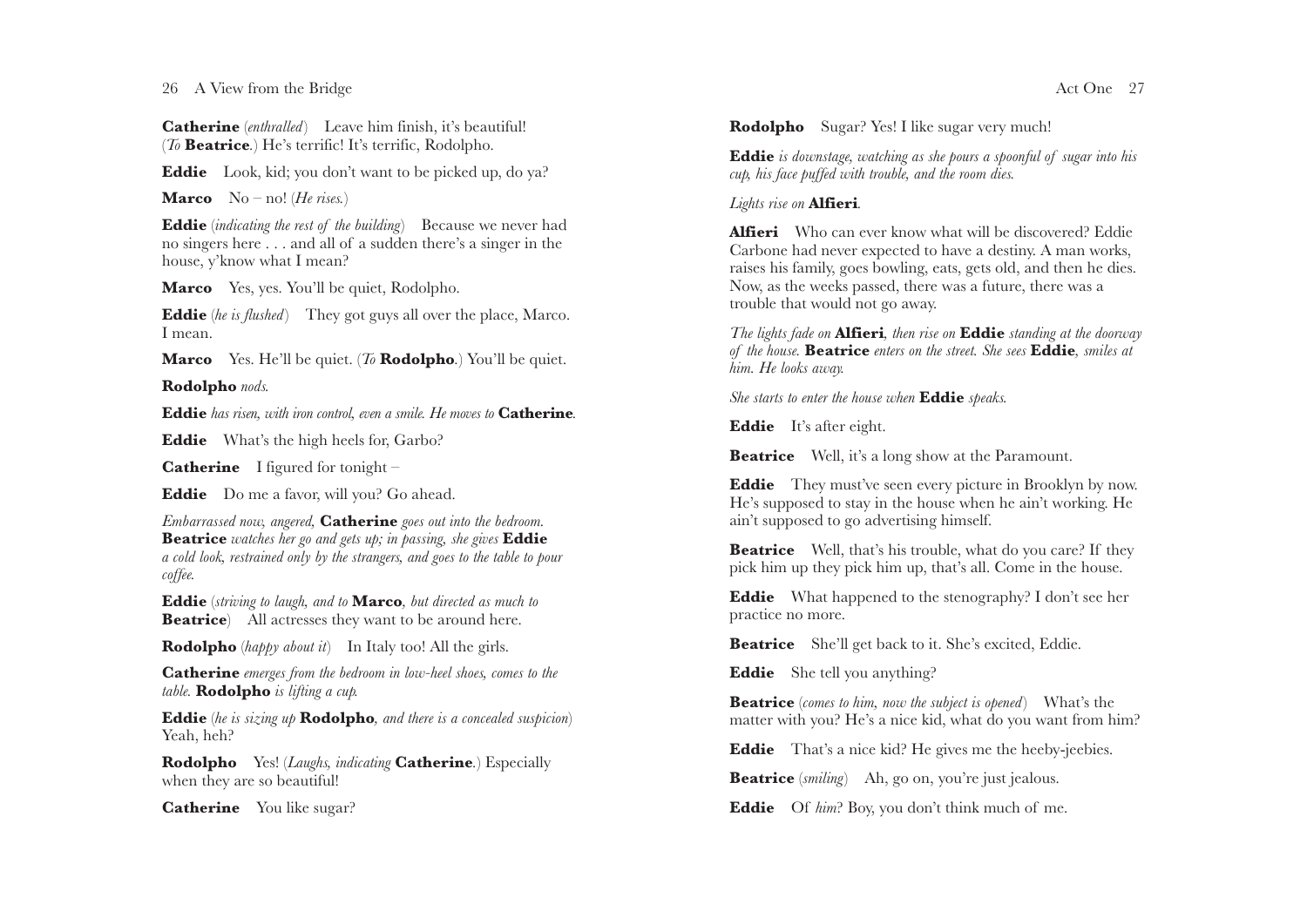**Beatrice** I don't understand you. What's so terrible about him?

**Eddie** You mean it's all right with you? That's gonna be her husband?

**Beatrice** Why? He's a nice fella, hard workin', he's a goodlookin' fella.

**Eddie** He sings on the ships, didja know that?

**Beatrice** What do you mean, he sings?

**Eddie** Just what I said, he sings. Right on the deck, all of a sudden, a whole song comes out of his mouth – with motions. You know what they're callin' him now? Paper Doll they're callin' him, Canary. He's like a weird. He comes out on the pier, one-two-three, it's a regular free show.

**Beatrice** Well, he's a kid; he don't know how to behave himself yet.

**Eddie** And with that wacky hair; he's like a chorus girl or sump'm.

**Beatrice** So he's blond, so –

**Eddie** I just hope that's his regular hair, that's all I hope.

**Beatrice** You crazy or sump'm? (*She tries to turn him to her.*)

**Eddie** (*he keeps his head turned away*) What's so crazy? I don't like his whole way.

**Beatrice** Listen, you never seen a blond guy in your life? What about Whitey Balsa?

**Eddie** (*turning to her victoriously*) Sure, but Whitey don't sing; he don't do like that on the ships.

**Beatrice** Well, maybe that's the way they do in Italy.

**Eddie** Then why don't his brother sing? Marco goes around like a man; nobody kids Marco. (*He moves from her, halts. She realizes there is a campaign solidified in him.*) I tell you the truth I'm surprised I have to tell you all this. I mean I'm surprised, B.

**Beatrice** (*she goes to him with purpose now*) Listen, you ain't gonna start nothin' here.

**Eddie** I ain't startin' nothin', but I ain't gonna stand around lookin' at that. For that character I didn't bring her up. I swear, B, I'm surprised at you; I sit there waitin' for you to wake up but everything is great with you.

**Beatrice** No, everything ain't great with me.

**Eddie** No?

**Beatrice** No. But I got other worries.

**Eddie** Yeah. (*He is already weakening.*)

**Beatrice** Yeah, you want me to tell you?

**Eddie** (*in retreat*) Why? What worries you got?

**Beatrice** When am I gonna be a wife again, Eddie?

**Eddie** I ain't been feelin' good. They bother me since they came.

**Beatrice** It's almost three months you don't feel good; they're only here a couple of weeks. It's three months, Eddie.

**Eddie** I don't know, B. I don't want to talk about it.

**Beatrice** What's the matter, Eddie, you don't like me, heh?

**Eddie** What do you mean, I don't like you? I said I don't feel good, that's all.

**Beatrice** Well, tell me, am I doing something wrong? Talk to me.

**Eddie** ( *pause. He can't speak, then*) I can't. I can't talk about it.

**Beatrice** Well tell me what –

**Eddie** I got nothin' to say about it!

*She stands for a moment; he is looking off; she turns to go into the house.* 

I'll be all right, B; just layoff me, will ya? I'm worried about her.

**Beatrice** The girl is gonna be eighteen years old, it's time already.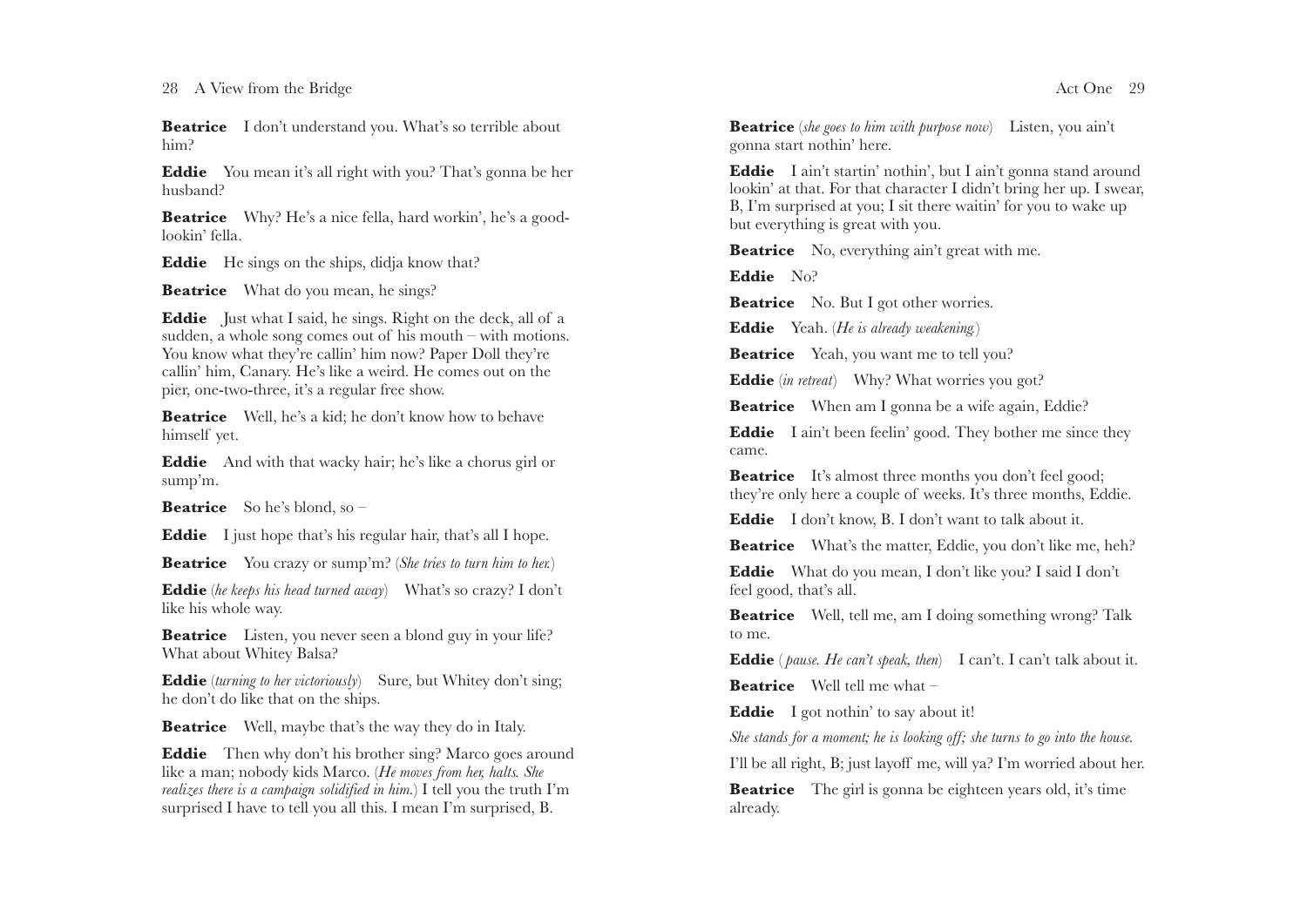**Eddie** B, he's taking her for a ride!

**Beatrice** All right, that's her ride. What're you gonna stand over her till she's forty? Eddie, I want you to cut it out now, you hear me? I don't like it! Now come in the house.

**Eddie** I want to take a walk, I'll be in right away.

**Beatrice** They ain't goin' to come any quicker if you stand in the street. It ain't nice, Eddie.

**Eddie** I'll be in right away. Go ahead. (*He walks off.*)

*She goes into the house.* **Eddie** *glances up the street, sees* **Louis** *and* **Mike** *coming, and sits on an iron railing.* **Louis** *and* **Mike** *enter.* 

**Louis** Wanna go bowlin' tonight?

**Eddie** I'm too tired. Goin' to sleep.

**Louis** How's your two submarines?

**Eddie** They're okay.

**Louis** I see they're gettin' work allatime.

**Eddie** Oh yeah, they're doin' all right.

**Mike** That's what we oughta do. We oughta leave the country and come in under the water. Then we get work.

**Eddie** You ain't kiddin'.

Louis Well, what the hell. Y'know?

**Eddie** Sure.

**Louis** (*sits on railing beside* **Eddie**) Believe me, Eddie, you got a lotta credit comin' to you.

**Eddie** Aah, they don't bother me, don't cost me nutt'n.

**Mike** That older one, boy, he's a regular bull. I seen him the other day liftin' coffee bags over the Matson Line. They leave him alone he woulda load the whole ship by himself.

**Eddie** Yeah, he's a strong guy, that guy. Their father was a regular giant, supposed to be.

**Louis** Yeah, you could see. He's a regular slave.

**Mike** (*grinning*) That blond one, though – (**Eddie** *looks at him.*) He's got a sense of humor. (**Louis** *snickers.*)

**Eddie** (*searchingly*) Yeah. He's funny –

**Mike** (*starting to laugh*) Well he ain't exackly funny, but he's always like makin' remarks like, y'know? He comes around, everybody's laughin'. (**Louis** *laughs.*)

**Eddie** (*uncomfortably, grinning*) Yeah, well . . . he's got a sense of humor.

**Mike** (*laughing*) Yeah, I mean, he's always makin' like remarks, like, y'koow?

**Eddie** Yeah, I know. But he's a kid yet, y'know?  $He - he's$ just a kid, that's all.

**Mike** (*getting hysterical with* **Louis**) I know. You take one look at him – everybody's happy. (**Louis** *laughs.*) I worked one day with him last week over the Moore-MacCormack Line, I'm tellin' you they was all hysterical. (**Louis** *and he explode in laughter.*)

**Eddie** Why? What'd he do?

**Mike** I don't know . . . he was just humorous. You never can remember what he says, y'know? But it's the way he says it. I mean he gives you a look sometimes and you start laughin'!

**Eddie** Yeah. (*Troubled.*) He's got a sense of humor.

**Mike** (*gasping*) Yeah.

**Louis** (*rising*) Well, we see ya, Eddie.

**Eddie** Take it easy.

**Louis** Yeah. See ya.

**Mike** If you wanna come bowlin' later we're goin' Flatbush Avenue.

*Laughing, they move to exit, meeting* **Rodolpho** *and* **Catherine** *entering on the street. Their laughter rises as they see* **Rodolpho***, who*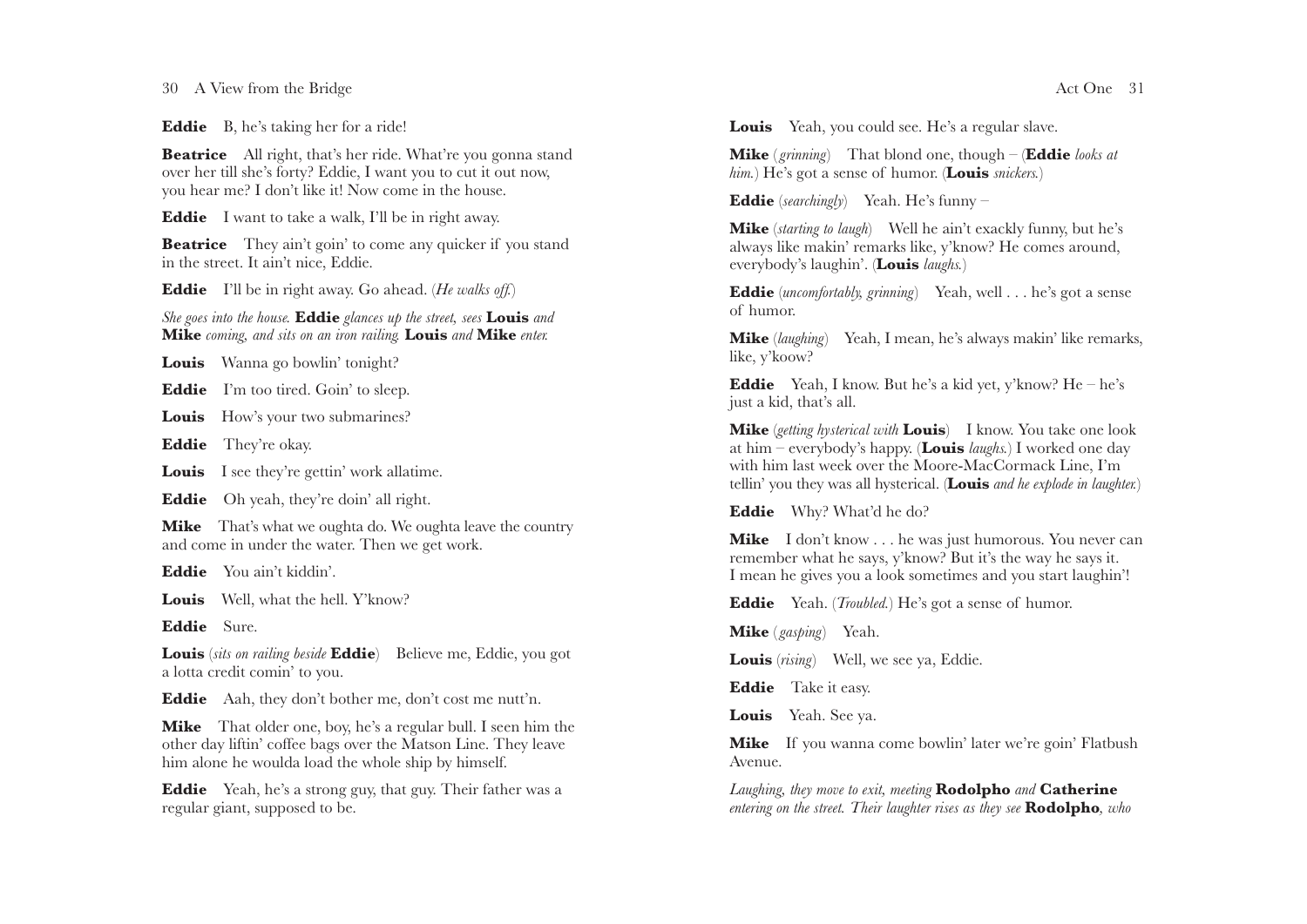*does not understand but joins in.* **Eddie** *moves to enter the house as* **Louis** *and* **Mike** *exit.* **Catherine** *stops him at the door.* 

**Catherine** Hey, Eddie – what a picture we saw! Did we laugh!

**Eddie** (*he can't help smiling at sight of her*) Where'd you go?

**Catherine** Paramount. It was with those two guys, y'know? That –

**Eddie** Brooklyn Paramount?

**Catherine** (*with an edge of anger, embarrassed before* **Rodolpho**) Sure, the Brooklyn Paramount. I told you we wasn't goin' to New York.

**Eddie** (*retreating before the threat of her anger*) All right, I only asked you. (*To* **Rodolpho***.*) I just don't want her hangin' around Times Square, see? It's full of tramps over there.

**Rodolpho** I would like to go to Broadway once, Eddie. I would like to walk with her once where the theaters are and the opera. Since I was a boy I see pictures of those lights.

**Eddie** (*his little patience waning*) I want to talk to her a minute, Rodolpho. Go inside, will you?

**Rodolpho** Eddie, we only walk together in the streets. She teaches me.

**Catherine** You know what he can't get over? That there's no fountains in Brooklyn!

**Eddie** (*smiling unwillingly*) Fountains? (**Rodolpho** *smiles at his own naivety.*)

**Catherine** In Italy he says, every town's got fountains, and they meet there. And you know what? They got oranges on the trees where he comes from, and lemons. Imagine – on the trees? I mean it's interesting. But he's crazy for New York.

**Rodolpho** (*attempting familiarity*) Eddie, why can't we go once to Broadway – ?

**Eddie** Look, I gotta tell her something –

**Rodolpho** Maybe you can come too. I want to see all those lights. (*He sees no response in* **Eddie***'s face. He glances at* **Catherine***.*) I'll walk by the river before I go to sleep. (*He walks off down the street.*)

**Catherine** Why don't you talk to him, Eddie? He blesses you, and you don't talk to him hardly.

**Eddie** (*enveloping her with his eyes*) I bless you and you don't talk to me. (*He tries to smile.*)

**Catherine** *I* don't talk to you? (*She hits his arm.*) What do you mean?

**Eddie** I don't see you no more. I come home you're runnin' around someplace –

**Catherine** Well, he wants to see everything, that's all, so we go . . . You mad at me?

**Eddie** No. (*He moves from her, smiling sadly.*) It's just I used to come home, you was always there. Now, I turn around, you're a big girl. I don't know how to talk to you.

#### **Catherine** Why?

**Eddie** I don't know, you're runnin', you're runnin', Katie. I don't think you listening any more to me.

**Catherine** (*going to him*) Ah, Eddie, sure I am. What's the matter? You don't like him?

*Slight pause.* 

**Eddie** (*turns to her*) *You* like him, Katie?

**Catherine** (*with a blush but holding her ground*) Yeah. I like him.

**Eddie** (*his smile goes*) You like him.

**Catherine** (*looking down*) Yeah. (*Now she looks at him for the consequences, smiling but tense. He looks at her like a lost boy.*) What're you got against him? I don't understand. He only blesses you.

**Eddie** (*turns away*) He don't bless me, Katie.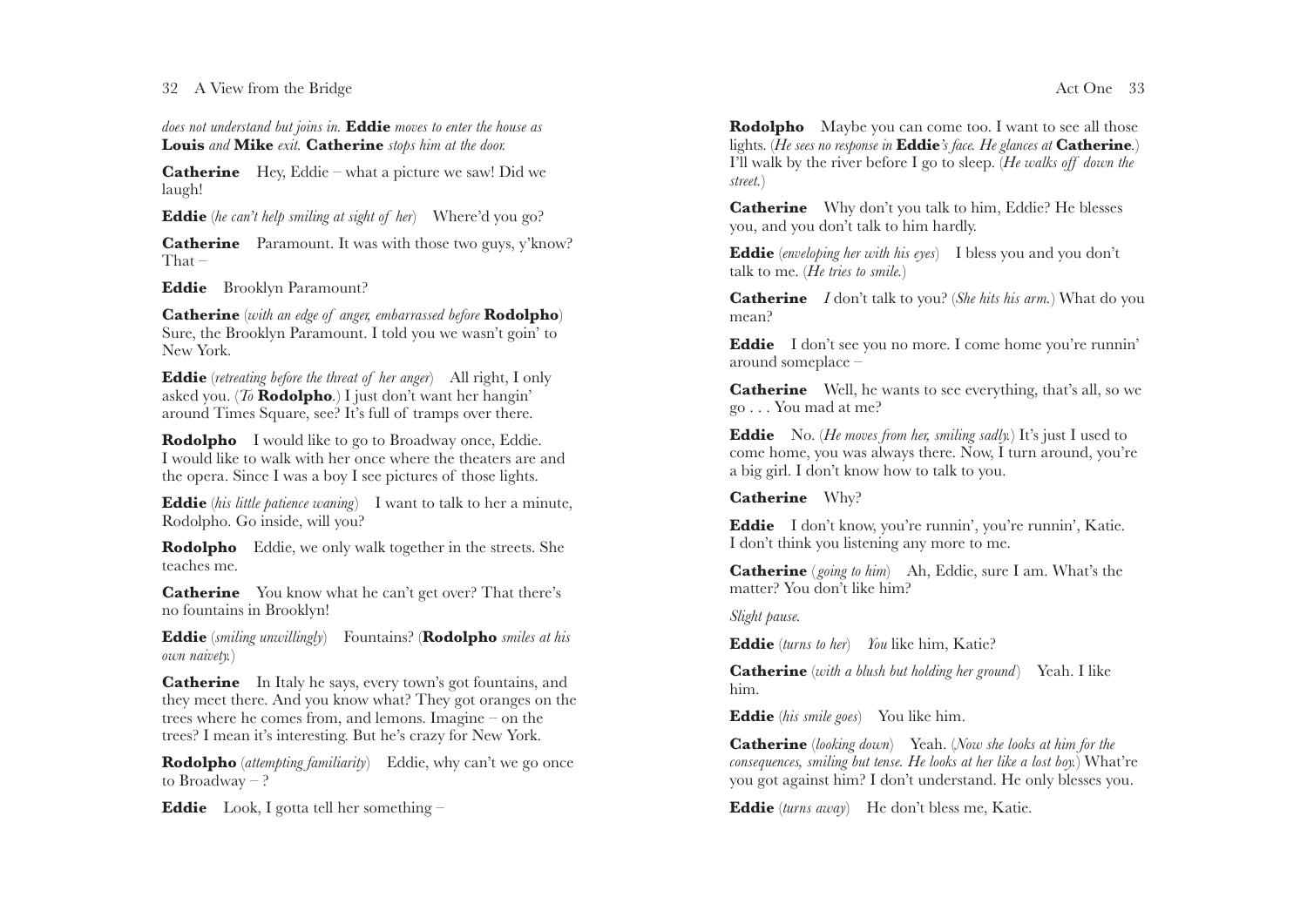**Catherine** He does! You're like a father to him!

**Eddie** (*turns to her*) Katie.

**Catherine** What, Eddie?

**Eddie** You gonna marry him?

**Catherine** I don't know. We just been . . . goin' around, that's all. (*Turns to him.*) What're you got against him, Eddie? Please, tell me. What?

**Eddie** He don't respect you.

**Catherine** Why?

**Eddie** Katie . . . if you wasn't an orphan, wouldn't he ask your father's permission before he run around with you like this?

**Catherine** Oh, well, he didn't think you'd mind.

**Eddie** He knows I mind, but it don't bother him if I mind, don't you see that?

**Catherine** No, Eddie, he's got all kinds of respect for me. And you too! We walk across the street he takes my arm – he almost bows to me! You got him all wrong, Eddie; I mean it, you –

**Eddie** Katie, he's only bowin' to his passport.

**Catherine** His passport!

**Eddie** That's right. He marries you he's got the right to be an American citizen. That's what's goin' on here. (*She is puzzled and surprised.*) You understand what I'm tellin' you? The guy is lookin' for his break, that's all he's lookin' for.

**Catherine** ( *pained* ) Oh, no, Eddie, I don't think so.

**Eddie** You don't think so! Katie, you're gonna make me cry here. Is that a workin' man? What does he do with his first money? A snappy new jacket he buys, records, a pointy pair new shoes and his brother's kids are starvin' over there with tuberculosis? That's a hit-and-run guy, baby; he's got bright lights in his head, Broadway. Them guys don't think of nobody

but theirself! You marry him and the next time you see him it'll be for divorce!

**Catherine** (*steps toward him*) Eddie, he never said a word about his papers or –

**Eddie** You mean he's supposed to tell you that?

**Catherine** I don't think he's even thinking about it.

**Eddie** What's better for him to think about! He could be picked up any day here and he's back pushin' taxis up the hill!

**Catherine** No, I don't believe it.

**Eddie** Katie, don't break my heart, listen to me.

**Catherine** I don't want to hear it.

**Eddie** Katie, listen . . .

**Catherine** He loves me!

**Eddie** (*with deep alarm*) Don't say that, for God's sake! This is the oldest racket in the country –

**Catherine** (*desperately, as though he had made his imprint*) I don't believe it! (*She rushes to the house.*)

**Eddie** (*following her*) They been pullin' this since the Immigration Law was put in! They grab a green kid that don't know nothin' and they –

**Catherine** (*sobbing*) I don't believe it and I wish to hell you'd stop it!

**Eddie** Katie!

*They enter the apartment. The lights in the living room have risen and* **Beatrice** *is there. She looks past the sobbing* **Catherine** *at* **Eddie***, who in the presence of his wife, makes an awkward gesture of eroded command, indicating* **Catherine***.* 

**Eddie** Why don't you straighten her out?

**Beatrice** (*inwardly angered at his flowing emotion, which in itself olarms her*) When are you going to leave her alone?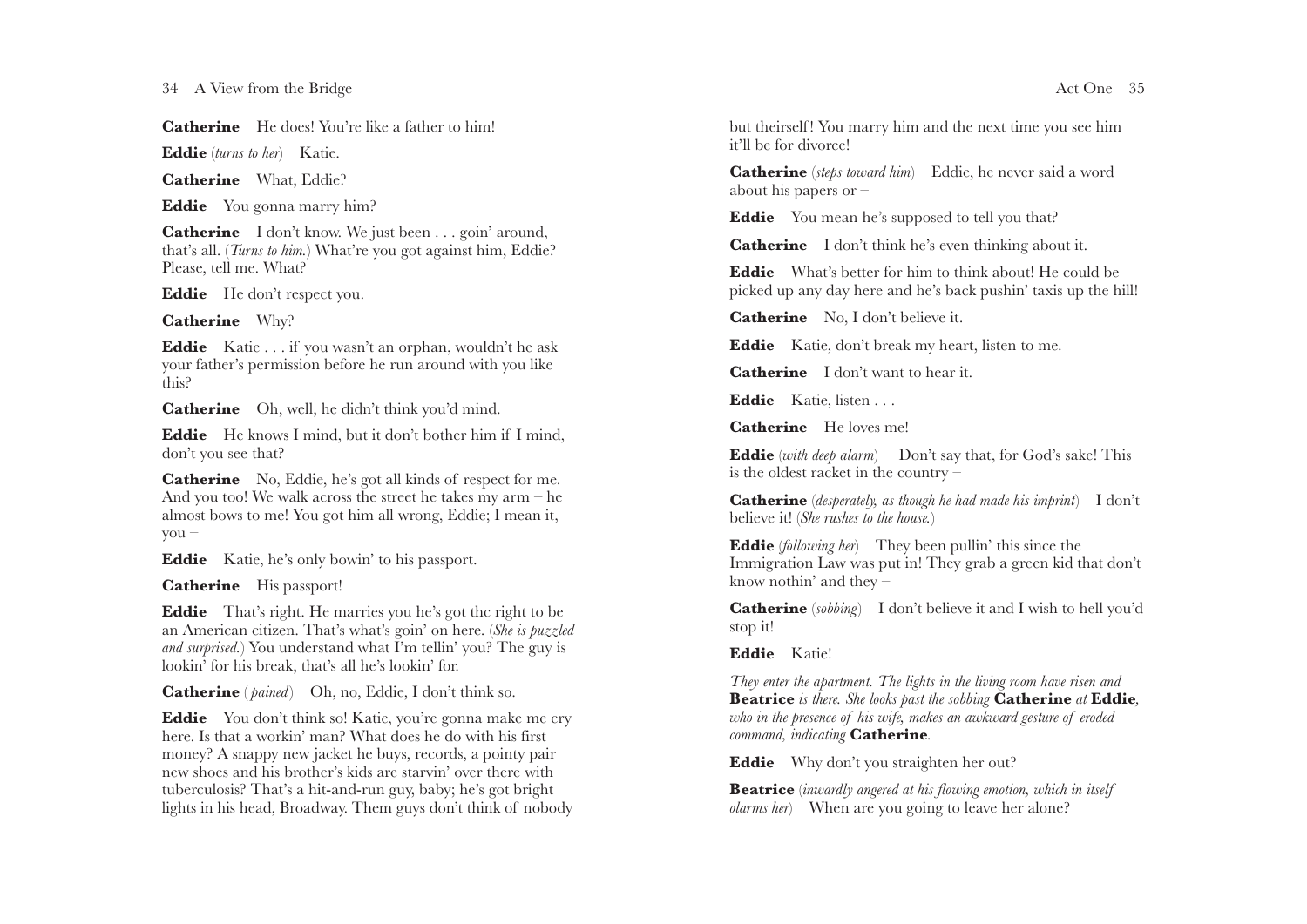**Eddie** B, the guy is no good!

**Beatrice** (*suddenly, with open fright and fury*) You going to leave her alone? Or you gonna drive me crazy? (*He turns, striving to retain his dignity, but nevertheless in guilt walks out of the house, into the street and away.* **Catherine** *starts into a bedroom.*) Listen, Catherine. (**Catherine** *halts, turns to her sheepishly.*) What are you going to do with yourself ?

**Catherine** I don't know.

**Beatrice** Don't tell me you don't know; you're not a baby any more, what are you going to do with yourself ?

**Catherine** He won't listen to me.

**Beatrice** I don't understand this. He's not your father, Catherine. I don't understand what's going on here.

**Catherine** (*as one who herself is trying to rationalize a buried impulse*) What am I going to do, just kick him in the face with it?

**Beatrice** Look, honey, you wanna get married, or don't you wanna get married? What are you worried about, Katie?

**Catherine** (*quietly, trembling*) I don't know, B. It just seems wrong if he's against it so much.

**Beatrice** (*never losing her aroused alarm*) Sit down, honey, I want to tell you something. Here, sit down. Was there ever any fella he liked for you? There wasn't, was there?

**Catherine** But he says Rodolpho's just after his papers.

**Beatrice** Look, he'll say anything. What does he care what he says? If it was a prince came here for you it would be no different. You know that, don't you?

**Catherine** Yeah, I guess.

**Beatrice** So what does that mean?

**Catherine** (*slowly turns her head to* **Beatrice**) What?

**Beatrice** It means you gotta be your own self more. You still think you're a little girl, honey. But nobody else can make up your mind for you any more, you understand? You gotta give him to understand that he can't give you orders no more.

**Catherine** Yeah, but how am I going to do that? He thinks I'm a baby.

**Beatrice** Because *you* think you're a baby. I told you fifty times already, you can't act the way you act. You still walk around in front of him in your slip –

**Catherine** Well I forgot.

**Beatrice** Well you can't do it. Or like you sit on the edge of the bathtub talkin' to him when he's shavin' in his underwear.

**Catherine** When'd I do that?

**Beatrice** I seen you in there this morning.

**Catherine** Oh . . . well, I wanted to tell him something and I –

**Beatrice** I know, honey. But if you act like a baby and he be treatin' you like a baby. Like when he comes home sometimes you throw yourself at him like when you was twelve years old.

**Catherine** Well I like to see him and I'm happy so I –

**Beatrice** Look, I'm not tellin' you what to do honey, but –

**Catherine** No, you could tell me, B! Gee, I'm all mixed up. See,  $I$  – He looks so sad now and it hurts me.

**Beatrice** Well look Katie, if it's goin' to hurt you so much you're gonna end up an old maid here.

## **Catherine** No!

**Beatrice** I'm tellin' you, I'm not makin' a joke. I tried to tell you a couple of times in the last year or so. That's why I was so happy you were going to go out and get work, you wouldn't be here so much, you'd be a little more independent. I mean it. It's wonderful for a whole family to love each other, but you're a grown woman and you're in the same house with a grown man. So you'll act different now, heh?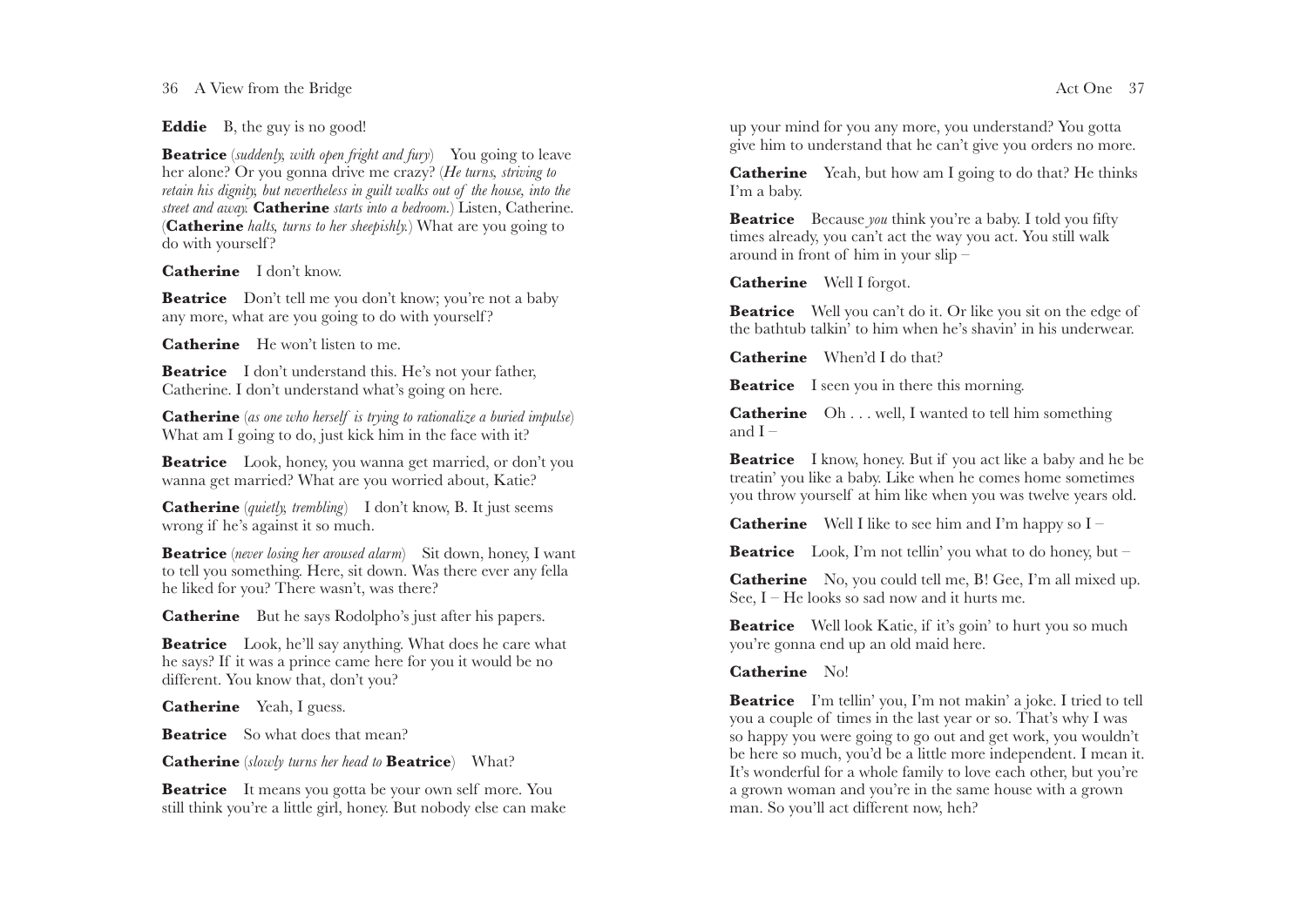**Catherine** Yeah, I will. I'll remember.

**Beatrice** Because it ain't only up to him, Katie, you understand? I told him the same thing already.

**Catherine** (*quickly*) What?

**Beatrice** That he should let you go. But, you see, if only I tell him, he thinks I'm just bawlin' him out, or maybe I'm jealous or somethin', you know?

**Catherine** (*astonished*) He said you was jealous?

**Beatrice** No, I'm just sayin' maybe that's what he thinks. (*She reaches over to* **Catherine***'s hand; with a strained smile.*) You think I'm jealous of you, honey?

**Catherine** No! It's the first I thought of it.

**Beatrice** (*with a quiet sad laugh*) Well you should have thought of it before . . . but I'm not. We'll be all right. Just give him to understand; you don't have to fight, you're just – You're a woman, that's all, and you got a nice boy, and now the time came when you said good-bye. All right?

**Catherine** (*strangely moved at the prospect*) All right . . . If I can.

**Beatrice** Honey . . . you gotta.

**Catherine***, sensing now an imperious demand, turns with some fear, with a discovery, to* **Beatrice***. She is at the edge of tears, as though a familiar world had shattered.* 

**Catherine** Okay.

*Lights out on them and up on* **Alfieri***, seated behind his desk.* 

**Alfieri** It was at this time that he first came to me. I had represented his father in an accident case some years before, and I was acquainted with the family in a casual way. I remember him now as he walked through my doorway –

*Enter* **Eddie** *down right ramp.* 

**Alfieri** His eyes were like tunnels; my first thought was that he had committed a crime –

**Eddie** *sits besides the desk, cap in hand, looking out.* 

**Alfieri** – but soon I saw it was only a passion that had moved into his body, like a stranger. (**Alfieri** *pauses, looks down at his desk, then to* **Eddie** *as though he were continuing a conversation with him.*) I don't quite understand what I can do for you. Is there a question of law somewhere?

**Eddie** That's what I want to ask you.

**Alfieri** Because there's nothing illegal about a girl falling in love with an immigrant.

**Eddie** Yeah, but what about it if the only reason for it is to get his papers?

**Alfieri** First of all you don't know that.

**Eddie** I see it in his eyes; he's laughin' at her and he's laughin' at me.

Alfieri Eddie, I'm a lawyer. I can only deal in what's provable. You understand that, don't you? Can you prove that?

**Eddie** I know what's in his mind, Mr Alfieri!

**Alfieri** Eddie, even if you could prove that –

**Eddie** Listen . . . will you listen to me a minute? My father always said you was a smart man. I want you to listen to me.

**Alfieri** I'm only a lawyer, Eddie.

**Eddie** Will you listen a minute? I'm talkin' about the law. Lemme just bring out what I mean. A man, which he comes into the country illegal, don't it stand to reason he's gonna take every penny and put it in the sock? Because they don't know from one day to another, right?

**Alfieri** All right.

**Eddie** He's spendin'. Records he buys now. Shoes. Jackets. Y'understand me? This guy ain't worried. This guy is *here.* So it must be that he's got it all laid out in his mind already – he's stayin'. Right?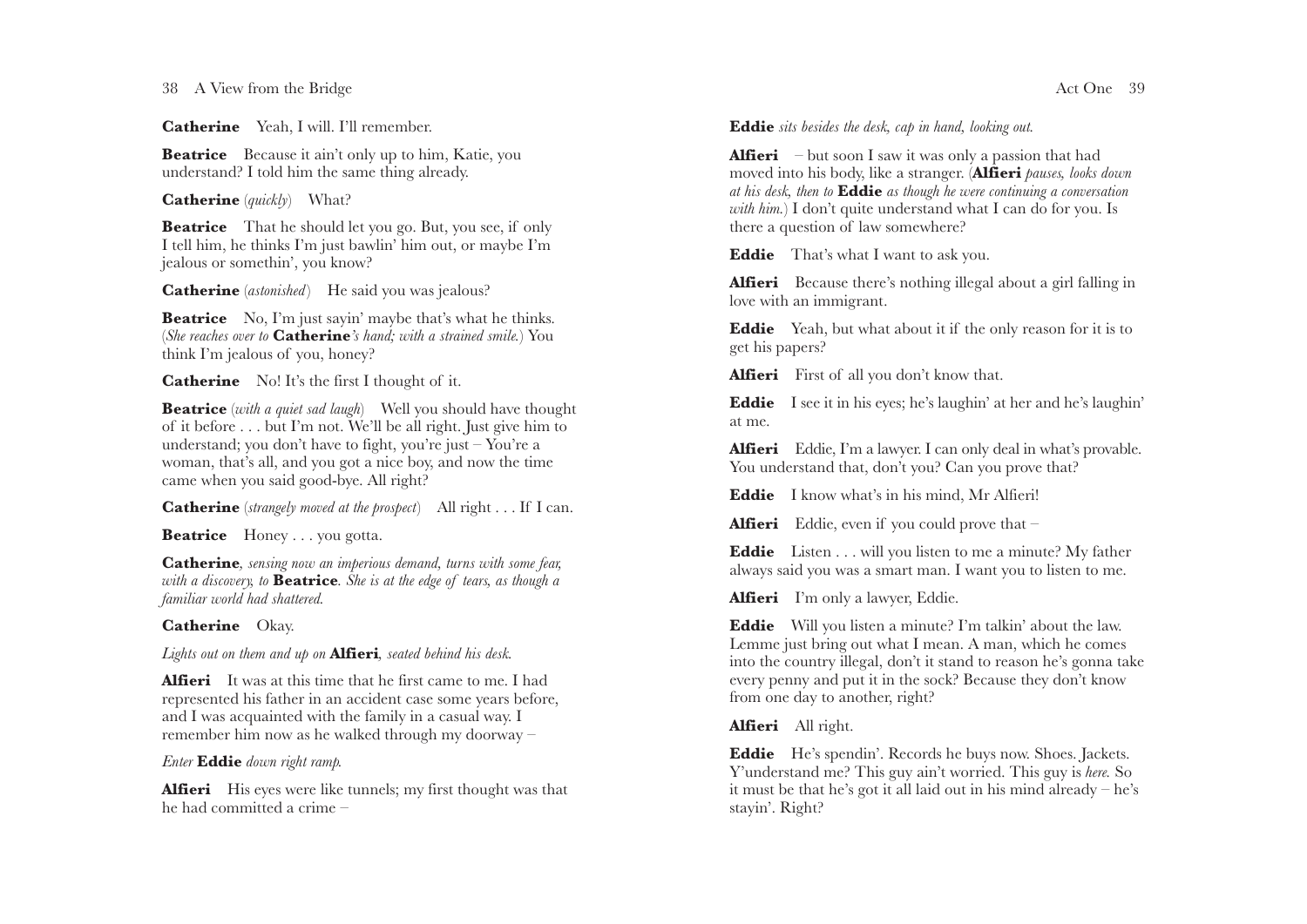**Alfieri** Well? What about it?

**Eddie** All right. (*He glances at* **Alfieri***, then down to the floor.*) I'm talking to you confidential, ain't I?

**Alfieri** Certainly.

**Eddie** I mean it don't go no place but here. Because I don't like to say this about anybody. Even my wife I didn't exactly say this.

**Alfieri** What is it?

**Eddie** (*takes a breath and glances briefly over each shoulder*) The guy ain't right, Mr Alfieri.

**Alfieri** What do you mean?

**Eddie** I mean he ain't right.

**Alfieri** I don't get you.

**Eddie** (*shifts to another position in the chair*) Dja ever get a look at him?

**Alfieri** Not that I know of, no.

**Eddie** He's a blond guy. Like . . . platinum. You know what. I mean?

**Alfieri** No.

**Eddie** I mean if you close the paper fast – you could blow him over.

**Alfieri** Well that doesn't mean –

**Eddie** Wait a minute, I'm tellin' you sump'm. He sings, see. Which is  $-I$  mean it's all right, but sometimes he hits a note, see. I turn around. I mean – high. You know what I mean?

**Alfieri** Well, that's a tenor.

**Eddie** I know a tenor, Mr Alfieri. This ain't no tenor. I mean if you came in the house and you didn't know who was singin', you wouldn't be lookin' for him you be lookin' for her.

**Alfieri** Yes, but that's not –

**Eddie** I'm tellin' you sump'm, wait a minute. Please, Mr Alfieri. I'm tryin' to bring out my thoughts here. Couple of nights ago my niece brings out a dress which it's too small for her, because she shot up like a light this last year. He takes the dress, lays it on the table, he cuts it up; one-two-three, he makes a new dress. I mean he looked so sweet there, like an angel – you could kiss him he was so sweet.

**Alfieri** Now look, Eddie –

**Eddie** Mr Alfieri, they're laughin' at him on the piers. I'm ashamed. Paper Doll they call him. Blondie now. His brother thinks it's because he's got a sense of humor, see – which he's got – but that ain't what they're laughin'. Which they're not goin' to come out with it because they know he's my relative, which they have to see me if they make a crack, y'know? But I know what they're laughin' at, and when I think of that guy layin' his hands on her I could – I mean it's eatin' me out, Mr Alfieri, because I struggled for that girl. And now he comes in my house and –

**Alfieri** Eddie, look – I have my own children. I understand you. But the law is very specific. The law does not . . .

**Eddie** (*with a fuller flow of indignation*) You mean to tell me that there's no law that a guy which he ain't right can go to work and marry a girl and  $-$ ?

**Alfieri** You have no recourse in the law, Eddie.

**Eddie** Yeah, but if he ain't right, Mr Alfieri, you mean to tell me –

**Alfieri** There is nothing you can do, Eddie, believe me.

**Eddie** Nothin'.

**Alfieri** Nothing at all. There's only one legal question here.

**Eddie** What?

**Alfieri** The manner in which they entered the country. But I don't think you want to do anything about that, do you?

**Eddie** You mean – ?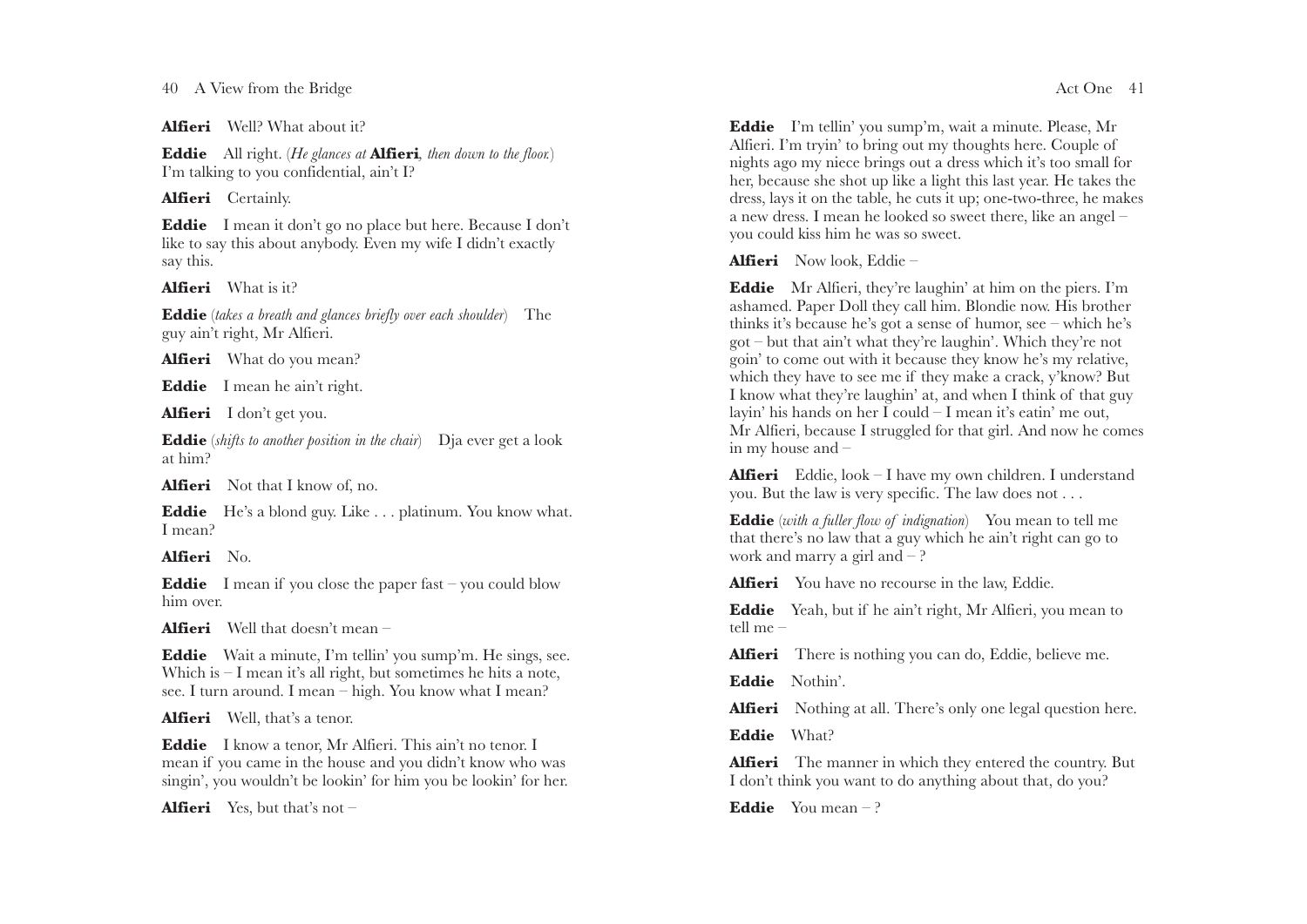**Alfieri** Well, they entered illegally.

**Eddie** Oh, Jesus, no, I wouldn't do nothin' about that, I mean –

**Alfieri** All right, then, let me talk now, eh?

**Eddie** Mr Alfieri, I can't believe what you tell me. I mean there must be some kinda law which –

**Alfieri** Eddie, I want you to listen to me. (*Pause.*) You know, sometimes God mixes up the people. We all love somebody, the wife, the kids – every man's got somebody that he loves, heh? But sometimes . . . there's too much. You know? There's too much, and it goes where it mustn't. A man works hard, he brings up a child, sometimes it's a niece, sometimes even a daughter, and he never realizes it, but through the years – there is too much love for the daughter, there is too much love for the niece. Do you understand what I'm saying to you?

**Eddie** (*sardonically*) What do you mean, I shouldn't look out for her good?

**Alfieri** Yes, but these things have to end, Eddie, that's all. The child has to grow up and go away, and the man has to learn to forget. Because after all, Eddie – what other way can it end? (*Pause.*) Let her go. That's my advice. You did your job, now it's her life; wish her luck, and let her go. (*Pause.*) Will you do that? Because there's no law, Eddie; make up your mind to it; the law is not interested in this.

**Eddie** You mean to tell me, even if he's a punk? If he's –

**Alfieri** There's nothing you can do.

**Eddie** *stands.* 

**Eddie** Well, all right, thanks. Thanks very much.

**Alfieri** What are you going to do?

**Eddie** (*with a helpless but ironic gesture*) What can I do? I'm a patsy, what can a patsy do? I worked like a dog twenty years so a punk could have her, so that's what I done. I mean, in the worst times, in the worst, when there wasn't a ship comin' in

the harbor, I didn't stand around lookin' for relief – I hustled. When there was empty piers in Brooklyn I went to Hoboken, Staten Island, the West Side, Jersey, all over – because I made a promise. I took out of my own mouth to give to her. I took out of my wife's mouth. I walked hungry plenty days in this city! (*It begins to break through.*) And now I gotta sit in my own house and look at a son-of-a-bitch punk like that – which he came out of nowhere! I give him my house to sleep! I take the blankets off my bed for him, and he takes and puts his dirty filthy hands on her like a goddam thief !

**Alfieri** (*rising*) But, Eddie, she's a woman now.

**Eddie** He's stealing from me!

**Alfieri** She wants to get married, Eddie. She can't marry you, can she?

**Eddie** ( *furiously*) What're you talkin' about, marry me! I don't know what the helI you're talkin' about!

*Pause.* 

**Alfieri** I gave you my advice, Eddie. That's it.

**Eddie** *gathers himself. A pause.* 

**Eddie** Well, thanks. Thanks very much. It just – it's breakin' my heart, y'know.  $I -$ 

**Alfieri** I understand. Put it out of your mind. Can you do that?

**Eddie** I'm – (*He feels the threat of sobs, and with a helpless wave.*) I'll see you around. (*He goes out up the right ramp.*)

**Alfieri** (*sits on desk*) There are times when you want to spread an alarm, but nothing has happened. I knew, I knew then and there – I could have finished the whole story that afternoon. It wasn't as though there was a mystery to unravel. I could see every step coming, step after step, like a dark figure walking down a hall toward a certain door. I knew where he was heading for, I knew where he was going to end. And I sat here many afternoons asking myself why, being an intelligent man,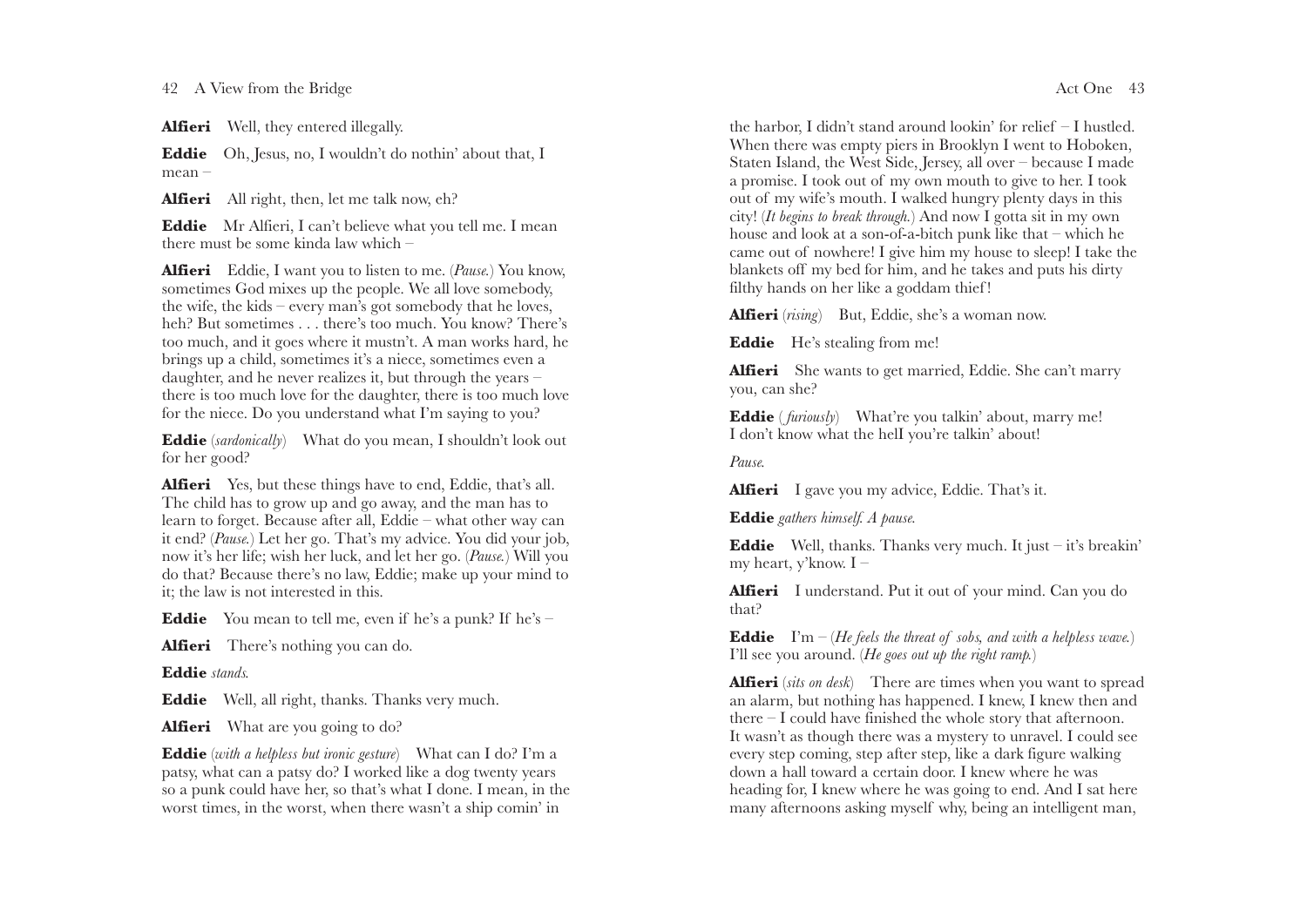I was so powerless to stop it. I even went to a certain old lady in the neighborhood, a very wise old woman, and I told her, and she only nodded, and said, 'Pray for him  $\ldots$ ' And so I – waited here.

*As lights go out on* **Alfieri***, they rise in the apartment where all are finishing dinner.* **Beatrice** *and* **Catherine** *are clearing the table.* 

**Catherine** You know where they went?

**Beatrice** Where?

**Catherine** They went to Africa once. On a fishing boat. (**Eddie** *glances at her.*) It's true, Eddie.

**Beatrice** *exits into the kitchen with dishes.* 

**Eddie** I didn't say nothin'. (*He goes to his rocker, picks up a newspaper.*)

**Catherine** And I was never even in Staten Island.

**Eddie** (*sitting with the paper*) You didn't miss nothin'. (*Pause.* **Catherine** *takes dishes out.*) How long that take you, Marco – to get to Africa?

**Marco** (*rising*) Oh . . . two days. We go all over.

**Rodolpho** (*rising*) Once we went to Yugoslavia.

**Eddie** (*to* **Marco**) They pay all right on them boats?

**Beatrice** *enters. She and* **Rodolpho** *stack the remaining dishes.* 

**Marco** If they catch fish they pay all right. (*Sits on a stool.*)

**Rodolpho** They're family boats, though. And nobody in our family owned one. So we only worked when one of the families was sick.

**Beatrice** Y'know, Marco, what I don't understand – there's an ocean fulI of fish and yiz are all starvin'.

**Eddie** They gotta have boats, nets, you need money.

**Catherine** *enters.* 

**Beatrice** Yeah, but couldn't they like fish from the beach? You see them down Coney Island –

**Marco** Sardines.

**Eddie** Sure. (*Laughing.*) How you gonna catch sardines on a hook?

**Beatrice** Oh, I didn't know they're sardines. (*To* **Catherine***.*) They're sardines!

**Catherine** Yeah, they follow them all over the ocean, Africa, Yugoslavia . . . (*She sits and begins to look through a movie magazine.* **Rodolpho** *joins her.*)

**Beatrice** (*to* **Eddie**) It's funny, y'know. You never think of it, that sardines are swimming in the ocean! (*She exits to kitchen with dishes.*)

**Catherine** I know. It's like oranges and lemons on a tree. (*To* **Eddie***.*) I mean you ever think of oranges and lemons on a tree?

**Eddie** Yeah, I know. It's funny. (*To* **Marco***.*) I heard that they paint the oranges to make them look orange.

**Beatrice** *enters.*

**Marco** (*he has been reading a letter*) Paint?

**Eddie** Yeah, I heard that they grow like green.

**Marco** No, in Italy the oranges are orange.

**Rodolpho** Lemons are green.

**Eddie** (*resenting his instruction*) I know lemons are green, for Christ's sake, you see them in the store they're green sometimes. I said oranges they paint, I didn't say nothin' about lemons.

**Beatrice** (*sitting; diverting their attention*) Your wife is gettin' the money all right, Marco?

**Marco** Oh, yes. She bought medicine for my boy.

**Beatrice** That's wonderful. You feel better, heh?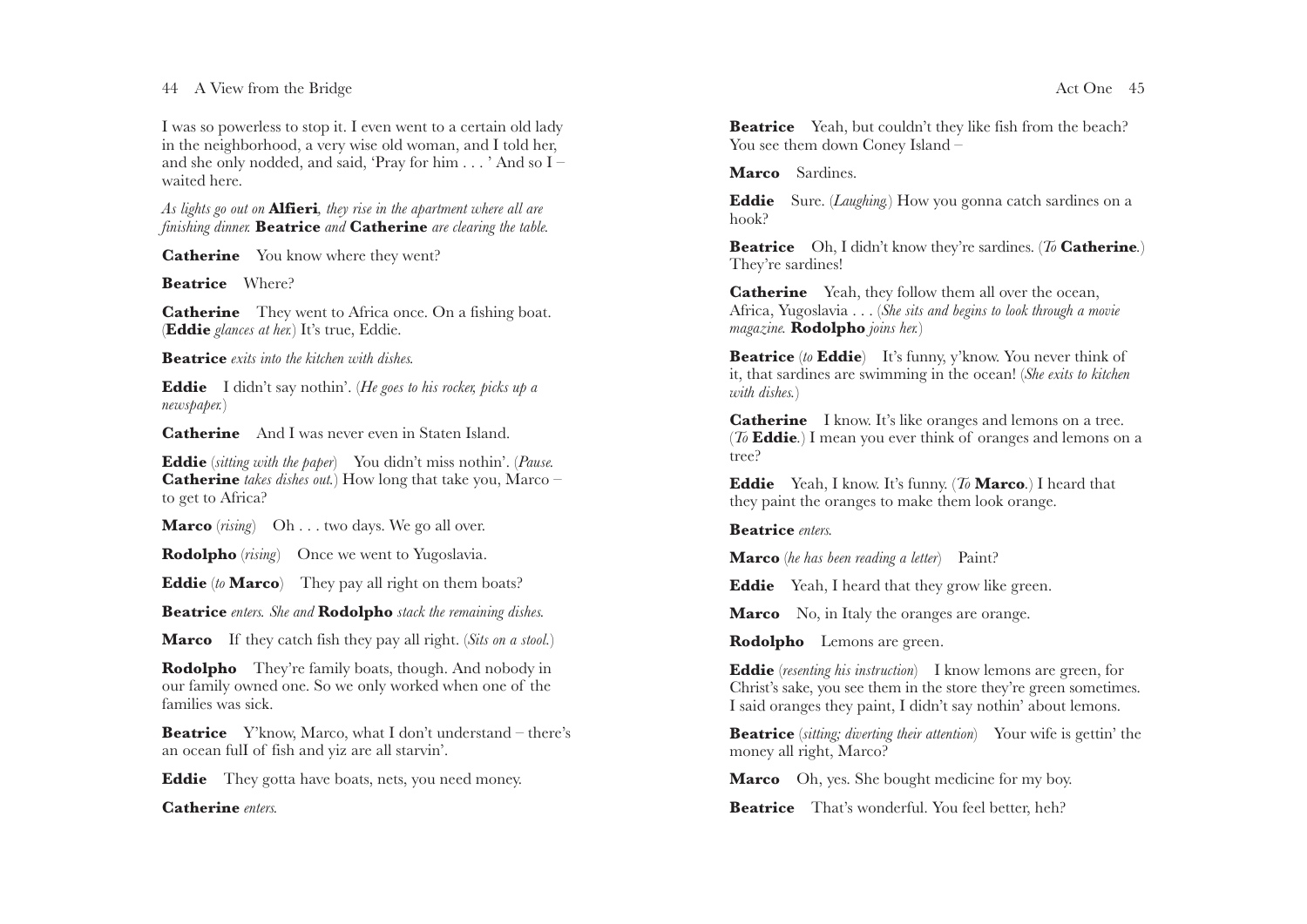**Marco** Oh, yes! But I'm lonesome.

**Beatrice** I just hope you ain't gonna do like some of them around here. They're here twenty-five years, some men, and they didn't get enough together to go back twice.

**Marco** Oh, I know. We have many families in our town, the children never saw the father. But I will go home. Three, four years, I think.

**Beatrice** Maybe you should keep more here. Because maybe she thinks it comes so easy you'll never get ahead of yourself.

**Marco** Oh, no, she saves. I send everything. My wife is very lonesome. (*He smiles shyly.*)

**Beatrice** She must be nice. She pretty? I bet, heh?

**Marco** (*blushing*) No, but she understand everything.

**Rodolpho** Oh, he's got a clever wife!

**Eddie** I betcha there's plenty surprises sometimes when those guys get back there, heh?

**Marco** Surprises?

**Eddie** (*laughing*) I mean, you know – they count the kids and there's a couple extra than when they left?

Marco No – no . . . The women wait, Eddie. Most. Most. Very few surprises.

**Rodolpho** It's more strict in our town. (**Eddie** *looks at him now.*) It's not so free.

**Eddie** (*rises, paces up and down*) It ain't so free here either, Rodolpho, like you think. I seen greenhorns sometimes get in trouble that way – they think just because a girl don't go around with a shawl over her head that she ain't strict, y'know? Girl don't have to wear black dress to be strict. Know what I mean?

**Rodolpho** Well, I always have respect –

**Eddie** I know, but in your town you wouldn't just drag oft some girl without permission, I mean. (*He turns.*) You know what I mean, Marco? It ain't that much different here.

**Marco** (*cautiously*) Yes.

**Beatrice** Well, he didn't exactly drag her off though, Eddie.

**Eddie** I know, but I seen some of them get the wrong idea sometimes. (*To* **Rodolpho***.*) I mean it might be a little more free here but it's just as strict.

**Rodolpho** I have respect for her, Eddie. I do anything wrong?

**Eddie** Look, kid, I ain't her father, I'm only her uncle

**Beatrice** Well then, be an uncle then. (**Eddie** *looks at her, aware of her criticizing force.*) I *mean.*

**Marco** No, Beatrice, if he does wrong you must tell him. (*To* **Eddie***.*) What does he do wrong?

**Eddie** Well, Marco, till he came here she was never out on the street twelve o'clock at night.

**Marco** (*to* **Rodolpho**) You come home early now.

**Beatrice** (*to* **Catherine**) Well, you said the movie ended late, didn't you?

**Catherine** Yeah.

**Beatrice** Well, tell him, honey. (*To* **Eddie***.*) The movie ended late.

**Eddie** Look, B, I'm just sayin' – he thinks she always stayed out like that.

**Marco** You come home early now, Rodolpho.

**Rodolpho** (*embarrassed*) All right, sure. But I can't stay in thc house all the time, Eddie.

**Eddie** Look, kid, I'm not only talkin' about her. The more you run around like that the more chance you're takin'. (*To* **Beatrice***.*) I mean suppose he gets hit by a car or something. (*To* **Marco***.*) Where's his papers, who is he? Know what I mean?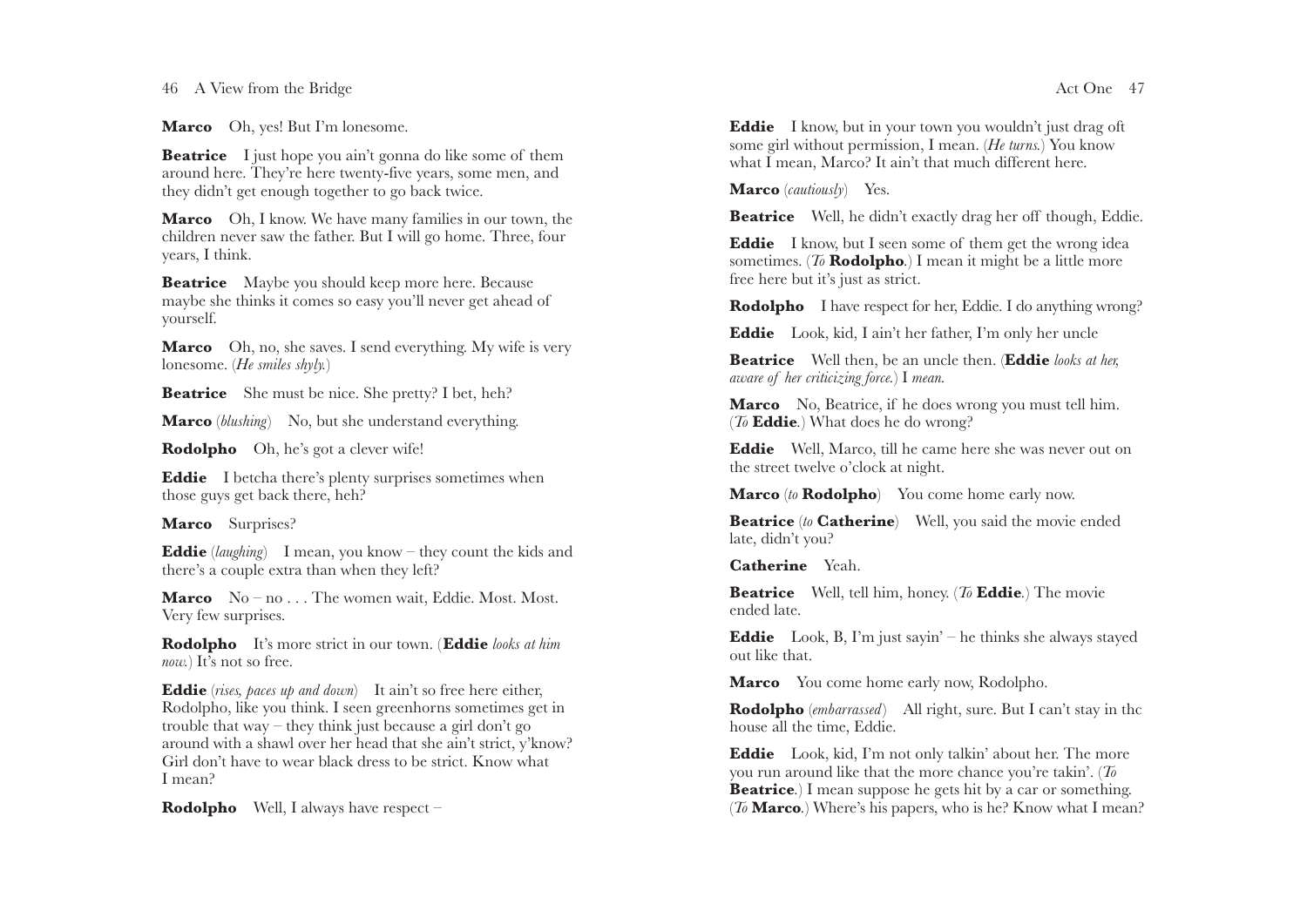**Beatrice** Yeah, but who is he in the daytime, though? It's the same chance in the daytime.

**Eddie** (*holding back a voice full of anger*) Yeah, but he don't have to go lookin' for it, Beatrice. If he's here to work, then hc should work; if he's here for a good time then he could fool around! (*To* **Marco***.*) But I understood, Marco, that you was both comin' to make a livin' for your family. You understand me, don't you, Marco? (*He goes to his rocker.*)

**Marco** I beg your pardon, Eddie.

**Eddie** I mean, that's what I understood in the first place, see.

**Marco** Yes. That's why we came.

**Eddie** (*sits on his rocker*) Well, that's all I'm askin'.

**Eddie** *reads his paper. There is a pause, an awkwardness.* 

*Now* **Catherine** *gets up and puts a record on the phonograph 'Paper Doll'.* 

**Catherine** ( *flushed with revolt*) You wanna dance, Rodolpho?

**Eddie** *freezes.* 

**Rodolpho** (*in deference to* **Eddie**) No, I – I'm tired.

**Beatrice** Go ahead, dance, Rodolpho.

**Catherine** Ah, come on. They got a beautiful quartet, these guys. Come.

*She has taken his hand and he stiffly rises, feeling* **Eddie***'s eyes on his back. and they dance.* 

**Eddie** (*to* **Catherine**) What's that, a new record?

**Catherine** It's the same one. We bought it the other day.

**Beatrice** (*to* **Eddie**) They only bought three records. (*She watches them dance;* **Eddie** *turns his head away.* **Marco** *just sits there, waiting. Now* **Beatrice** *turns to* **Eddie***.*) Must be nice to go all over in one of them fishin' boats. I would like that myself. See all them other countries?

**Eddie** Yeah.

**Beatrice** (*to* **Marco**) But the women don't go along, I bet.

**Marco** No, not on the boats. Hard work.

**Beatrice** What're you got, a regular kitchen and everything?

**Marco** Yes, we eat very good on the boats – especially when Rodolpho comes along; everybody gets fat.

**Beatrice** Oh, he cooks?

**Marco** Sure, very good cook. Rice, pasta, fish, everything.

**Eddie** *lowers his paper.* 

**Eddie** He's a cook, too! (*Looking at* **Rodolpho***.*) He sings, he cooks . . .

**Rodolpho** *smiles thankfully.* 

**Beatrice** Well it's good, he could always make a living.

**Eddie** It's wonderful. He sings, he cooks, he could make dresses . . .

**Catherine** They get some high pay, them guys. The head chefs in all the big hotels are men. You read about them.

**Eddie** That's what I'm sayin'.

**Catherine** *and* **Rodolpho** *continue dancing.* 

**Catherine** Yeah, well, I mean.

**Eddie** (*to* **Beatrice**) He's lucky, believe me. (*Slight pause. He looks away, then back to* **Beatrice***.*) That's why the water front is no place for him.(*They stop dancing.* **Rodolpho** *turns off phonograph.*) I mean like me – I can't cook, I can't sing, I can't make dresses, so I'm on the water front. But if I could cook, if I could sing, if I could make dresses, I wouldn't be on the water front. (*He has been unconsciously twisting the newspaper into a tight roll. They are all regarding him now; he senses he is exposing the issue and he is driven on.*) I would be someplace else. I would be like in a dress store. (*He has bent the rolled paper and it suddenly tears in two. He suddenly gets up and pulls his pants up over his belly and goes*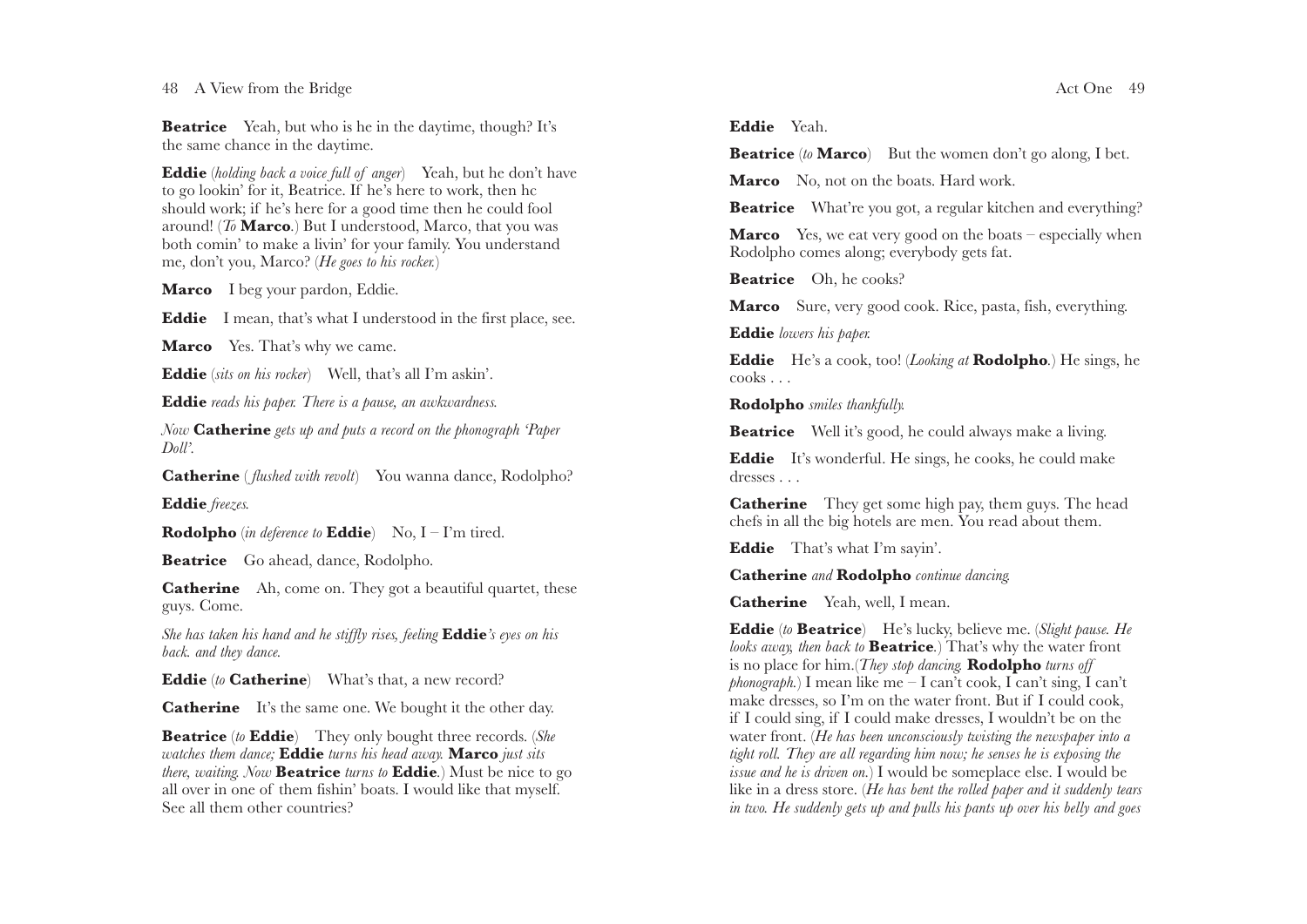*to* **Marco***.*) What do you, say, Marco, we go to the bouts next Saturday night. You never seen a fight, did you?

**Marco** (*uneasily*) Only in the moving pictures.

**Eddie** (*going to* **Rodolpho**) I'll treat yiz. What do you say, Danish? You wanna come along? I'll buy the tickets.

**Rodolpho** Sure. I like to go.

**Catherine** (*goes to* **Eddie***; nervously happy now*) I'll make somc coffee, all right?

**Eddie** Go ahead, make some! Make it nice and strong. (*Mystified, she smiles and exits to kitchen. He is weirdly elated, rubbing his fists into his palms. He strides to* **Marco***.*) You wait, Marco, you sec some real fights here. You ever do any boxing?

Marco No, I never.

**Eddie** (*to* **Rodolpho**) Betcha you have done some, heh?

**Rodolpho** No.

**Eddie** Well, come on, I'll teach you.

**Beatrice** What's he got to learn that for?

**Eddie** Ya can't tell, one a these days somebody's liable to step on his foot or sump'm. Come on, Rodolpho, I show you a couple a passes. (*He stands below table.*)

**Beatrice** Go ahead, Rodolpho. He's a good boxer, he could teach you.

**Rodolpho** (*embarrassed*) Well, I don't know how to – (*He moves down to* **Eddie***.*)

**Eddie** Just put your hands up. Like this, see? That's right. That's very good, keep your left up, because you lead with the left, see, like this. (*He gently moves his left into* **Rodolpho***'s face.*) See? Now what you gotta do is you gotta block me, so when I come in like that you – (**Rodolpho** *parries his left.*) Hey, that's very good! (**Rodolpho** *laughs.*) All right, now come into me. Come on.

**Rodolpho** I don't want to hit you, Eddie.

**Eddie** Don't pity me, come on. Throw it, I'll show you how to block it. (**Rodolpho** *jabs at him, laughing. The others join.*) 'At's it. Come on again. For the jaw right here. (**Rodolpho** *jabs with more assurance.*) Very good!

**Beatrice** (*to* **Marco**) He's very good!

**Eddie** *crosses directly upstage of* **Rodolpho***.* 

**Eddie** Sure, he's great! Come on, kid, put sump'm behind it, you can't hurt me. (**Rodolpho***, more seriously, jabs at* **Eddie***'s jaw and grazes it.*) Attaboy.

**Catherine** *comes from the kitchen, watches.* 

**Eddie** Now I'm gonna hit you, so block me, see?

**Catherine** (*with beginning alarm*) What are they doin'?

*They are lightly boxing now.* 

**Beatrice** (*she senses only the comradeship in it now*) He's teachin' him; he's very good!

**Eddie** Sure, he's terrific! Look at him go! (**Rodolpho** *lands a blow.*) 'At's it! Now, watch out, here I come, Danish! (*He feints with his left hand and lands with his right. It mildly staggers* **Rodolpho***.* **Marco** *rises.*)

**Catherine** (*rushing to* **Rodolpho**) Eddie!

**Eddie** Why? I didn't hurt him. Did I hurt you, kid? (*He rubs the back of his hand across his mouth.*)

**Rodolpho** No, no, he didn't hurt me. (*To* **Eddie** *with a certain gleam and a smile.*) I was only surprised.

**Beatrice** ( *pulling* **Eddie** *down into the rocker*) That's enough, Eddie; he did pretty good though.

**Eddie** Yeah. (*Rubbing his fists together.*) He could be very good, Marco. I'll teach him again.

**Marco** *nods at him dubiously.*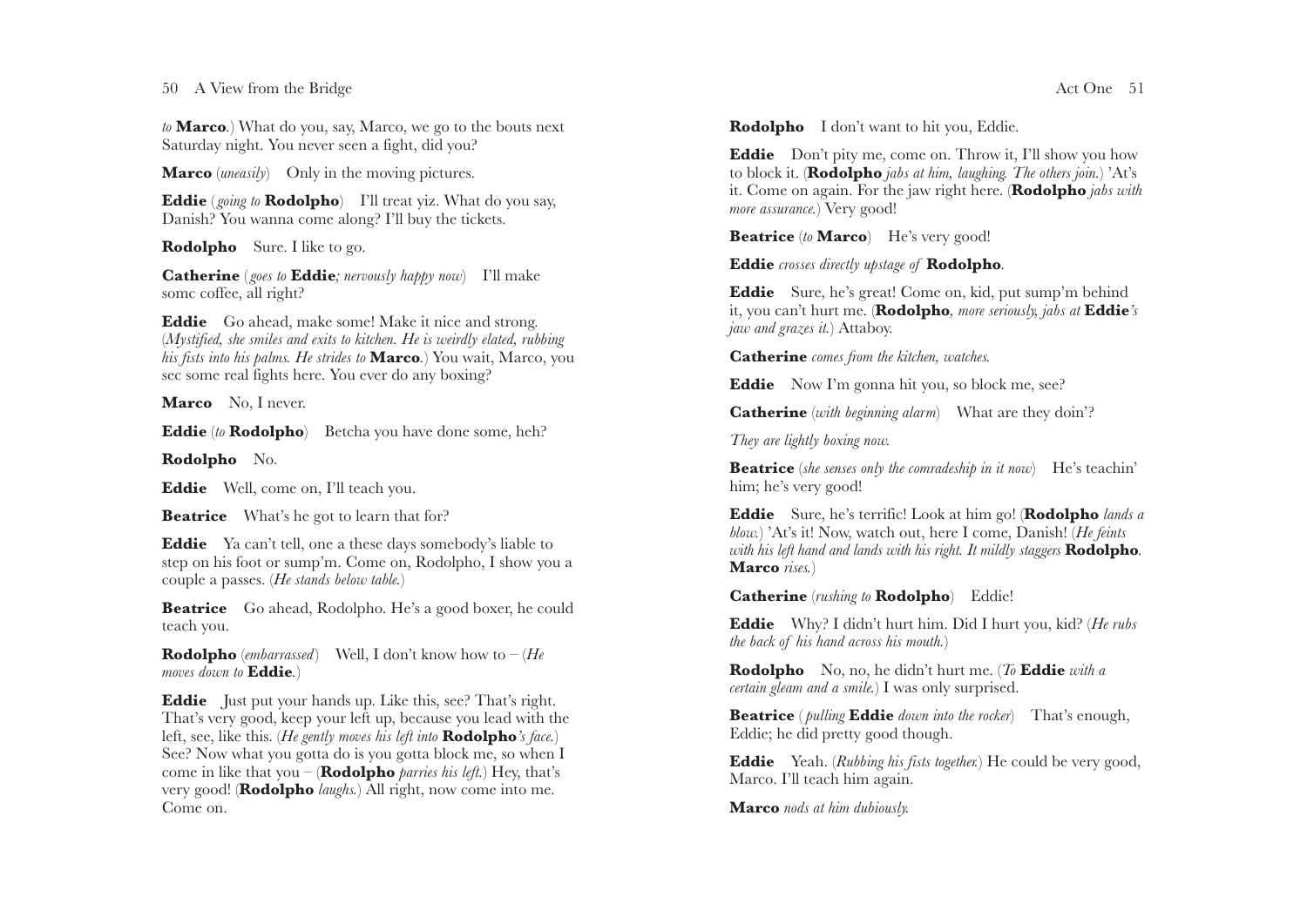**Rodolpho** Dance, Catherine. Come. (*He takes her hand; they g*<sup>o</sup> *to phonograph and start it. It plays 'Paper Doll'.*)

**Rodolpho** *takes her in his arms. They dance.* **Eddie** *in thought sits in his chair, and* **Marco** *takes a chair, places it in front of* **Eddie***, and looks down at it.* **Beatrice** *and* **Eddie** *watch him.* 

**Marco** Can you lift this chair?

**Eddie** What do you mean?

**Marco** From here. (*He gets on one knee with one hand behind his back, and grasps the bottom of one of the chair legs but does not raise it.*)

**Eddie** Sure, why not? (*He comes to the chair, kneels, grasps the leg, raises the chair one inch, but it leans over to the floor.*) Gee, that's hard, I never knew that. (*He tries again, and again fails.*) It's on an angle, that's why, heh?

**Marco** Here. (*He kneels, grasps, and with strain slowly raises the chair higher and higher, getting to his feet now.* **Rodolpho** *and* **Catherine** *have stopped dancing as* **Marco** *raises the chair over his head.*)

**Marco** *is face to face with* **Eddie***, a strained tension gripping his eyes and jaw, his neck stiff, the chair raised like a weapon over* **Eddie***'s head – and he transforms what might appear like a glare of warning into a smile of triumph, and* **Eddie***'s grin vanishes as he absorbs his look.* 

*Curtain.*

# *Act Two*

#### *Light rises on* **Alfieri** *at his desk.*

**Alfieri** On the twenty-third of that December a case of Scotch whisky slipped from a net while being unloaded – as a case of Scotch whisky is inclined to do on the twenty-third of December on Pier Forty-one. There was no snow, but it was cold, his wife was out shopping. Marco was still at work. The boy had not been hired that day; Catherine told me later that this was the first time they had been alone together in the house.

*Light is rising on* **Catherine** *in the apartment.* **Rodolpho** *is watching as she arranges a paper pattern on cloth spread on the table.* 

**Catherine** You hungry?

**Rodolpho** Not for anything to eat. *(Pause.)* I have nearly three hundred dollars. Catherine?

**Catherine** I heard you.

**Rodolpho** You don't like to talk about it any more?

**Catherine** Sure, I don't mind talkin' about it.

**Rodolpho** What worries you, Catherine?

**Catherine** I been wantin' to ask you about something. Could I?

**Rodolpho** AIl the answers are in my eyes, Catherine. But you don't look in my eyes lately. You're full of secrets. (*She looks at him. She seems withdrawn.*) What is the question?

**Catherine** Suppose I wanted to live in Italy.

**Rodolpho** (*smiling at the incongruity*) You going to marry somebody rich?

**Catherine** No, I mean live there – you and me.

**Rodolpho** (*his smile vanishing*) When?

**Catherine** WeIl . . . when we get married.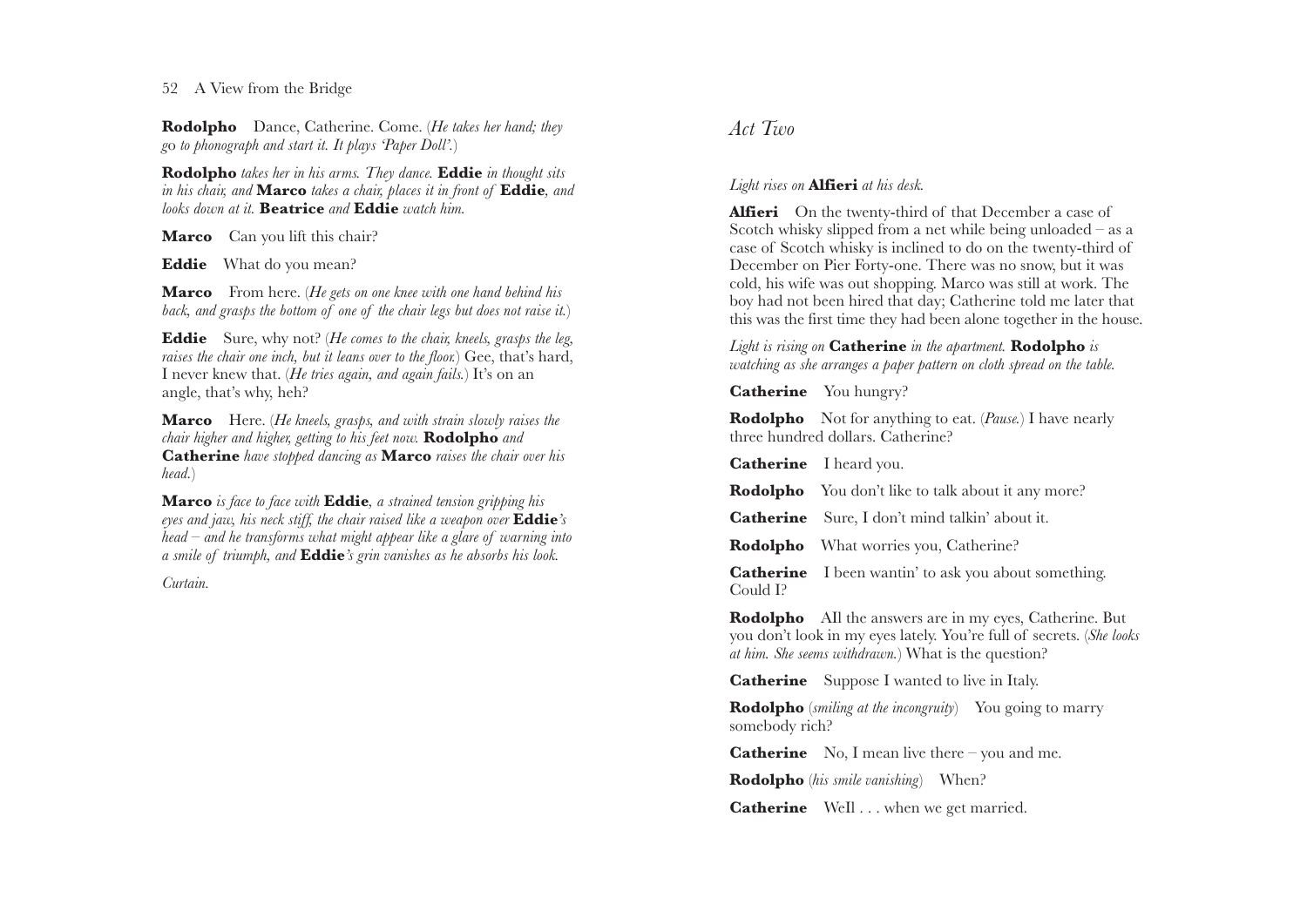**Rodolpho** (*astonished*) You want to be an Italian?

**Catherine** No, but I could live there without being Italian. Americans live there.

**Rodolpho** Forever?

**Catherine** Yeah.

**Rodolpho** (*crosses to rocker*) You're fooling.

**Catherine** No, I mean it.

**Rodolpho** Where do you get such an idea?

**Catherine** Well, you're always saying it's so beautiful there, with the mountains and the ocean and all the –

**Rodolpho** You're fooling me.

**Catherine** I mean it.

**Rodolpho** (*goes to her slowly*) Catherine, if I ever brought you home with no money, no business, nothing, they would call the priest and the doctor and they would say Rodolpho is crazy.

**Catherine** I know, but I think we would be happier there.

**Rodolpho** Happier! What would you eat? You can't cook the view!

**Catherine** Maybe you could be a singer, like in Rome or –

**Rodolpho** Rome! Rome is full of singers.

**Catherine** Well, I could work then.

**Rodolpho** Where?

**Catherine** God, there must be jobs somewhere!

**Rodolpho** There's nothing! Nothing, nothing, nothing. Now tell me what you're talking about. How can I bring you from a rich country to suffer in a poor country? What are you talking about? (*She searches for words.*) I would be a criminal stealing your face. In two years you would have an old, hungry face. When my brother's babies cry they give them water, water that boiled a bone. Don't you believe that?

**Catherine** (*quietly*) I'm afraid of Eddie here.

*Slight pause.* 

**Rodolpho** (*steps closer to her*) We wouldn't live here. Once I am a citizen I could work anywhere and I would find better jobs and we would have a house, Catherine. If I were not afraid to be arrested I would start to be something wonderful here!

**Catherine** (*steeling herself* ) Tell me something. I mean just tell me, Rodolpho – would you still want to do it if it turned out we had to go live in Italy? I mean just if it turned out that way.

**Rodolpho** This is your question or his question?

**Catherine** I would like to know, Rodolpho. I mean it.

**Rodolpho** To go there with nothing.

**Catherine** Yeah.

**Rodolpho** No. (*She looks at him wide-eyed.*) No.

**Catherine** You wouldn't?

**Rodolpho** No; I will not marry you to live in Italy. I want you to be my wife, and I want to be a citizen. Tell him that, or I will. Yes. (*He moves about angrily.*) And tell him also, and tell yourself, please, that I am not a beggar, and you are not a horse, a gift, a favor for a poor immigrant.

**Catherine** Well, don't get mad!

**Rodolpho** I am furious! (*Goes to her.*) Do you think I am so desperate? My brother is desperate, not me. You think I would carry on my back the rest of my life a woman I didn't love just to be an American? It's so wonderful? You think we have no tall buildings in Italy? Electric lights? No wide streets? No flags? No automobiles? Only work we don't have. I want to be an American so I can work, that is the only wonder here – work! How can you insult me, Catherine?

**Catherine** I didn't mean that –

**Rodolpho** My heart dies to look at you. Why are you so afraid of him?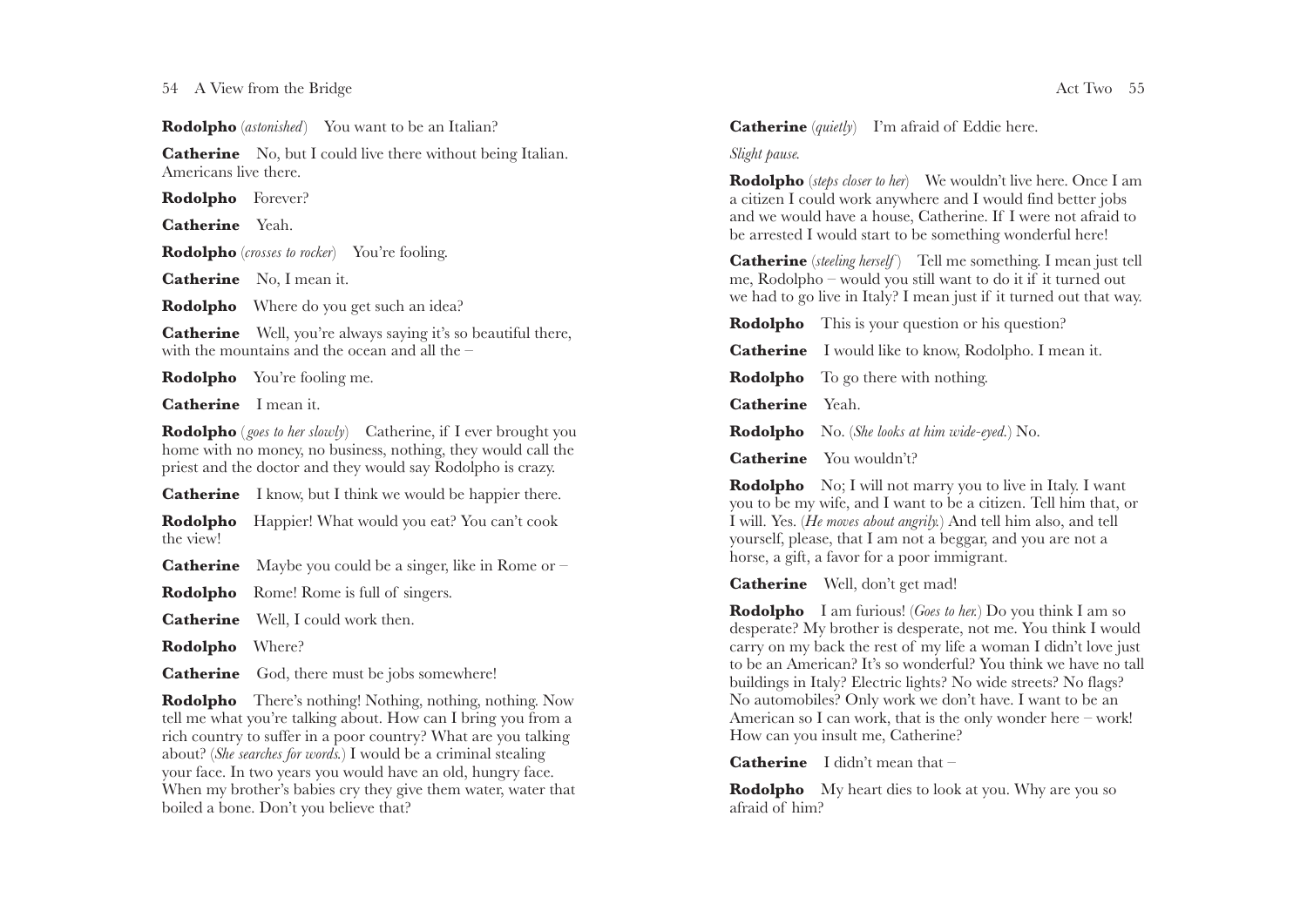**Catherine** (*near tears*) I don't know!

**Rodolpho** Do you trust me, Catherine? You?

**Catherine** It's only that I – He was good to me, Rodolpho. You don't know him; he was always the sweetest guy to me. Good. He razzes me all the time but he don't mean it. I know. I would just feel ashamed if I made him sad. 'Cause I always dreamt that when I got married he would be happy at the wedding, and laughin' – and now he's – mad all the time and nasty – (*She is weeping*.) Tell him you'd live in Italy – just tell him, and maybe he would start to trust you a little, see? Because I want him to be happy; I mean – I like him, Rodolpho – and I can't stand it!

**Rodolpho** Oh, Catherine – oh, little girl.

**Catherine** I love you, Rodolpho, I love you.

**Rodolpho** Then why are you afraid? That he'll spank you?

**Catherine** Don't, don't laugh at me! I've been here all my life . . . Every day I saw him when he left in the morning and when he came home at night. You think it's so easy to turn around and say to a man he's nothin' to you no more?

**Rodolpho** I know, but –

**Catherine** You don't know; nobody knows! I'm not a baby, I know a lot more than people think I know. Beatrice says to be a woman, but –

## **Rodolpho** Yes.

**Catherine** Then why don't she be a woman? If I was a wife I would make a man happy instead of goin' at him all the time. I can tell a block away when he's blue in his mind and just wants to talk to somebody quiet and nice . . . I can tell when he's hungry or wants a beer before he even says anything. I know when his feet hurt him, I mean I *know* him and now I'm supposed to turn around and make a stranger out of him? I don't know why I have to do that, I mean.

**Rodolpho** Catherine. If I take in my hands a little bird. And she grows and wishes to fly. But I will not let her out of

my hands because I love her so much, is that right for me to do? I don't say you must hate him; but anyway you must go, mustn't you? Catherine?

**Catherine** (*softly*) Hold me.

**Rodolpho** (*clasping her to him*) Oh, my little girl.

**Catherine** Teach me. (*She is weeping.*) I don't know anything, teach me, Rodolpho, hold me.

**Rodolpho** There's nobody here now. Come inside. Come. (*He is leading her toward the bedrooms.*) And don't cry any more.

*Light rises on the street. In a moment* **Eddie** *appears. He is unsteady, drunk. He mounts the stairs. He enters the apartment, looks around, takes out a bottle from one pocket, puts it on the table. Then another bottle from another pocket, and a third from an inside pocket. He sees the pattern and cloth, goes over to it and touches it, and turns toward upstage.* 

**Eddie** Beatrice? (*He goes to the open kitchen door and looks in.*) Beatrice? Beatrice?

**Catherine** *enters from bedroom; under his gaze she adjusts her dress.* 

**Catherine** You got home early.

**Eddie** Knocked off for Christmas early. (*Indicating the pattern.*) Rodolpho makin' you a dress?

**Catherine** No. I'm makin' a blouse.

**Rodolpho** *appears in the bedroom doorway.* **Eddie** *sees him and his arm jerks slightly in shock.* **Rodolpho** *nods to him testingly.* 

**Rodolpho** Beatrice went to buy presents for her mother.

## *Pause.*

**Eddie** Pack it up. Go ahead. Get your stuff and get outa here. (**Catherine** *instantly turns and walks toward the bedroom, and* **Eddie** *grabs her arm.*) Where you goin'?

**Catherine** (*trembling with fright*) I think I have to get out of here, Eddie.

**Eddie** No, you ain't goin' nowheres, he's the one.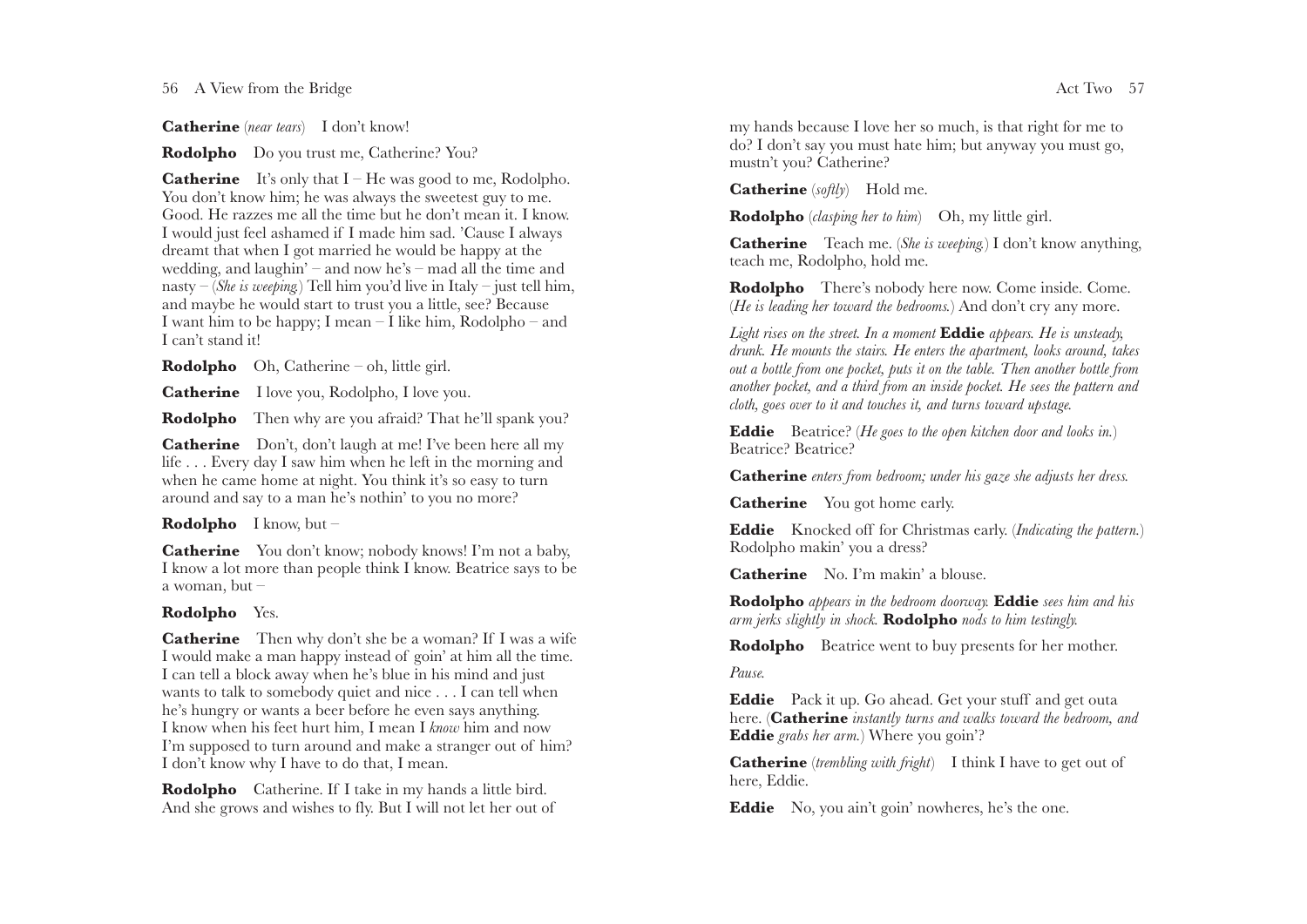**Catherine** I think I can't stay here no more. (*She frees her arm, steps back toward the bedroom.*) I'm sorry, Eddie. (*She sees the tears in his eyes.*) Well, don't cry. I'll be around the neighborhood; I'll see you. I just can't stay here no more. You know I can't. (*Her sobs of pity and love for him break her composure.*) Don't you know I can't? You know that, don't you? (*She goes to him.*) Wish me luck. (*She clasps her hands prayerfully.*) Oh, Eddie, don't be like that!

**Eddie** You ain't goin' nowheres.

**Catherine** Eddie, I'm not gonna be a baby any more! You –

*He reaches out suddenly, draws her to him, and as she strives to free herself he kisses her on the mouth.* 

**Rodolpho** Don't! (*He pulls on* **Eddie***'s arm.*) Stop that! Have respect for her!

**Eddie** (*spun round by* **Rodolpho**) You want something?

**Rodolpho** Yes! She'll be my wife. That is what I want. My wife!

**Eddie** But what're you gonna be?

**Rodolpho** I show you what I be!

**Catherine** Wait outside; don't argue with him!

**Eddie** Come on, show me! What're you gonna be? Show me!

**Rodolpho** (*with tears of rage*) Don't say that to me!

**Rodolpho** *flies at him in attack.* **Eddie** *pins his arms, laughing, and suddenly kisses him.* 

**Catherine** Eddie! Let go, ya hear me! I'll kill you! Leggo of him!

*She tears at* **Eddie***'s face and* **Eddie** *releases* **Rodolpho***.* **Eddie** *stands there with tears rolling down his face as he laughs mock ingly at* **Rodolpho***. She is staring at him in horror.* **Rodolpho** *is rigid. They are like animals that have torn at one another and broken up without a decision, each waiting for the other's mood.* 

**Eddie** (*to* **Catherine**) You see? (*To* **Rodolpho***.*) I give you till tomorrow, kid. Get outa here. Alone. You hear me? Alone. **Catherine** I'm going with him, Eddie. (*She starts toward* **Rodolpho***.*)

**Eddie** (*indicating* **Rodolpho** *with his head*) Not with that. (*She halts, frightened. He sits, still panting for breath, and they watch him helplessly as he leans toward them over the table.*) Don't make me do nuttin', Catherine. Watch your step, submarine. By rights they oughta throw you back in the water. But I got pity for you. (*He moves unsteadily toward the door, always facing* **Rodolpho***.*) Just get outa here and don't lay another hand on her unless you wanna go out feet first. (*He goes out of the apartment.*)

*The lights go down, as they rise on* **Alfieri***.* 

**Alfieri** On December twenty-seventh I saw him next. I normally go home well before six, but that day I sat around looking out my window at the bay, and when I saw him walking through my doorway, I knew why I had waited. And if I seem to tell this like a dream, it was that way. Several moments arrived in the course of the two talks we had when it occurred to me how – almost transfixed I had come to feel. I had lost my strength somewhere. (**Eddie** *enters, removing his cap, sits in the chair, looks thoughtfully out.*) I looked in his eyes more than I listened – in fact, I can hardly remember the conversation. But I will never forget how dark the room became when he looked at me; his eyes were like tunnels. I kept wanting to call the police, but nothing had happened. Nothing at all had really happened. (*He breaks off and looks down at the desk. Then he turns to* **Eddie***.*) So in other words, he won't leave?

**Eddie** My wife is talkin' about renting a room upstairs for them. An old lady on the top floor is got an empty room.

**Alfieri** What does Marco say?

**Eddie** He just sits there. Marco don't say much.

**Alfieri** I guess they didn't tell him, heh? What happened?

**Eddie** I don't know; Marco don't say much.

**Alfieri** What does your wife say?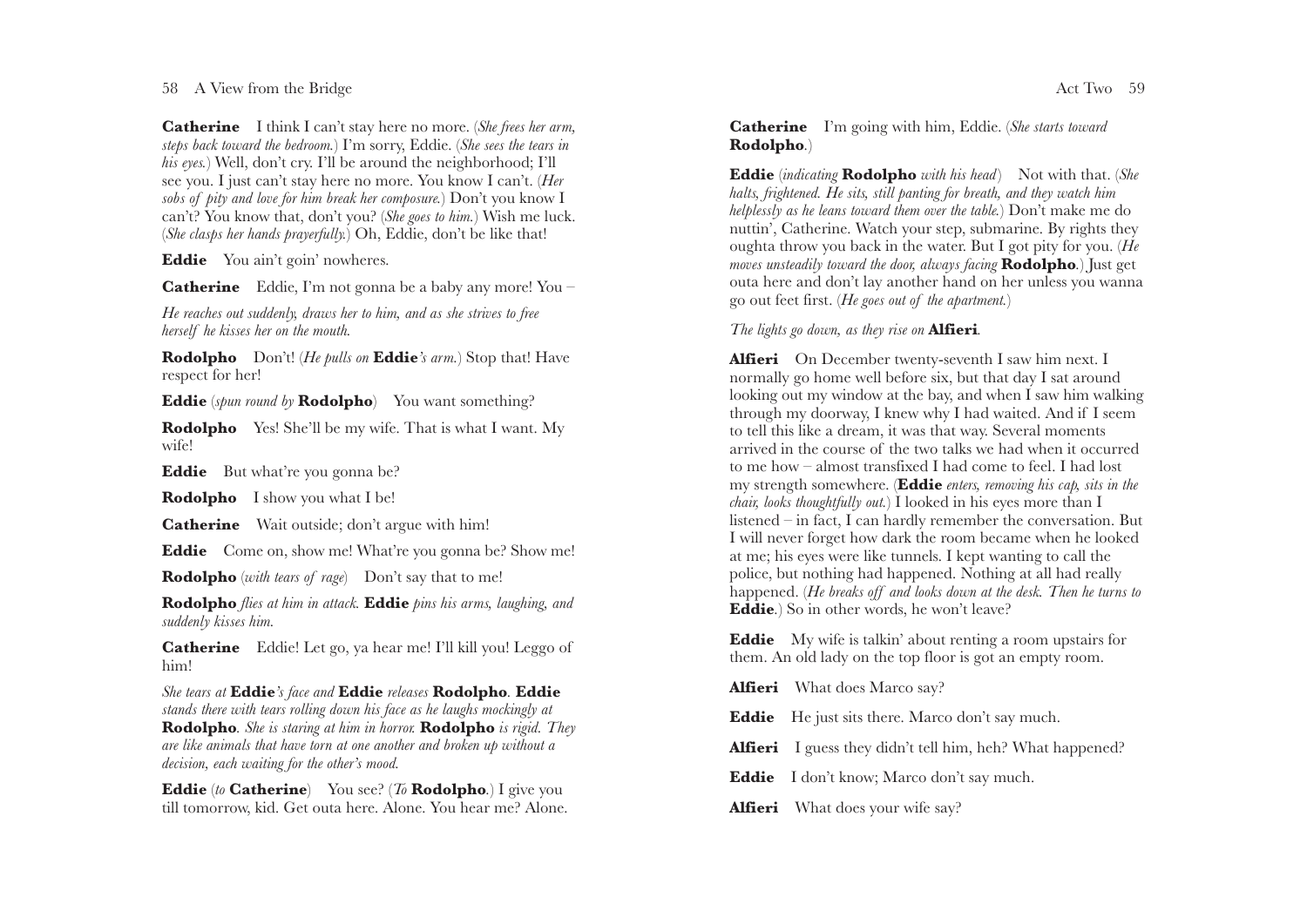**Eddie** (*unwilling to pursue this*) Nobody's talkin' much in the house. So what about that?

**Alfieri** But you didn't prove anything about him. It sounds like he just wasn't strong enough to break your grip.

**Eddie** I'm tellin' you I know – he ain't right. Somebody that don't want it can break it. Even a mouse, if you catch a teeny mouse and you hold it in your hand, that mouse can give you the right kind of fight. He didn't give me the right kind of fight, I know it, Mr Alfieri, the guy ain't right.

**Alfieri** What did you do that for, Eddie?

**Eddie** To show her what he is! So she would see, once and for all! Her mother'll turn over in the grave! (*He gathers himself almost peremptorily.*) So what do I gotta do now? Tell me what to do.

**Alfieri** She actually said she's marrying him?

**Eddie** She told me, yeah. So what do I do?

*Slight pause.* 

**Alfieri** This is my last word, Eddie, take it or not, that's your business. Morally and legally you have no rights, you cannot stop it; she is a free agent.

**Eddie** (*angering*) Didn't you hear what I told you?

**Alfieri** (*with a tougher tone*) I heard what you told me, and I'm telling you what the answer is. I'm not only telling you now, I'm warning you – the law is nature. The law is only a word for what has a right to happen. When the law is wrong it's because it's unnatural, but in this case it is natural and a river will drown you if you buck it now. Let her go. And bless her. (*A phone booth begins to glow on the opposite side of the stage; a faint, lonely blue.* **Eddie** *stands up, jaws clenched.*) Somebody had to come for her, Eddie, sooner or later. (**Eddie** *starts turning to go and* **Alfieri** *rises with new anxiety.*) You won't have a friend in the world, Eddie! Even those who understand will turn against you, even the ones who feel the same will despise you! (**Eddie** *moves off.*)

Put it out of your mind! Eddie! (*He follows into the darkness, calling desperately.*)

**Eddie** *is gone. The phone is glowing in light now. Light is out on* **Alfieri***.* **Eddie** *has at the same time appeared beside the phone.* 

**Eddie** Give me the number of the Immigration Bureau. Thanks. (*He dials.*) I want to report something. Illegal immigrants. Two of them. That's right. Four-forty-one Saxon Street, Brooklyn, yeah. Ground floor. Heh? (*With greater* difficulty.) I'm just around the neighborhood, that's all. Heh?

*Evidently he is being questioned further, and he slowly hangs up. He leaves the phone just as* **Louis** *and* **Mike** *come down the street.* 

**Louis** Go bowlin', Eddie?

**Eddie** No, I'm due home.

**Louis** Well, take it easy.

**Eddie** I'll see yiz.

*They leave him, exiting right, and he watches them go. He glances about, then goes up into the house. The lights go on in the apartment.* **Beatrice** *is taking down Christmas decorations and packing them in a box.* 

**Eddie** Where is everybody? (**Beatrice** *does not answer.*) I says where is everybody?

**Beatrice** (*looking up at him, wearied with it, and concealing a fear of him*) I decided to move them upstairs with Mrs. Dondero.

**Eddie** Oh, they're all moved up there already?

**Beatrice** Yeah.

**Eddie** Where's Catherine? She up there?

**Beatrice** Only to bring pillow cases.

**Eddie** She ain't movin' in with them.

**Beatrice** Look, I'm sick and tired of it. I'm sick and tired of it!

**Eddie** All right, all right, take it easy.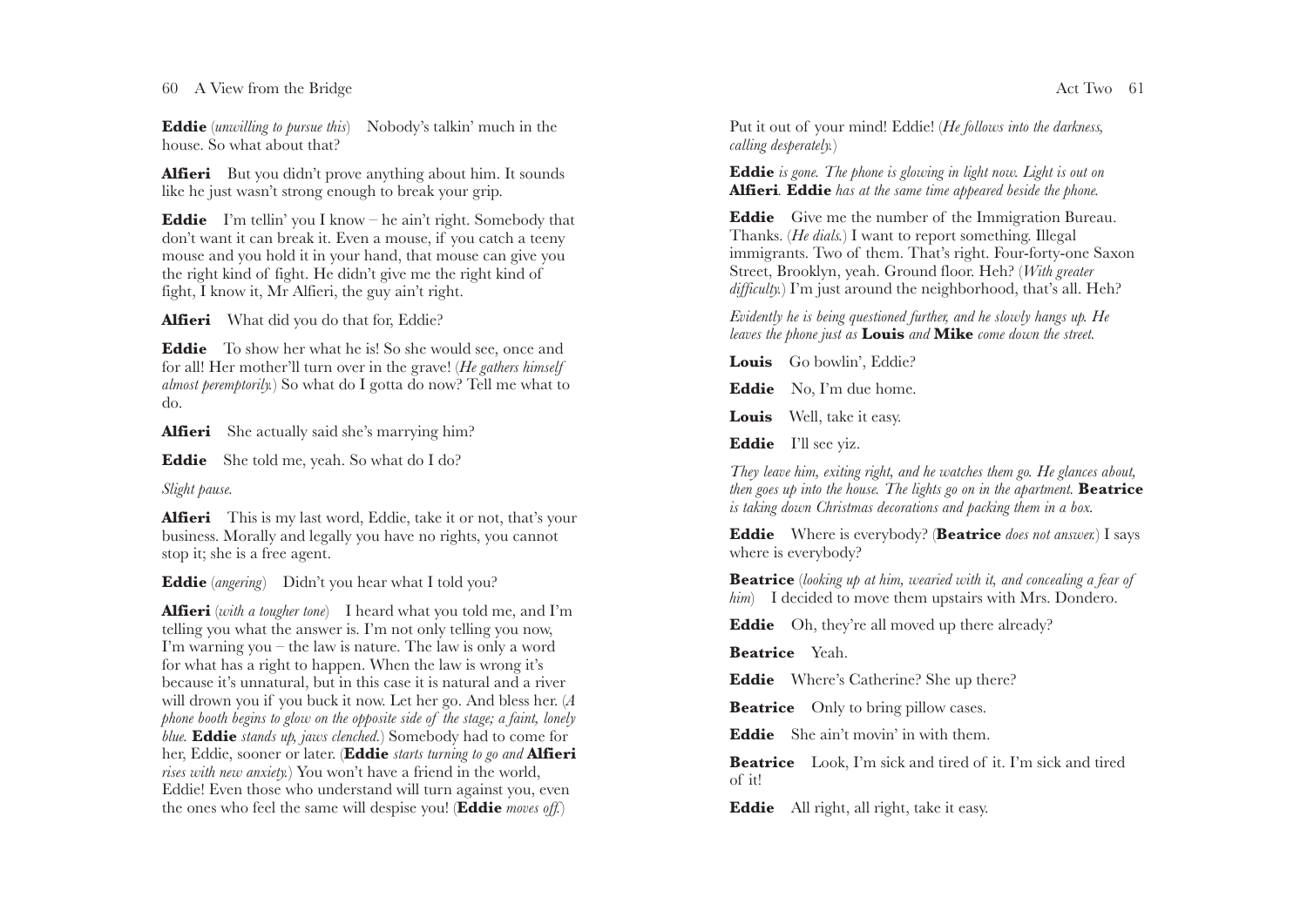**Beatrice** I don't wanna hear no more about it, you understand? Nothin'!

**Eddie** What're you blowin' off about? Who brought them in here?

**Beatrice** All right, I'm sorry; I wish I'd a drop dead before I told them to come. In the ground I wish I was.

**Eddie** Don't drop dead, just keep in mind who brought them in here, that's all. (*He moves about restlessly.*) I mean I got <sup>a</sup> couple of rights here. (*He moves, wanting to beat down her evident disapproval of him.*) This is my house here not their house.

**Beatrice** What do you want from me? They're moved out; what do you want now?

**Eddie** I want my respect!

**Beatrice** So I moved them out, what more do you want? You got your house now, you got your respect.

**Eddie** (*he moves about biting his lip*) I don't like the way you talk to me, Beatrice.

**Beatrice** I'm just tellin' you I done what you want!

**Eddie** I don't like it! The way you talk to me and the way you look at me. This is my house. And she is my niece and I'm responsible for her.

**Beatrice** So that's why you done that to him?

**Eddie** I done what to him?

**Beatrice** What you done to him in front of her; you know what I'm talkin' about. She goes around shakin' all the time, she can't go to sleep! That's what you call responsible for her?

**Eddie** (*quietly*) The guy ain't right, Beatrice. (*She is silent.*) Did you hear what I said?

**Beatrice** Look, I'm finished with it. That's all. (*She resumes her work.*)

**Eddie** (*helping her to pack the tinsel*) I'm gonna have it out with you one of these days, Beatrice.

**Beatrice** Nothin' to have out with me, it's all settled. Now we gonna be like it never happened, that's all.

**Eddie** I want my respect, Beatrice, and you know what I'm talkin' about.

**Beatrice** What?

*Pawe.* 

**Eddie** ( *finally his resolution hardens*) What I feel like doin' in the bed and what I don't feel like doin'. I don't want no –

**Beatrice** When'd I say anything about that?

**Eddie** You said, you said, I ain't deaf. I don't want no more conversations about that, Beatrice. I do what I feel like doin' or what I don't feel like doin'.

**Beatrice** Okay.

*Pause.* 

**Eddie** You used to be different, Beatrice. You had a whole different way.

**Beatrice** *I'm* no different.

**Eddie** You didn't used to jump me all the time about everything. The last year or two I come in the house I don't know what's gonna hit me. It's a shootin' gallery in here and I'm the pigeon.

**Beatrice** Okay, okay.

**Eddie** Don't tell me okay, okay, I'm tellin' you the truth. A wife is supposed to believe the husband. If I tell you that guy ain't right don't tell me he is right.

**Beatrice** But how do you know?

**Eddie** Because I know. I don't go around makin' accusations. He give me the heeby-jeebies the first minute I seen him. And I don't like you sayin' I don't want her marryin' anybody. I broke my back payin' her stenography lessons so she could go out and meet a better class of people. Would I do that if I didn't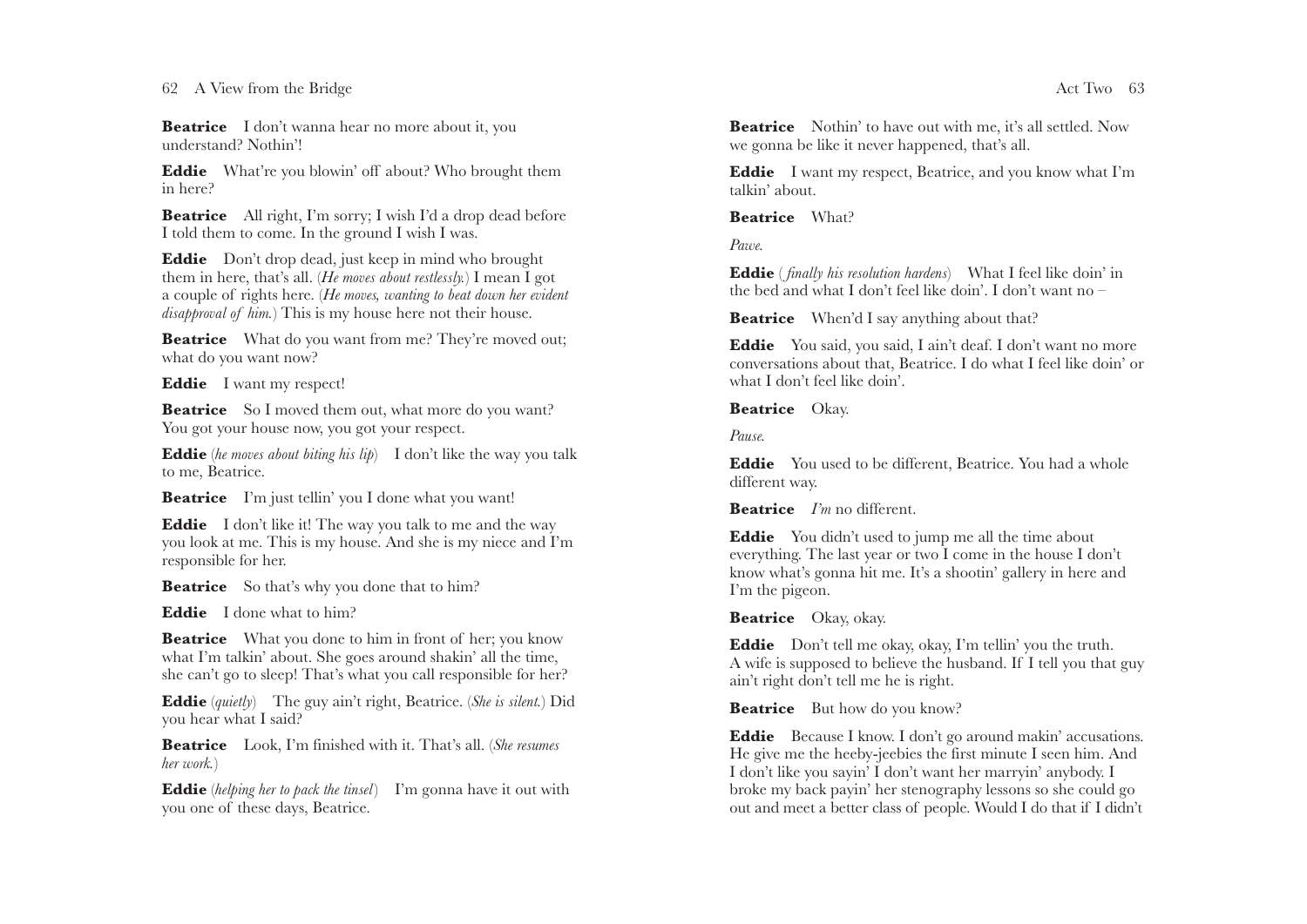want her to get married? Sometimes you talk like I was a crazy man or sump'm.

**Beatrice** But she likes him.

**Eddie** Beatrice, she's a baby, how is she gonna know what she likes?

**Beatrice** Well, you kept her a baby, you wouldn't let hcr go out. I told you a hundred times.

*Pawe.* 

**Eddie** All right. Let her go out, then.

**Beatrice** She don't wanna go out now. It's too late, Eddie.

*Pause.* 

**Eddie** Suppose I told her to go out. Suppose I –

**Beatrice** They're going to get married next week, Eddie.

**Eddie** (*his head jerks around to her*) She said that?

**Beatrice** Eddie, if you want my advice, go to her and tell her good luck. I think maybe now that you had it out you learned better.

**Eddie** What's the hurry next week?

**Beatrice** Well, she's been worried about him bein' picked up; this way he could start to be a citizen. She loves him, Eddie. (*He gets up, moves about uneasily, restlessly.*) Why don't you give her a good word? Because I still think she would like you to be a friend, y'know? (*He is standing, looking at the floor.*) I mean like if you told her you'd go to the wedding.

**Eddie** She asked you that?

**Beatrice** I know she would like it. I'd like to make a party here for hcr. I mean there oughta be some kinda send-off. Heh? I mean she'll have trouble enough in her life, let's start it off happy. What do you say? 'Cause in her heart she still loves you, Eddie. I know it. (*He presses his fingers against his eyes.*) What're you, cryin'? (*She goes to him, holds his face.*) Go . . . whyn't you go tell her you're sorry? (**Catherine** *is seen on the upper*

*landing of the stairway, and they hear her descending.*) There . . . she's comin' down. Come on, shake hands with her.

**Eddie** (*moving with suppressed suddenness*) No, I can't, I can't talk to her.

**Beatrice** Eddie, give her a break; a wedding should be happy!

**Eddie** I'm goin', I'm goin' for a walk.

*He goes upstage for his jacket.* **Catherine** *enters and starts for the bedroom door.* 

**Beatrice** Katie? . . . Eddie, don't go, wait a minute. (*She embraces* **Eddie***'s arm with warmth.*) Ask him, Katie. Come on, honey.

**Eddie** It's all right,  $\Gamma$ m – (*He starts to go and she holds him.*)

**Beatrice** No, she wants to ask you. Come on, Katie, ask him. We'll have a party! What're we gonna do, hate each other? Come on!

**Catherine** I'm gonna get married, Eddie. So if you wanna come, the wedding be on Saturday.

## *Pause.*

**Eddie** Okay. I only wanted the best for you, Katie. I hope you know that.

**Catherine** Okay. (*She starts out again.*)

**Eddie** Catherine? (*She turns to him.*) I was just tellin' Beatrice . . . if you wanna go out, like . . . I mean I realize maybe I kept you home too much. Because he's the first guy you ever knew, y'know? I mean now that you got a job, you might meet some fellas, and you get a different idea, y'know? I mean you could always come back to him, you're still only kids, the both of yiz. What's the hurry? Maybe you'll get around a little bit, you grow up a little more, maybe you'll see different in a couple of months. I mean you be surprised, it don't have to be him.

**Catherine** No, we made it up already.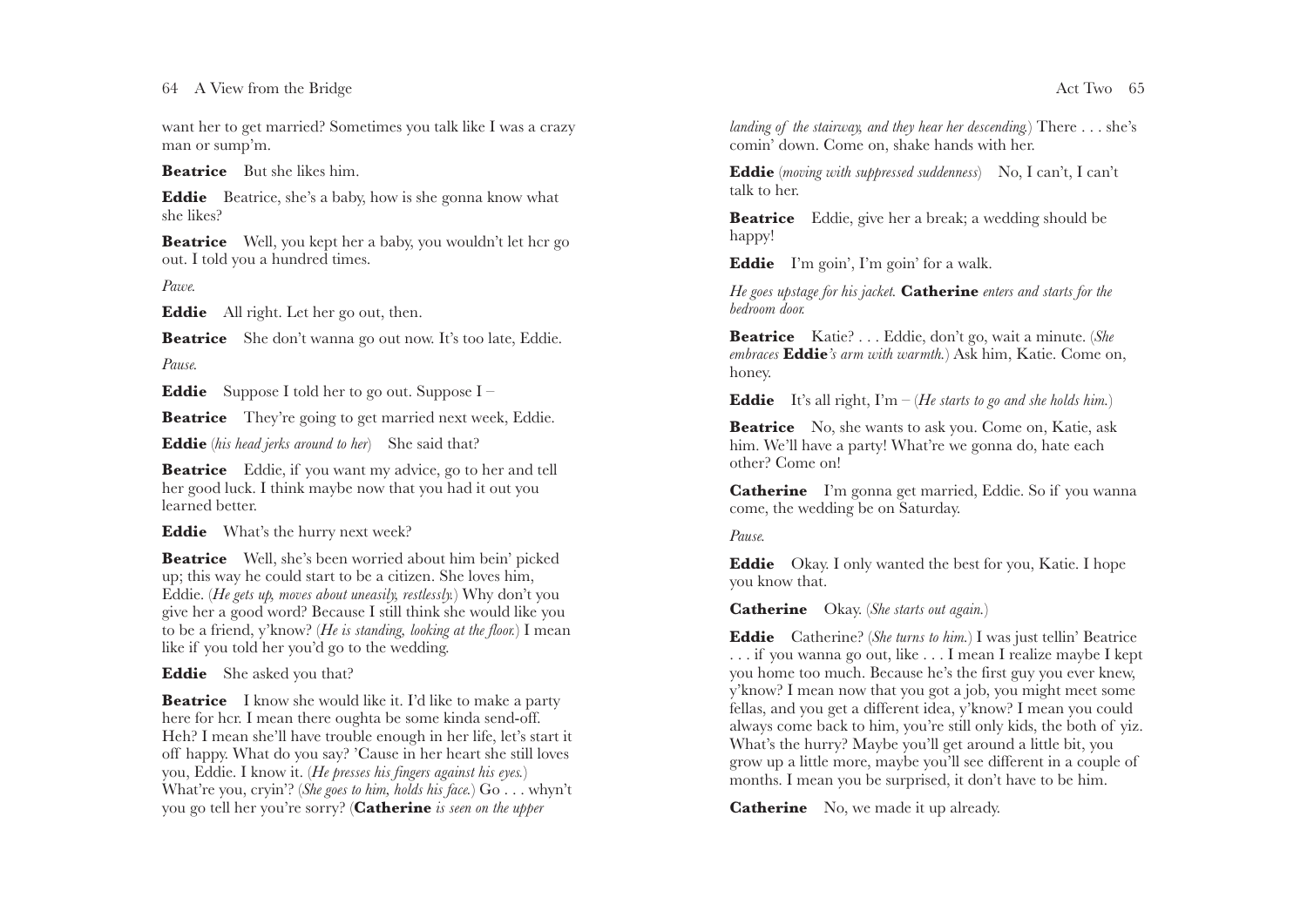**Eddie** (*with increasing anxiety*) Katie, wait a minute.

**Catherine** No, I made up my mind.

**Eddie** But you never knew no other fella, Katie! How could you make up your mind?

**Catherine** 'Cause I did. I don't want nobody else.

**Eddie** But, Katie, suppose he gets picked up.

**Catherine** That's why we gonna do it right away. Soon as we finish the wedding he's goin' right over and start to be a citizen. I made up my mind, Eddie. I'm sorry. (*To* **Beatrice***.*) Could I take two more pillow cases for the other guys?

**Beatrice** Sure, go ahead. Only don't let her forget where they came from.

**Catherine** *goes into a bedroom.* 

**Eddie** She's got other boarders up there?

**Beatrice** Yeah, there's two guys that just came over.

**Eddie** What do you mean, came over?

**Beatrice** From Italy. Lipari the butcher – his nephew. They come from Bari, they just got here yesterday. I didn't even know till Marco and Rodolpho moved up there before. (**Catherine** *enters, going toward exit with two pillow cases.*) It'll be nice, they could all talk together.

**Eddie** Catherine! (*She halts near the exit door. He takes in* **Beatrice** *too.*) What're you, got no brains? You put them up there with two other submarines?

## **Catherine** Why?

**Eddie** (*in a driving fright and anger*) Why! How do you know they're not trackin' these guys? They'll come up for them and find Marco and Rodolpho! Get them out of the house!

**Beatrice** But they been here so long already –

**Eddie** How do you know what enemies Lipari's got? Which they'd love to stab him in the back?

**Catherine** Well what'll I do with them?

**Eddie** The neighborhood is full of rooms. Can't you stand to live a couple of blocks away from him? Get them out of the house!

**Catherine** Well maybe tomorrow night I'll –

**Eddie** Not tomorrow, do it now. Catherine, you never mix yourself with somebody else's family! These guys get picked up, Lipari's liable to blame you or me and we got his whole family on our head. They got a temper, that family.

*Two men in overcoats appear outside, start into the house.* 

**Catherine** How'm I gonna find a place tonight?

**Eddie** Will you stop arguin' with me and get them out! You think I'm always tryin' to fool you or sump'm? What's the matter with you, don't you believe I could think of your good? Did I ever ask sump'm for myself? You think I got no feelin's? I never told you nothin' in my life that wasn't for your good. Nothin'! And look at the way you talk to me! Like I was an enemy! Like I – (*A knock on the door. His head swerves. They all stand motionless. Another knock.* **Eddie***, in a whisper, pointing upstage.*) Go up the fire escape, get them out over the back fence.

**Catherine** *stands motionless, uncomprehending.* 

**First Officer** (*in the hall*) Immigration! Open up in there!

**Eddie** Go, go. Hurry up! (*She stands a moment staring at him in <sup>a</sup> realized horror.*) Well, what're you lookin' at!

**First Officer** Open upl

**Eddie** (*calling toward door*) Who's that there?

**First Officer** Immigration, open up.

**Eddie** *turns, looks at* **Beatrice***. She sits. Then he looks at* **Catherine***. With a sob of fury* **Catherine** *streaks into a bedroom.* 

*Knock is repeated.*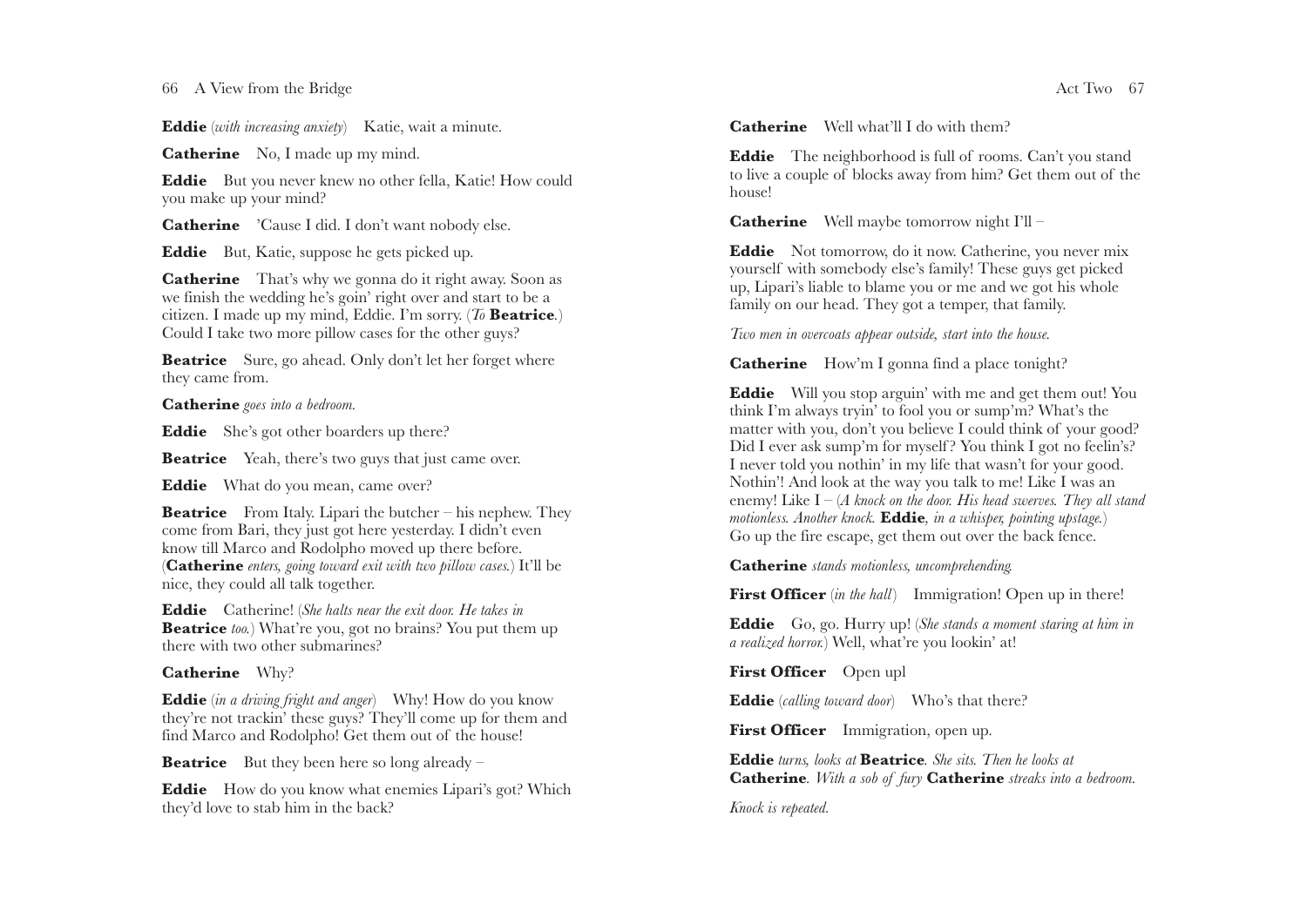**Eddie** All right, take it easy, take it easy. (*He goes and opens the door The* **Officer** *steps inside.*) What's all this?

**First Officer** Where are they?

*Second Of/ker sweeps past and, glancing about, goes into the kitchen.* 

**Eddie** Where's who?

**First Officer** Come on, come on, where are they? (*He hurries into the bedrooms.*)

**Eddie** Who? We got nobody here. (*He looks at* **Beatrice***, who turns her head away. Pugnaciously, furious, he steps toward* **Beatrice***.*) What's the matter with *you*?

**First Officer** *enters from the bedroom, calls to the kitchen.* 

**First Officer** Dominick?

*Enter* **Second Officer** *from kitchen.* 

**Second Officer** Maybe it's a different apartment.

**First Officer** There's only two more floors up there. I'll take the front, you go up the fire escape. I'll let you in. Watch your step up there.

**Second Officer** Okay, right, Charley. (**First Officer** *goes out apartment door and runs up the stairs.*) This is Four-forty-one, isn't it?

**Eddie** That's right.

**Second Officer** *goes out into the kitchen.* 

**Eddie** *turns to* **Beatrice***. She looks at him now and sees his terror.* 

**Beatrice** (*weakened with fear*) Oh, Jesus, Eddie.

**Eddie** What's the matter with *you*?

**Beatrice** (*pressing her palms against her face*) Oh, my God, my God . . .

**Eddie** What're you, accusin' me?

**Beatrice** (*her final thrust is to turn toward him instead of running from him*) My God, what did you do?

*Many steps on the outer stair draw his attention. We see the First Officer descending, with* **Marco***, behind him* **Rodolpho***, and* **Catherine** *and the two strange immigrants, followed by* **Second Officer***.* **Beatrice** *hurries to door.* 

**Catherine** (*backing down stairs, fighting with* **First Officer***; as they appear on the stairs*) What do yiz want from them? They work, that's all. They're boarders upstairs, they work on the piers.

**Beatrice** (*to* **First Officer**) Ah, Mister, what do you want from them, who do they hurt?

**Catherine** ( *pointing to* **Rodolpho**) They ain't no submarines, he was born in Philadelphia.

**First Officer** Step aside, lady.

**Catherine** What do you mean? You can't just come in a house and –

**First Officer** All right, take it easy. (*To* **Rodolpho***.*) What street were you born in Philadelphia?

**Catherine** What do you mean, what street? Could you tell me what street you were born?

**First Officer** Sure. Four blocks away, One-eleven Union Street. Let's go fellas.

**Catherine** (*fending him off* **Rodolpho**) No, you can't! Now, get outa here!

**First Officer** Look, girlie, if they're all right they'll be out tomorrow. If they're illegal they go back where they came from. If you want, get yourself a lawyer, although I'm tellin' you now you're wasting your money. Let's get them in the car, Dom. (*To the men.*) Andiamo, Andiamo, let's go.

*The men start, but* **Marco** *hangs back.* 

**Beatrice** ( *from doorway*) Who're they hurtin', for God's sake, what do you want from them? They're starvin' over there, what do you want! Marco!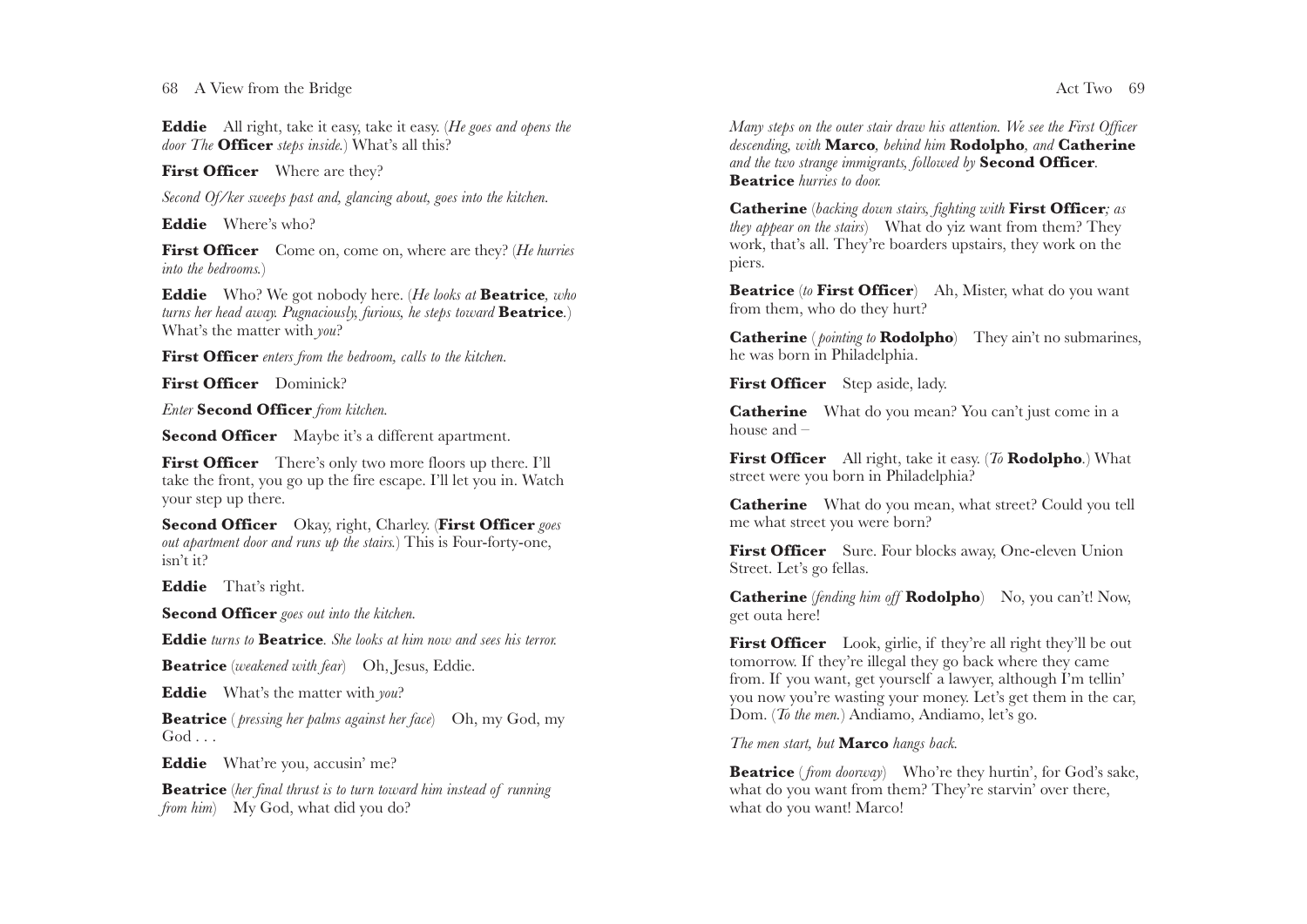**Marco** *suddenly breaks from the group and dashes into the room and faces* **Eddie***;* **Beatrice** *and* **First Officer** *rush in as* **Marco** *spits into* **Eddie***'s face.* 

**Catherine** *runs into hallway and throws herself into* **Rodolpho***'s arms.* **Eddie***, with an enraged cry, lunges for* **Marco***.* 

**Eddie** Oh, you mother's  $-!$ 

**First Officer** *quickly intercedes and pushes* **Eddie** *from* **Marco***, who stands there accusingly.* 

**First Officer** (*between them, pushing* **Eddie** *from* **Marco**) Cut it out!

**Eddie** (*over the* **First Officer'***s shoulder, to* **Marco**) I'll kill you for that, you son of a bitch!

First Officer Hey! (*Shakes him.*) Stay in here now, don't come out, don't bother him. You hear me? Don't come out, fella.

*For an instant there is silence. Then* **First Officer** *turns and takes* **Marco***'s arm and then gives a last, informative look at* **Eddie***. As he and* **Marco** *are going out into the hall.* **Eddie** *erupts.* 

**Eddie** I don't forget that, Marco! You hear what I'm sayin'?

*Out in the hall,* **First Officer** *and* **Marco** *go down the stairs.* 

*Now, in the street,* **Louis***,* **Mike***. and several neighbors including the butcher,* **Lipari**  $\bar{=}$  *a stout, intense, middle-aged man*  $\bar{=}$  *are gathering around the stoop.* 

**Lipari***, the butcher, walks over to the two strange men and kisses them. His wife, keening, goes and kisses their hands.* **Eddie** *is emerging from the house shouting after* **Marco***.* **Beatrice** *is try ing to restrain him.* 

**Eddie** That's the thanks I get? Which I took the blankets off my bed for yiz? You gonna apologize to me, Marco! *Marco!* 

**First Officer** (*in the doorway with* **Marco**) All right, lady, let them go. Get in the car, fellas, it's right over there.

**Rodolpho** *is almost carrying the sobbing* **Catherine** *off up the street, left.* 

**Catherine** He was born in Philadelphia! What do you want from him?

**First Officer** Step aside, lady, come on now . . .

*The* **Second Officer** *has moved off with the two strange men.* 

**Marco***, taking advantage of the* **First Officer***'s being occupied with* **Catherine***, suddenly frees himself and points back at* **Eddie***.* 

**Marco** That one! I accuse that one!

**Eddie** *brushes* **Beatrice** *aside and rushes out to the stoop.* 

**First Officer** (*grabbing him and moving him quickly off up the left street*) Come on!

**Marco** (*as he is taken off, pointing back at* **Eddie**) That one! He killed my children! That one stole the food from my children!

**Marco** *is gone. The crowd has turned to* **Eddie***.* 

**Eddie** (*to* **Lipari** *and wife*) He's crazy! I give them the blankets off my bed. Six months I kept them like my own brothers!

**Lipari***, the butcher, turns and starts up left with his arm around his wife.* 

**Eddie** Lipari! (*He follows* **Lipari** *up left.*) For Christ's sake, I kept them, I give them the blankets off my bed!

**Lipari** *and wife exit.* **Eddie** *turns and starts crossing down right to* **Louis** *and* **Mike***.* 

**Eddie** Louis! *Louis!* 

**Louis** *barely turns, then walks off and exits down right with* **Mike***. Only* **Beatrice** *is left on the stoop.* **Catherine** *now returns, blankeyed, from offstage and the car.* **Eddie** *calls after* **Louis** *and* **Mike***.* 

**Eddie** He's gonna take that back. He's gonna take that back or I'll kill him! You hear me? I'll kill him! I'll kill him! (*He exits up street calling.*)

*There is a pause of darkness before the lights rise, on the reception room of a prison.* **Marco** *is seated;* **Alfieri***,* **Catherine***, and* **Rodolpho** *standing.*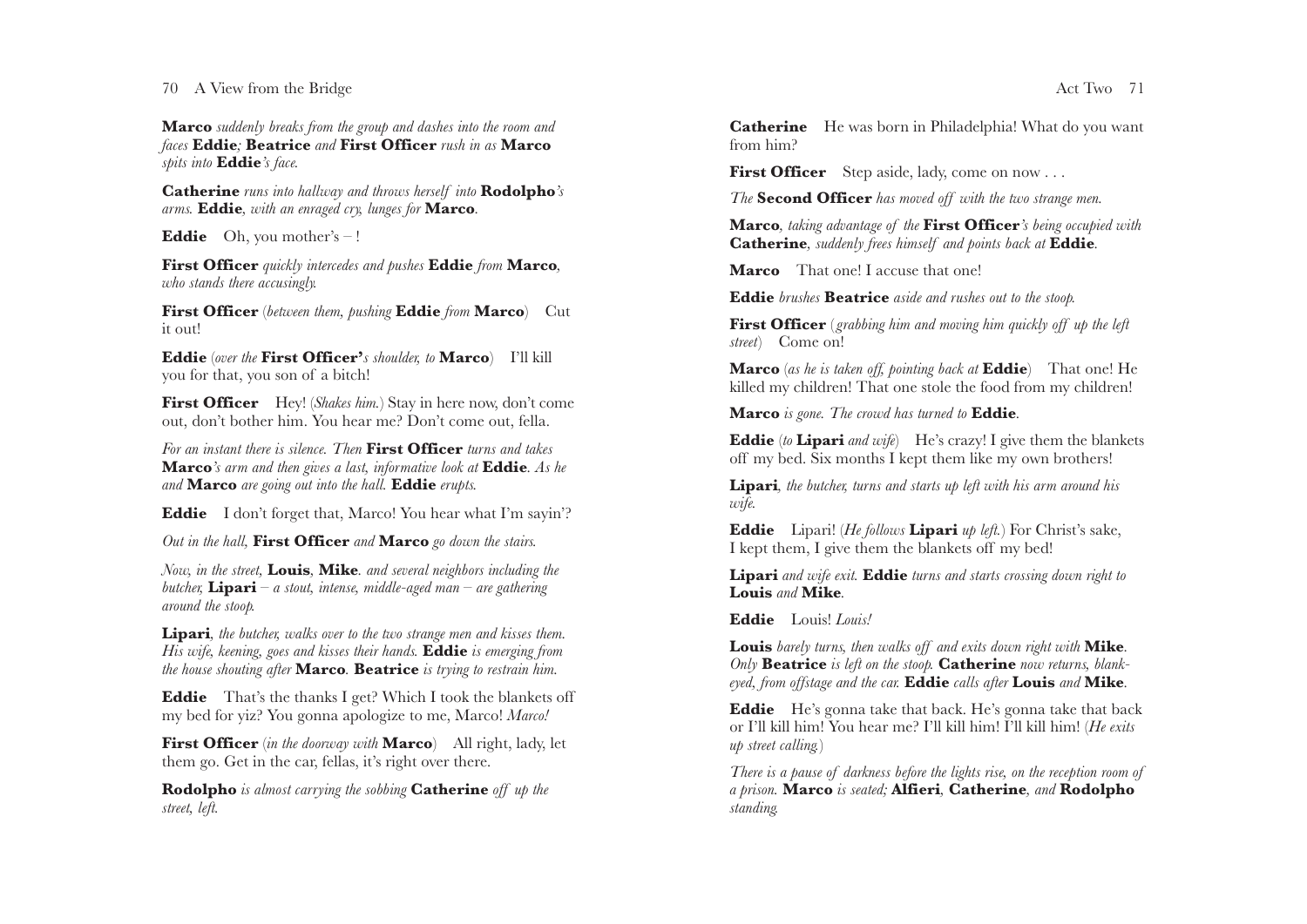**Alfieri** I'm waiting, Marco, what do you say?

**Rodolpho** Marco never hurt anybody.

**Alfieri** I can bail you out until your hearing comes up. But I'm not going to do it, you understand me? Unless I have your promise. You're an honorable man, I will believe your promise. Now what do you say?

**Marco** In my country he would be dead now. He would not live this long.

**Alfieri** All right, Rodolpho – you come with me now.

**Rodolpho** No! Please, Mister. Marco – promise the man. Please, I want you to watch the wedding. How can I be married and you're in here? Please, you're not going to do anything; you know you're not.

**Marco** *is silent.* 

**Catherine** (*kneeling left of* **Marco**) Marco, don't you understand? He can't bail you out if you're gonna do something bad. To hell with Eddie. Nobody is gonna talk to him again if he lives to a hundred. Everybody knows you spit in his face, that's enough, isn't it? Give me the satisfaction – I want you at the wedding. You got a wife and kids, Marco. You could be workin' till the hearing comes up, instead of layin' around here.

**Marco** (*to* **Alfieri**) I have no chance?

**Alfieri** (*crosses to behind* **Marco**) No, Marco. You're going back. The hearing is a formality, that's all.

**Marco** But him? There is a chance, eh?

**Alfieri** When she marries him he can start to become an American. They permit that, if the wife is born here.

**Marco** (*looking at* **Rodolpho**) Well – we did something. (*He lays a palm on* **Rodolpho***'s arm and* **Rodolpho** *covers it.*)

**Rodolpho** Marco, tell the man.

**Marco** ( *pulling his hand away*) What will I tell him? He knows such a promise is dishonorable.

**Alfieri** To promise not to kill is not dishonorable.

**Marco** (*looking at* **Alfieri**) No?

**Alfieri** No.

**Marco** (*gesturing with his head – this is a new idea*) Then what is done with such a man?'

**Alfieri** Nothing. If he obeys the law, he lives. That's all.

**Marco** (*rises, turns to* **Alfieri**) The law? All the law is not in <sup>a</sup> book.

**Alfieri** Yes. In a book. There is no other law.

**Marco** (*his anger rising*) He degraded my brother. My blood. He robbed my children, he mocks my work. I work to come here, mister!

**Alfieri** I know, Marco –

**Marco** There is no law for that? Where is the law for that?

**Alfieri** There is none.

**Marco** (*shaking his head, sitting*) I don't understand this country.

**Alfieri** Well? What is your answer? You have five or six weeks you could work. Or else you sit here. What do you say to me?

**Marco** (*lowers his eyes. It almost seems he is ashamed*) All right.

**Alfieri** You won't touch him. This is your promise.

*Slight pause.* 

**Marco** Maybe he wants to apologize to me.

**Marco** *is staring away.* **Alfieri** *takes one of his hands.* 

**Alfieri** This is not God, Marco. You hear? Only God makes justice.

**Marco** All right.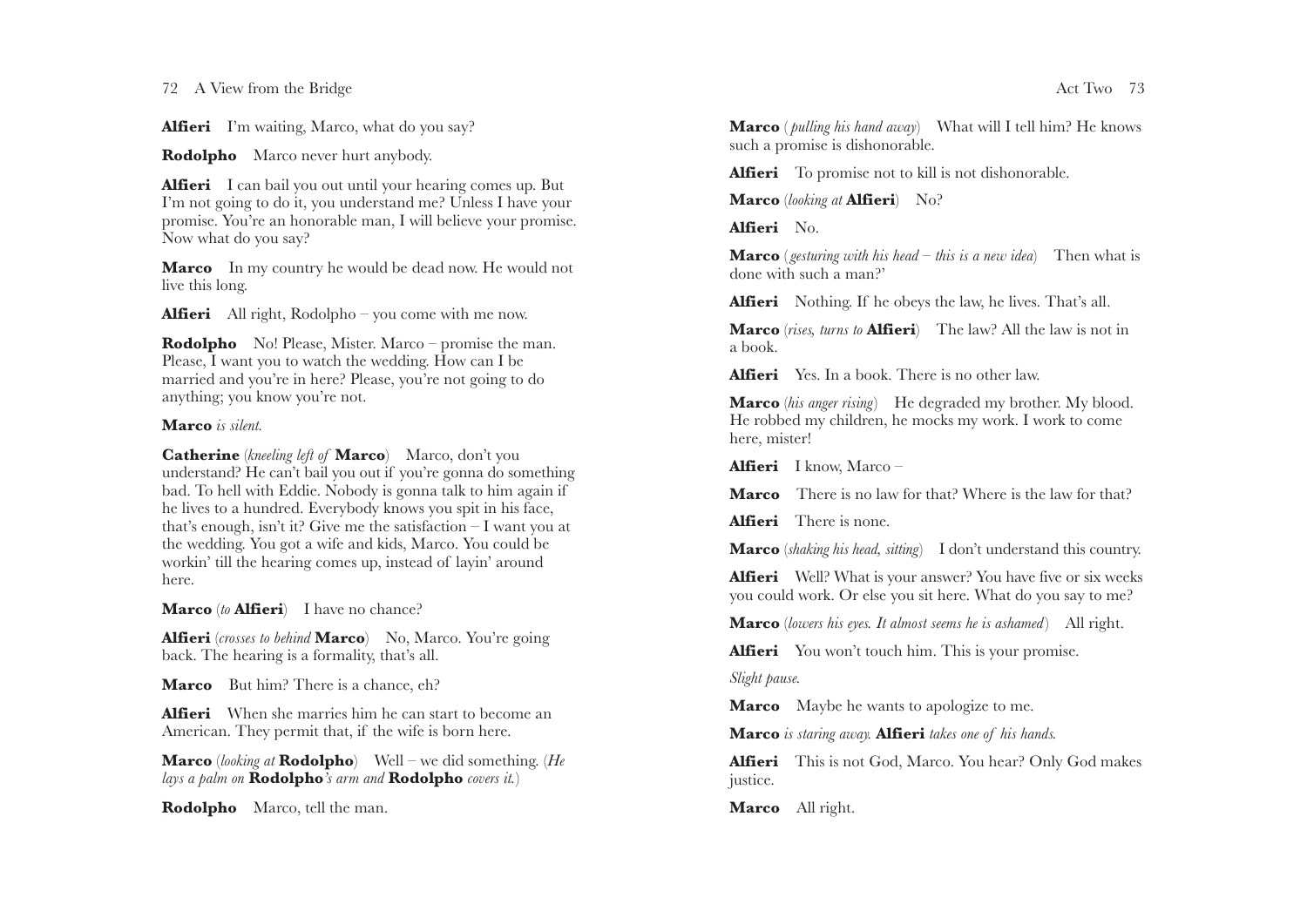**Alfieri** (*nodding, not with assurance*) Good! Catherine, Rodolpho, Marco, let us go.

**Catherine** *kisses* **Rodolpho** *and* **Marco***, then kisses* **Alfieri***'s hand.* 

**Catherine** I'll get Beatrice and meet you at the church. (*She leaves quickly.*)

**Marco** *rises.* **Rodolpho** *suddenly embraces him.* **Marco** *pats him on the back and* **Rodolpho** *exits after* **Catherine***.* **Marco** *faces* **Alfieri***.* 

**Alfieri** Only God, Marco.

**Marco** *turns and walks out.* **Alfieri** *with a certain proces sional tread leaves the stage. The lights dim out.* 

*The lights rise in the apartment.* **Eddie** *is alone in the rocker, rocking back and forth in little surges. Pause. Now* **Beatrice** *emerges from a bedroom. She is in her best clothes, wearing a hat.* 

**Beatrice** (*with fear, going to* **Eddie**) I'll be back in about an hour, Eddie. All right?

**Eddie** (*quietly, almost inaudibly, as though drained*) What, have I been talkin' to myself ?

**Beatrice** Eddie, for God's sake, it's her wedding.

**Eddie** Didn't you hear what I told you? You walk out that door to that wedding you ain't comin' back here, Beatrice.

**Beatrice** Why! What do you want?

**Eddie** I want my respect. Didn't you ever hear of that? From my wife?

**Catherine** *enters from bedroom.* 

**Catherine** It's after three; we're supposed to be there already, Beatrice. The priest won't wait.

**Beatrice** Eddie. It's her wedding. There'll be nobody there from her family. For my sister let me go. I'm goin' for my sister. **Eddie** (*as though hurt*) Look, I been arguin' with you all day already, Beatrice, and I said what I'm gonna say. He's gonna come here and apologize to me or nobody from this house is goin' into that church today. Now if that's more to you than I am, then go. But don't come back. You be on my side or on their side, that's all.

**Catherine** (*suddenly*) Who the hell do you think you are?

**Beatrice** Sssh!

**Catherine** You got no more right to tell nobody nothin'! Nobody! The rest of your life, nobody!

**Beatrice** Shut up, Katie! (*She turns* **Catherine** *around.*)

**Catherine** You're gonna come with me!

**Beatrice** I can't, Katie, I can't . . .

**Catherine** How can you listen to him? This rat!

**Beatrice** (*shaking* **Catherine**) Don't you call him that!

**Catherine** (*clearing from* **Beatrice**) What're you scared of? He's a rat! He belongs in the sewer!

**Beatrice** Stop it!

**Catherine** (*weeping*) He bites people when they sleep! He comes when nobody's lookin' and poisons decent people. In the garbage he belongs!

**Eddie** *seems about to pick up the table and fling it at her.* 

**Beatrice** No, Eddie! Eddie! (*To* **Catherine***.*) Then we all belong in the garbage. You, and me too. Don't say that. Whatever happened we all done it, and don't you ever forget it, Catherine. (*She goes to* **Catherine***.*) Now go, go to your wedding, Katie, I'll stay home. Go. God bless you, God bless your children.

*Enter* **Rodolpho***.* 

**Rodolpho** Eddie?

**Eddie** Who said you could come in here? Get outa herel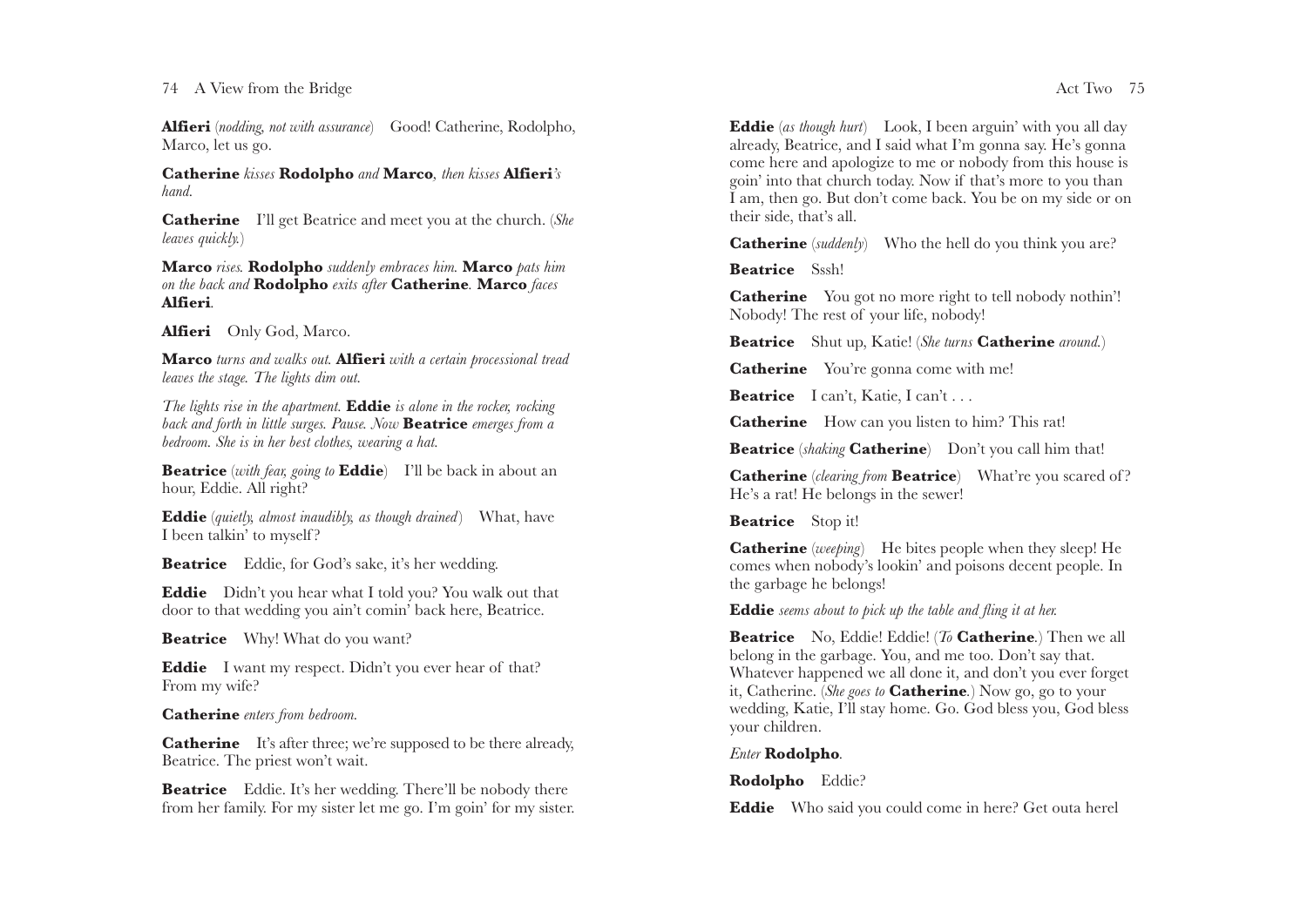**Rodolpho** Marco is coming, Eddie. (*Pause.* **Beatrice** *raises her hands in terror.*) He's praying in the church. You understand? (*Pause.* **Rodolpho** *advances into the room.*) Catherine, I think it is better we go. Come with me.

**Catherine** Eddie, go away please.

**Beatrice** (*quietly*) Eddie. Let's go someplace. Come. You and me. (*He has not moved.*) I don't want you to be here when he comes. I'll get your coat.

**Eddie** Where? Where am I goin'? This is my house.

**Beatrice** (*crying out*) What's the use of it! He's crazy now, you know the way they get, what good is it! You got nothin' against Marco, you always liked Marco!

**Eddie** I got nothin' against Marco? Which he called me a rat in front of the whole neighborhood? Which he said I killed his childrenl Where you been?

**Rodolpho** ( *quite suddenly, stepping up to* **Eddie**) It is my fault, Eddie. Everything. I wish to apologize. It was wrong that I do not ask your permission. I kiss your hand. (*He reaches for* **Eddie***'s hand, but* **Eddie** *snaps it away from him.*)

**Beatrice** Eddie, he's apologizing!

**Rodolpho** I have made all our troubles. But you have insult me too. Maybe God understand why you did that to me. Maybe you did not mean to insult me at all –

**Beatrice** Listen to him! Eddie, listen what he's tellin' you!

**Rodolpho** I think, maybe when Marco comes, if we can tell him we are comrades now, and we have no more argument between us. Then maybe Marco will not –

**Eddie** Now, listen –

**Catherine** Eddie, give him a chance!

**Beatrice** What do you want! Eddie, what do you want!

**Eddie** I want my name! He didn't take my name; he's only a punk. Marco's got my name  $-(T_0 \text{ Rodolpho})$  and you can

run tell him, kid, that he's gonna give it back to me in front of this neighborhood, or we have it out. (*Hoisting up his pants*) Come on, where is he? Take me to him.

**Beatrice** Eddie, listen –

**Eddie** I heard enough! Come on, let's go!

**Beatrice** Only blood is good? He kissed your hand!

**Eddie** What he does don't mean nothin' to nobody! (*To* **Rodolpho***.*) Come on!

**Beatrice** (*barring his way to the stairs*) What's gonna mean somethin'? Eddie, listen to me. Who could give you your name? Listen to me, I love you, I'm talkin' to you, I love you; if Marco'll kiss your hand outside, if he goes on his knees, what is he got to give you? That's not what you want.

**Eddie** Don't bother me!

**Beatrice** You want somethin' else, Eddie, and you can never have her!

**Catherine** (*in horror*) B!

**Eddie** (*shocked, horrified, his fists clenching*) Beatrice!

**Marco** *appears outside, walking toward the door from a distant point.* 

**Beatrice** (*crying out, weeping*) The truth is not as bad as blood, Eddie! I'm tellin' you the truth – tell her good-bye forever!

**Eddie** (*crying out in agony*) That's what you think of me – that I would have such a thoughts? (*His fists clench his head as though it will burst.*)

**Marco** (*calling near the door outside*) Eddie Carbone!

**Eddie** *swerves about; all stand transfixed for an instant.* 

*People appear outside.* 

**Eddie** (*as though flinging his challenge*) Yeah, Marco! Eddie Carbone. Eddie Carbone. Eddie Carbone. (*He goes up the stairs*